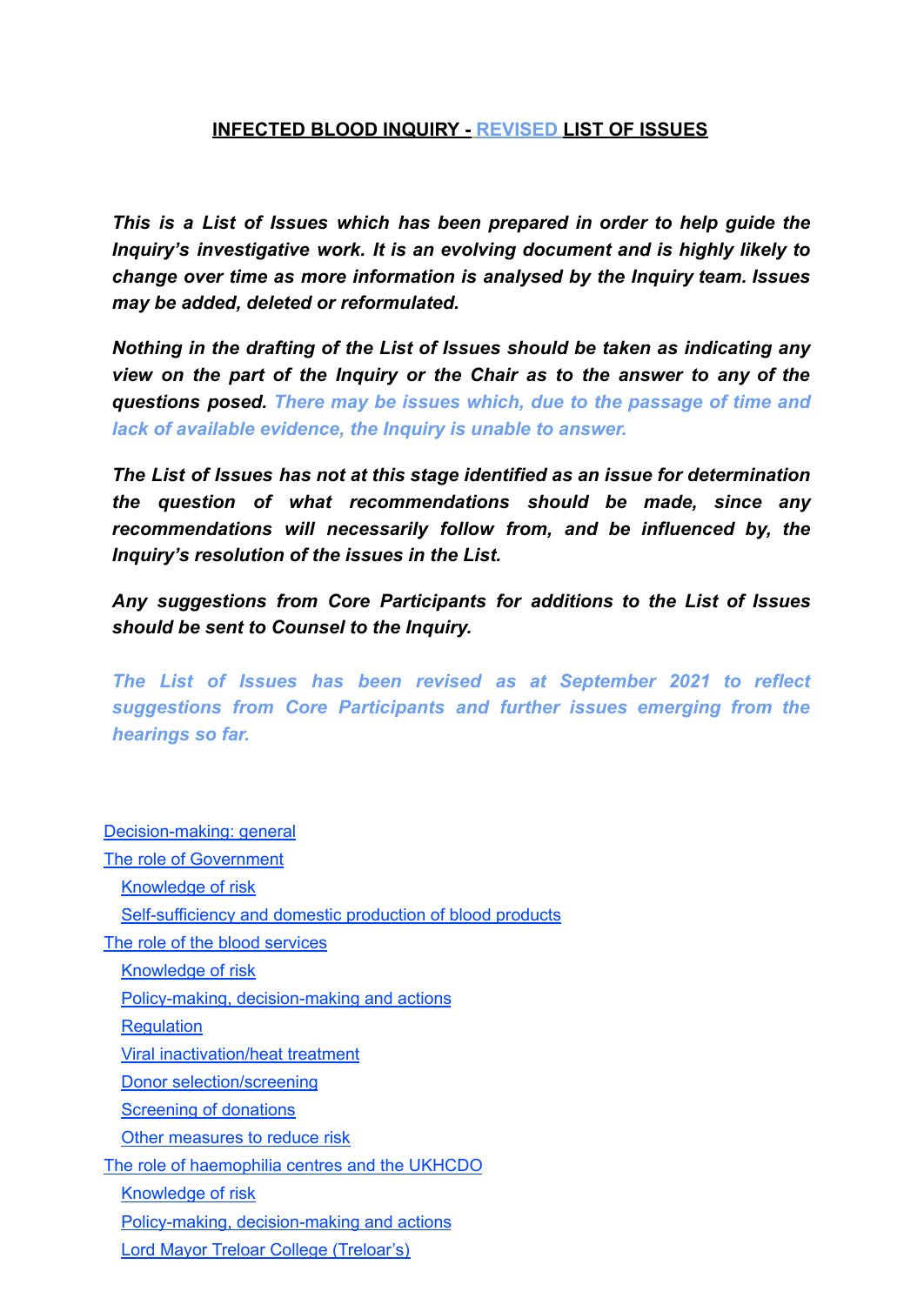<span id="page-1-0"></span>The role of other NHS [bodies](#page-32-0) [Knowledge](#page-32-1) of risk Policy-making, [decision-making](#page-33-0) and actions The role of medical [practitioners](#page-36-0) [Knowledge](#page-36-1) of risk Provision of [information](#page-36-2) to people about the risks of blood products Provision of [information](#page-37-0) to people about the risks of transfusion **[Guidance](#page-37-1) [Consent](#page-38-0)** Policy-making, [decision-making](#page-38-1) and actions The role of [pharmaceutical](#page-44-0) companies The [international](#page-44-1) market for blood products Relevant [companies](#page-44-2) and corporate structures Knowledge of risk of HCV, HIV and other infections [12] [Communication](#page-46-0) of risk of HCV, HIV and other infections The [collection](#page-46-1) of blood for use in pooled plasma products [Interaction](#page-48-0) with the UK regulatory and medical authorities [Pharmaceutical](#page-49-0) companies' interactions with the licensing authorities [Individual](#page-50-0) products The role of the [Haemophilia](#page-55-0) Society Scale of infection and [response](#page-57-0) Cover up, lack of candour and openness Impact on people infected and [affected](#page-66-0) Impact on people [infected](#page-66-1) Impact on people [affected](#page-67-0) **[Stigma](#page-68-0)** Access to [treatment,](#page-69-0) care and support Response of [Government](#page-69-1) and others Trusts and [Schemes](#page-70-0) **[General](#page-70-1)** [Establishment](#page-70-2) of the Alliance House Organisations [Funding](#page-72-0) [Operation](#page-73-0) of the Trusts and Schemes Reform of the [Schemes](#page-77-0) Revised [Schemes](#page-78-0) **[Future](#page-78-1)**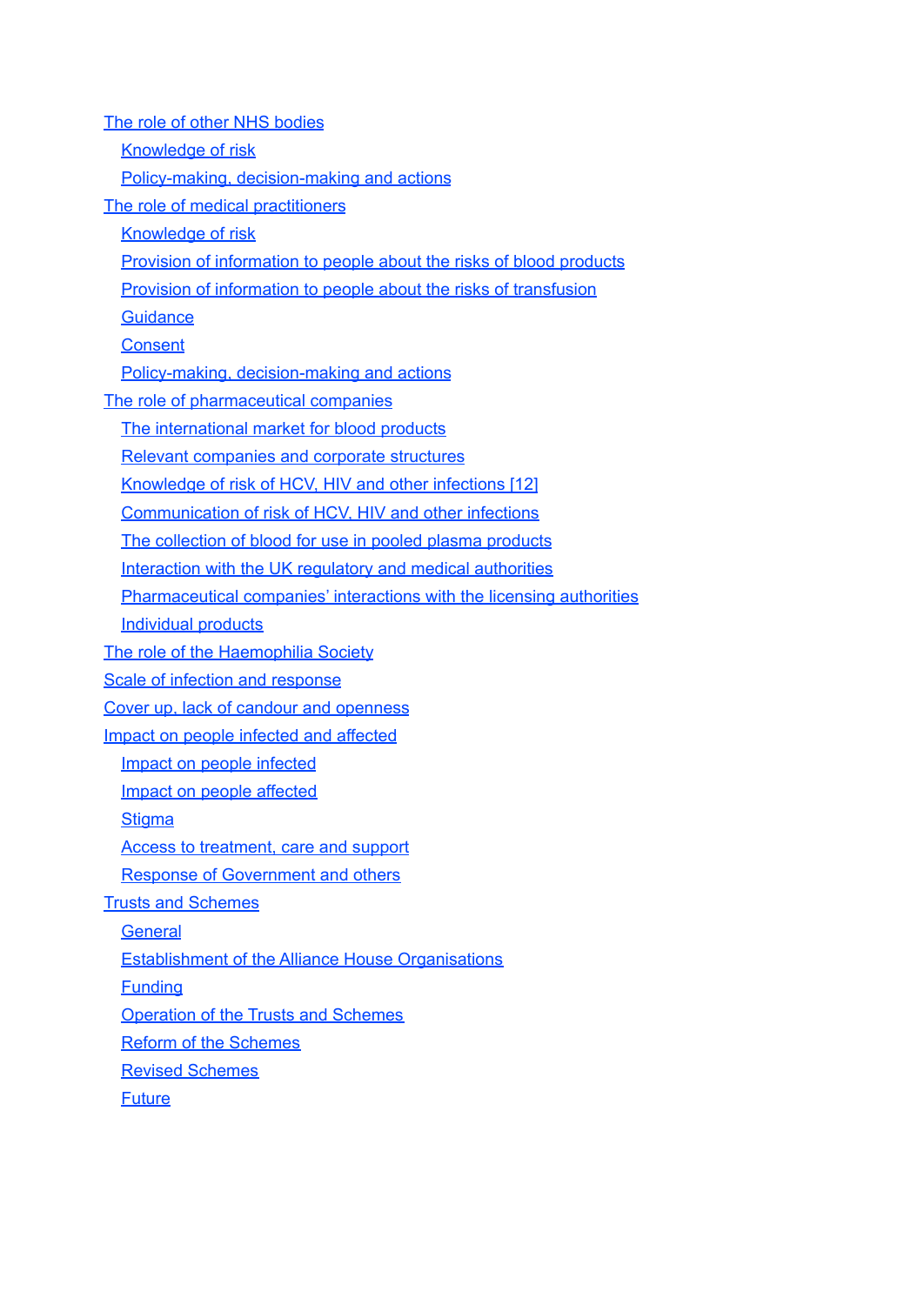## **Decision-making: general**

1. Which organisations and/or individuals were, or should have been, responsible for taking key decisions during the relevant period [1] as to: the use of blood and blood products; the risks involved in the use of blood and blood products; the response to such risks; and the response to the infection of thousands of individuals?

2. What were the relative roles and responsibilities, during the relevant period, of Government [2], the blood services [3], NHS bodies, medical practitioners, the UK Haemophilia Centre Doctors' Organisation, haemophilia centres and directors [4], the Blood Products Laboratory, Plasma Fractionation Centre and Plasma Fractionation Laboratory, and other relevant healthcare or regulatory organisations and individuals? How effective and coordinated were their processes for planning, policy making and decision making?

- 3. What principles and/or policy objectives:
- a. underpinned decision-making on the use of blood and blood products?
- b. should have underpinned such decision-making?
- 4. In particular:
- a. to what extent did considerations of patient safety and of public safety inform decision-making?
- b. should patient safety and/or public safety have been the overriding concern?
- c. what approach was taken to the evaluation of risk(s) and what approach ought to have been taken?
- 5. What decision-making structures were in place (and with what oversight)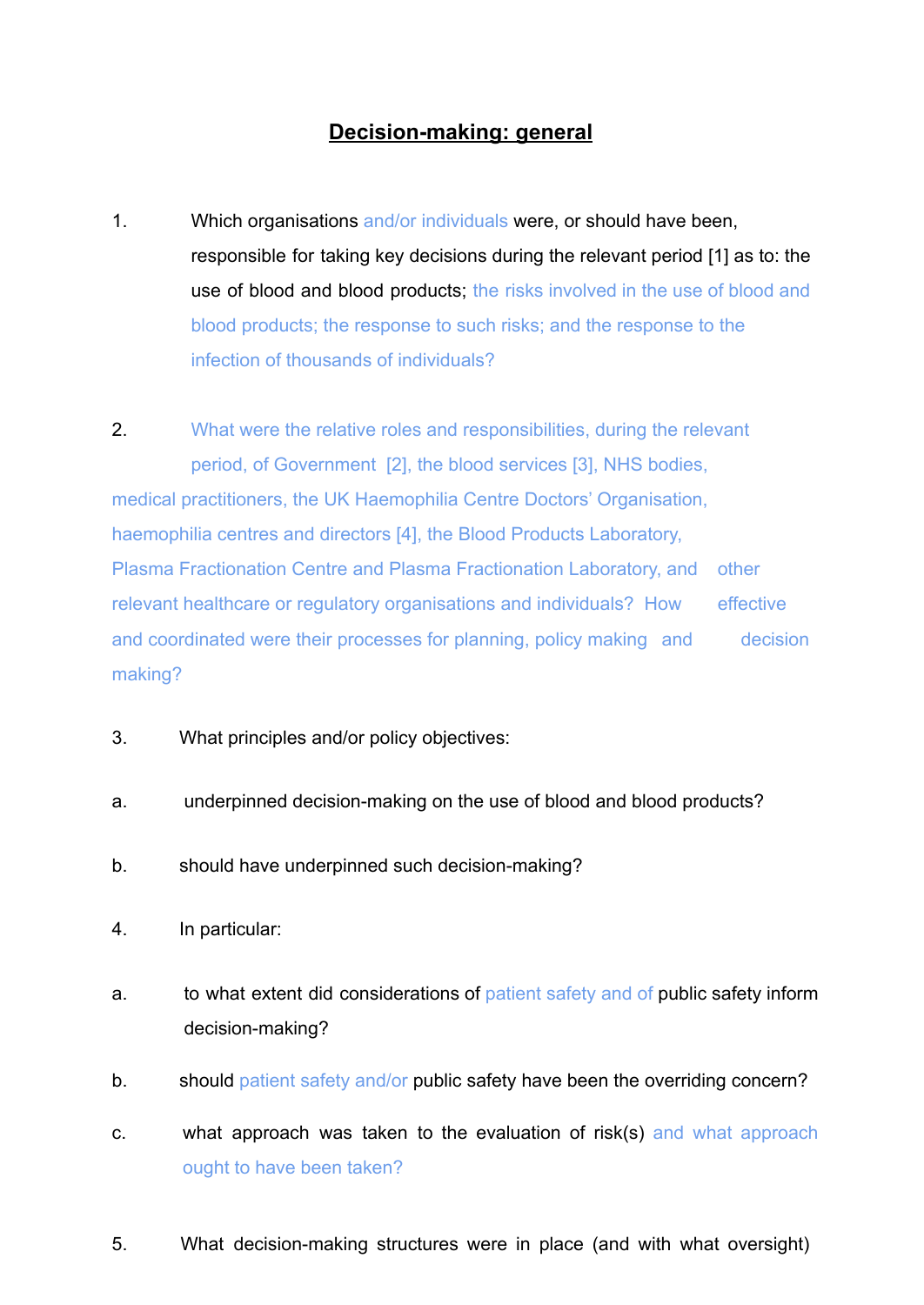during the relevant period to ensure:

- a. adequate information-sharing between the different organisations involved and within the organisations involved;
- b. comprehensive assessment of the risks arising from the use of blood and blood products;
- c. timely, coordinated and/or structured decision-making as to the nature and extent of any risks;
- d. timely, coordinated and/or structured decision-making as to any steps that should be taken to reduce or mitigate such risks;
- the involvement of patients as end users of blood and blood products in the decision-making process?
- 6. How effective and efficient were those decision-making structures?
- 7. To what extent were decisions informed by (or should have been informed by) decisions and/or practices in other countries?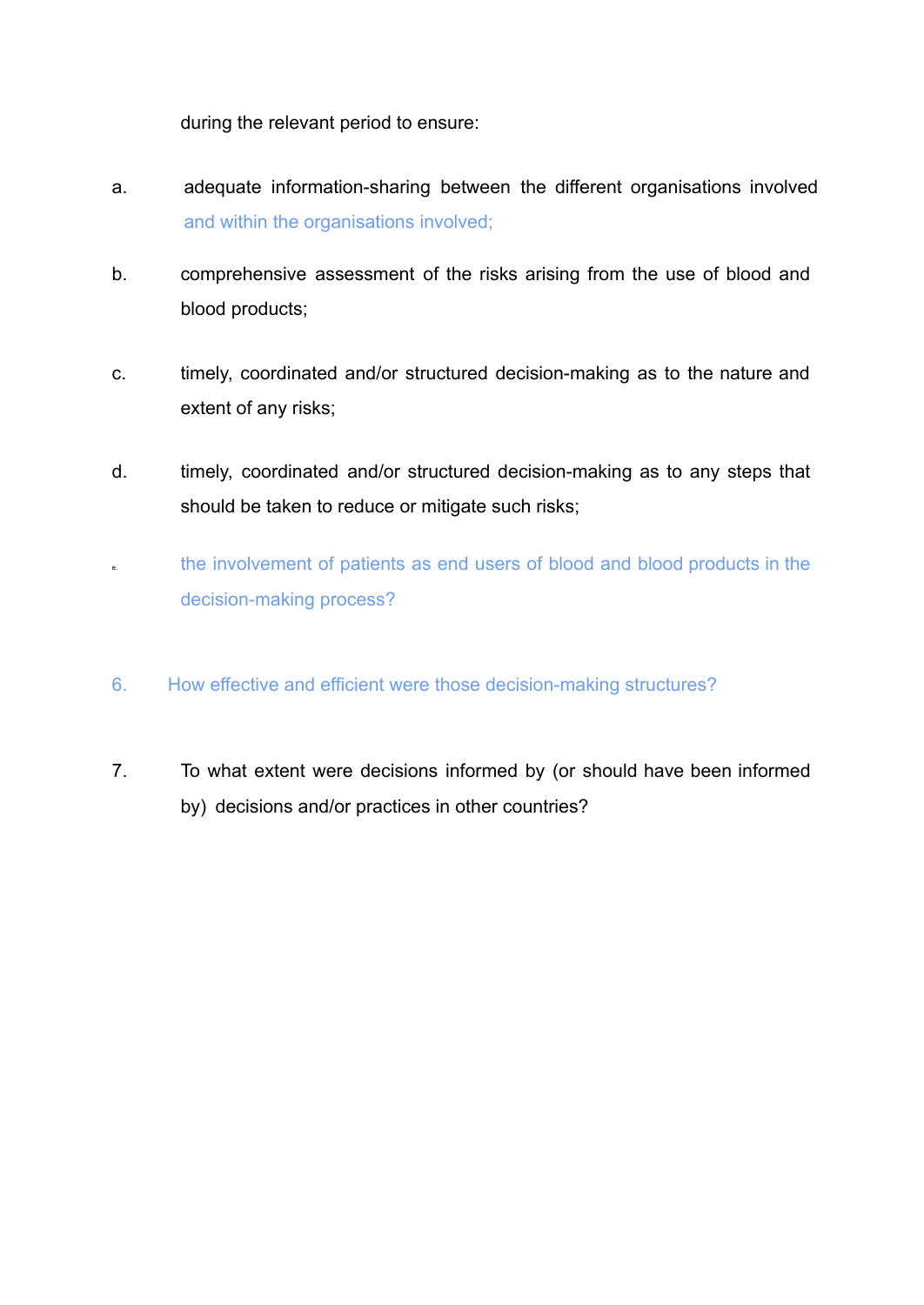# **The role of Government**

## <span id="page-4-1"></span><span id="page-4-0"></span>**Knowledge of risk**

- 8. What information and knowledge did the Government as a matter of fact have during the relevant period about the risks of infection associated with blood and blood products? What if any steps were taken to communicate that information and knowledge to others and to whom was it communicated? If such information and knowledge were not shared with others, why not?
- 9. What were the sources of the Government's knowledge of risks during the relevant period? Where and from whom did the Government receive advice?
- 10. Which Government departments, individuals within Government, and bodies or entities associated with Government, had responsibility for decision-making in relation to the use of blood and blood products and the response to risk of infection during the relevant period?
- 11. Which Government departments and other organisations and individuals were responsible for financial decision-making in relation to, or relevant to, the production, procurement and use of blood and blood products during the relevant period?
- 12. What were the arrangements for the sharing of information within the Department of Health and Social Security in the 1970s and 1980s and in particular for (a) the provision of information to Ministers and (b) the sharing of information with other departments (such as the Scottish Office, Welsh Office and Northern Ireland Office)?
- 13. In particular:
	- a. How did the Government's knowledge of the risks of the transmission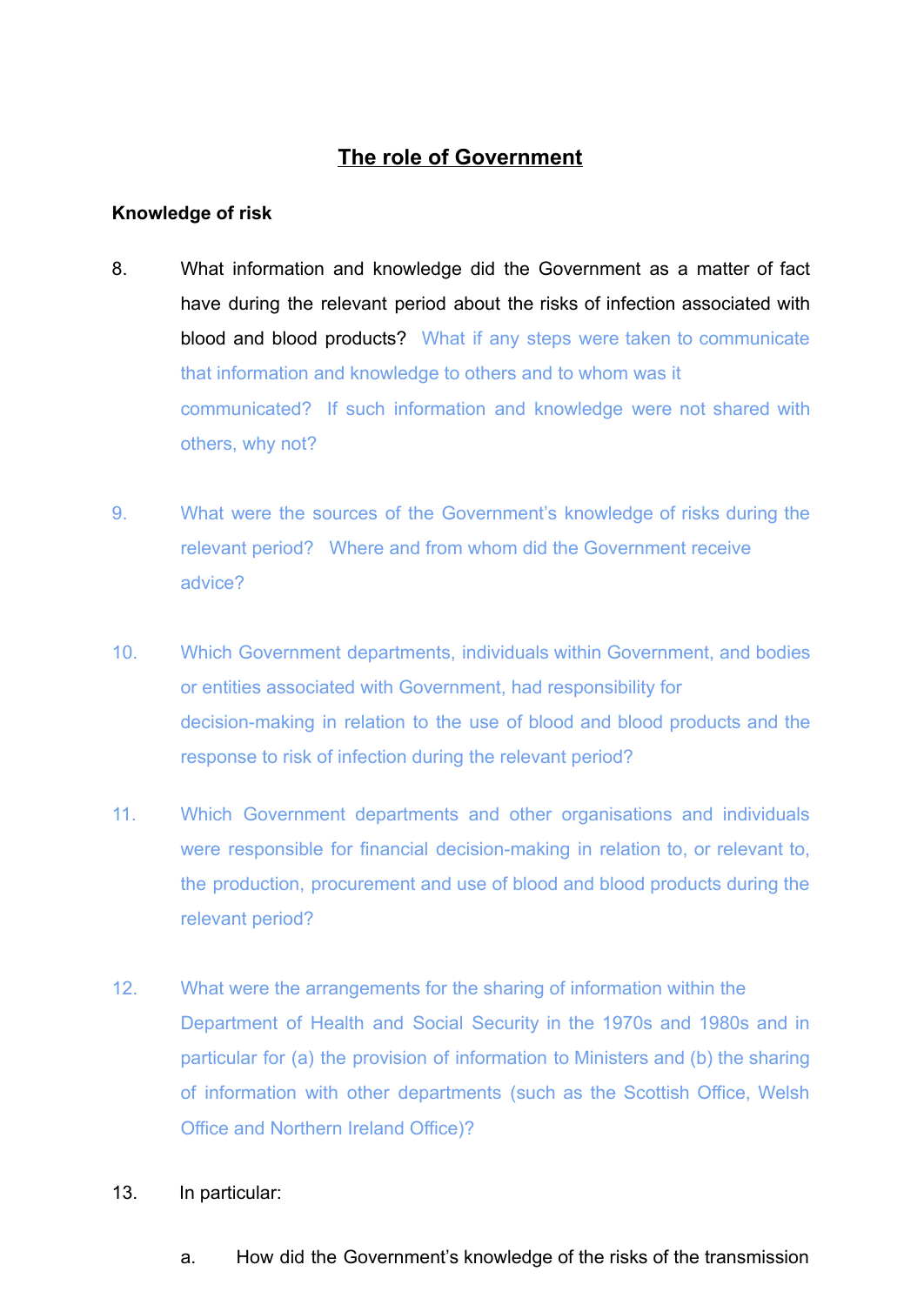of hepatitis (to include both hepatitis B and NANBH/hepatitis C) from blood and blood products, and its knowledge of the potential severity for people of infection with hepatitis, develop over time?

- b. When and in what circumstances did the Government first become aware that HIV [5] could be transmitted by blood and blood products? How did the knowledge of the risks of transmission of HIV from blood and blood products, and of the potential severity of infection with HIV, develop over time?
- c. What was the Government's understanding of the relative risks of infection from (i) the use of commercially supplied blood products and (ii) the use of domestically sourced blood and blood products?
- d. When and in what circumstances did the Government become aware of any risks of transmission of vCJD associated with the use of blood and blood products?
- 14. How did the Government inform itself about the risks from blood and blood products, including any risks posed by the purchase of commercially supplied blood products?
- 15. What enquiries and/or investigations did the Government carry out in respect of these risks and what information was obtained as a result?
- 16. Was the extent of the enquiries and/or the level of the Government's knowledge appropriate or should further enquiries or investigations have been carried out?
- 17. Did the Government keep abreast of the growing awareness internationally about the risks arising from blood and blood products and the various national and international responses to such risks?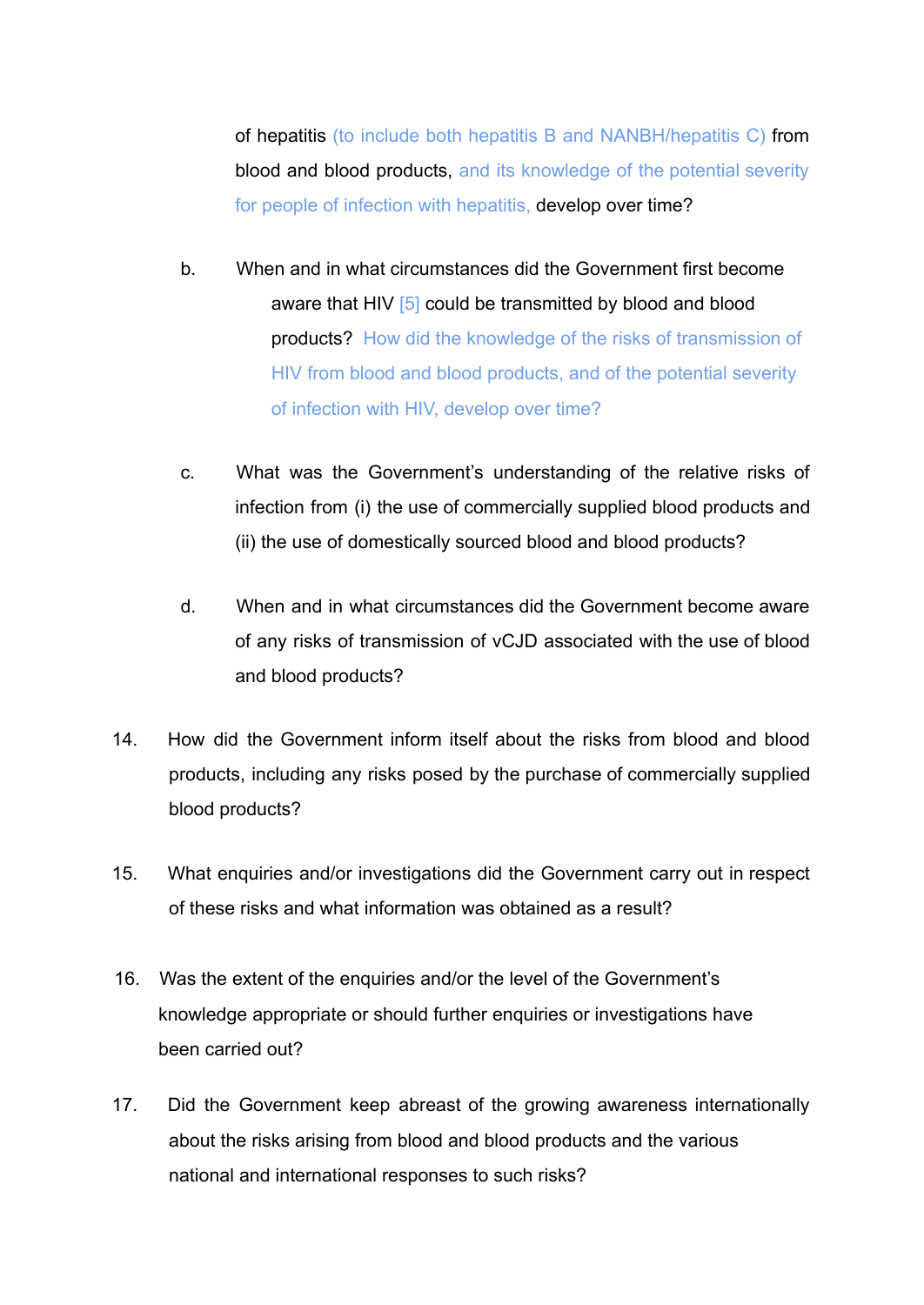- 18. What advice did the Government receive (and from whom) about the risks of infection associated with blood and blood products?
- 19. What ought to have been known and understood by the Government at all relevant times about the risks of infection associated with blood and blood products, including the particular risks described in paragraph 13 above?

20. Was there a higher risk of infection from imported blood/blood products than domestic ones? If so: why; when was this known; and when should it have been known?

21. Was blood imported for use in the UK? If so, when and from where was it so imported, by whom and for what purpose?

22. Did the Government have an accurate, reliable and/or comprehensive understanding (and if not, why not) of:

- a. the nature and range of treatments for people with bleeding disorders;
- b. the advantages and disadvantages of different treatments;
- c. the impact of particular types of treatment and/or of non-treatment upon morbidity and mortality?

23. Was the Government over-reliant on particular individuals for information and advice and if so on whom and why?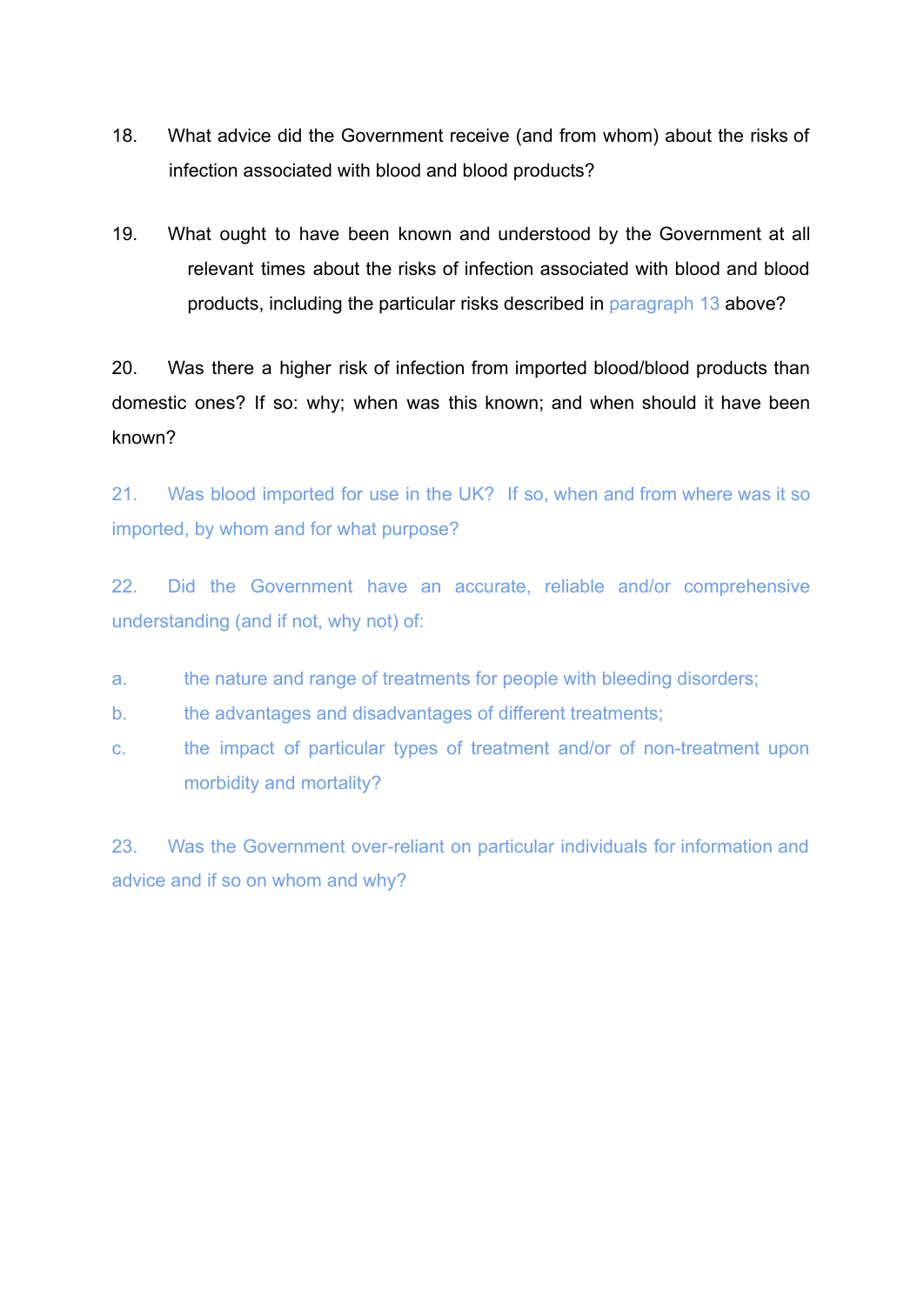## **Policy-making, decision-making and actions**

24. What decisions and actions were taken, and what policies were formulated, by the Government as regards:

a. the importation;

b. the manufacture; and

c. the use;

of blood products during the relevant period?

25. What decisions and actions were taken, and what policies were formulated, by the Government as regards:

a. the collection; and

b. the use;

of blood during the relevant period?

26. What decisions and actions were taken, and what policies were formulated, by the Government (whether alone or in conjunction with the blood services/NHS bodies/UKHCDO[6]/pharmaceutical companies/others), which caused or contributed to:

a. the use of infected blood;

b. the use of infected blood products;

to treat people in the United Kingdom (or in any of the constituent parts of the United Kingdom)?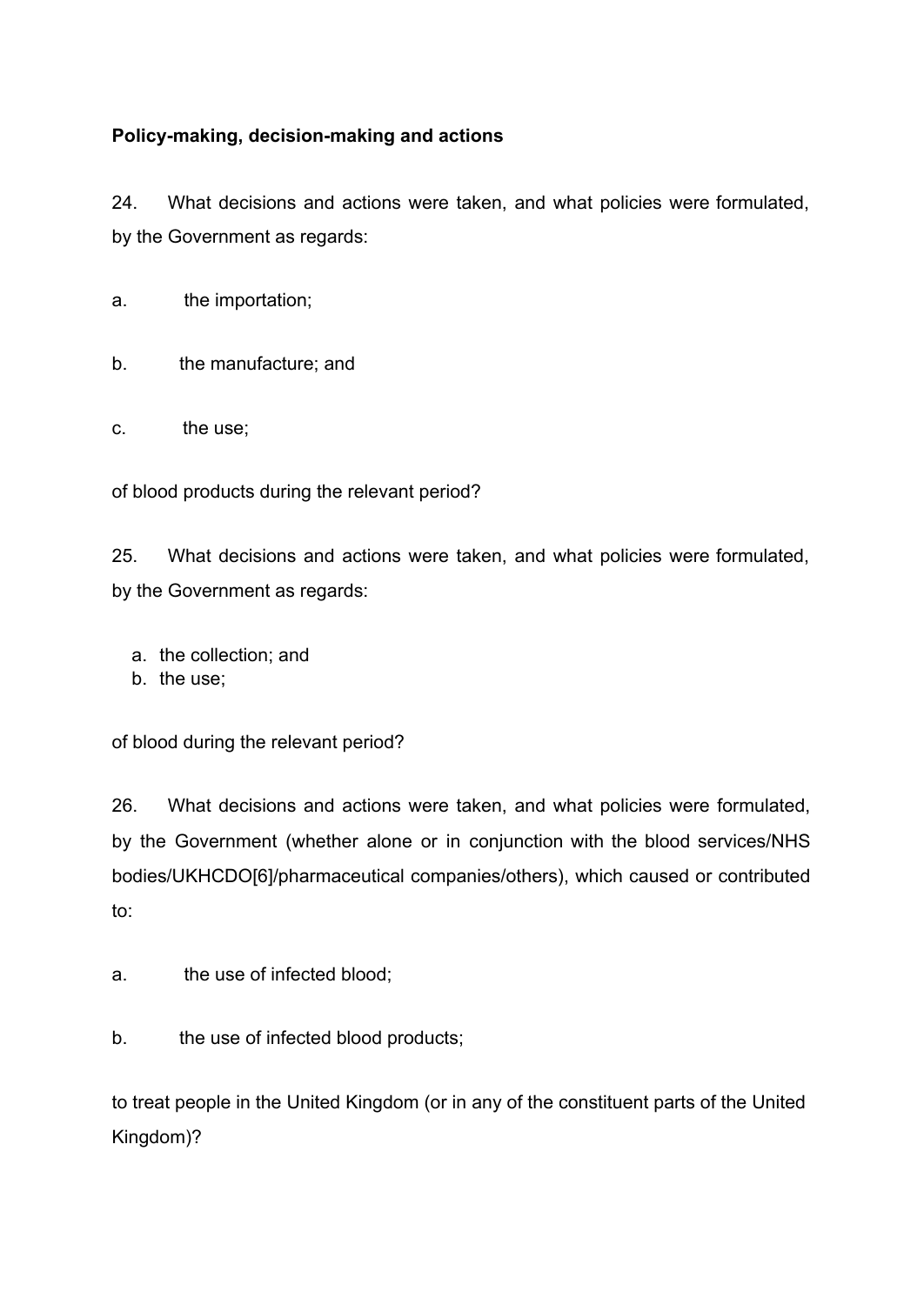27. How were policies in relation to the above matters determined and applied across the UK? Did the constituent countries differ in their approach to policy and decision-making on safety? If so, why and what were the implications and outcomes?

28. What did the Government do in response to the risks arising from blood and blood products? In particular:

a. What decisions were taken by the Government during the relevant period, including by those responsible for spending decisions?

b. What advice was given by the Government during the relevant period?

c. What steps did the Government take to satisfy itself that there were the right advisory and decision-making structures in place in response to the risks and scale of infection?

d. What did the Government do to ensure that NHS bodies, the medical profession, patients and their families and the public were informed and educated about the risks?

e. What did the Government do to ensure the safety of the blood collected in the UK?

f. What did the Government do to ensure the safety of the blood products being used to treat people in the UK?[7]

g. What steps were taken, and what steps should have been taken, by the Government to deter donors in high-risk groups from donating blood?

h. Were there delays in the production of leaflets for donors about the risks of AIDS and if so, why?

i. What was the Government's involvement in decision-making about the screening of blood donations for HTLV-III, and should such screening have been introduced earlier and if so, when?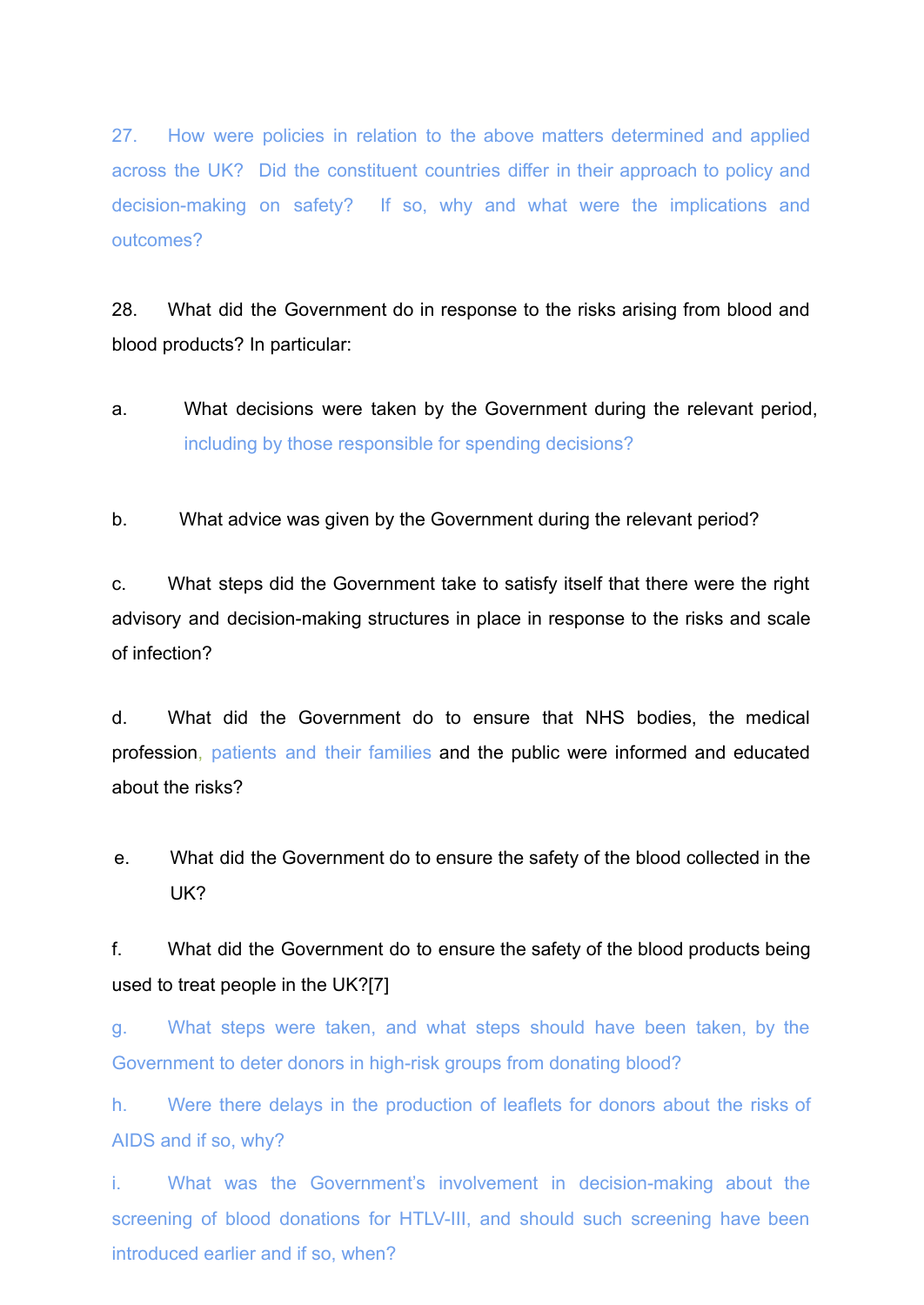j. What if any consideration was given by the Government to the use of surrogate testing for hepatitis?

k. What was the Government's involvement in decision-making about the screening of blood donations for hepatitis C [8], and should such screening have been introduced earlier and if so, when?

- 29. Did the Government give adequate consideration to the views and advice from Dr Spence Galbraith in May 1983? Should Dr Galbraith's letter and report have been shared more widely within Government or with others outside Government and why was it not?
- 30. What decisions and/or actions were taken, and what decisions and/or actions should have been taken, in relation to the use of pre-March 1983 commercial factor concentrates? Was the Government's response to the concerns about the use, in the UK, of imported concentrates made using blood collected pre-March 1983 appropriate?
- 31. Did the 13 July 1983 decision of the Biologicals Sub-Committee of the Committee on the Safety of Medicines (subsequently endorsed by the Committee on the Safety of Medicines) strike the right balance or should a different decision (or series of decisions) have been made? What information was the decision based on?
- 32. Who were the individuals responsible for Government decision-making in response to the infection of people through blood and blood products?
- 33. What were the roles and responsibilities of the Chief Medical Officers and Deputy Chief Medical Officers in respect of blood products and blood policy during the relevant period and how were those roles and responsibilities discharged?
- 34. When and how did the Government become aware of the extent of the infection of individuals in the UK from treatment with blood and blood products? What was the Government's response to that growing awareness?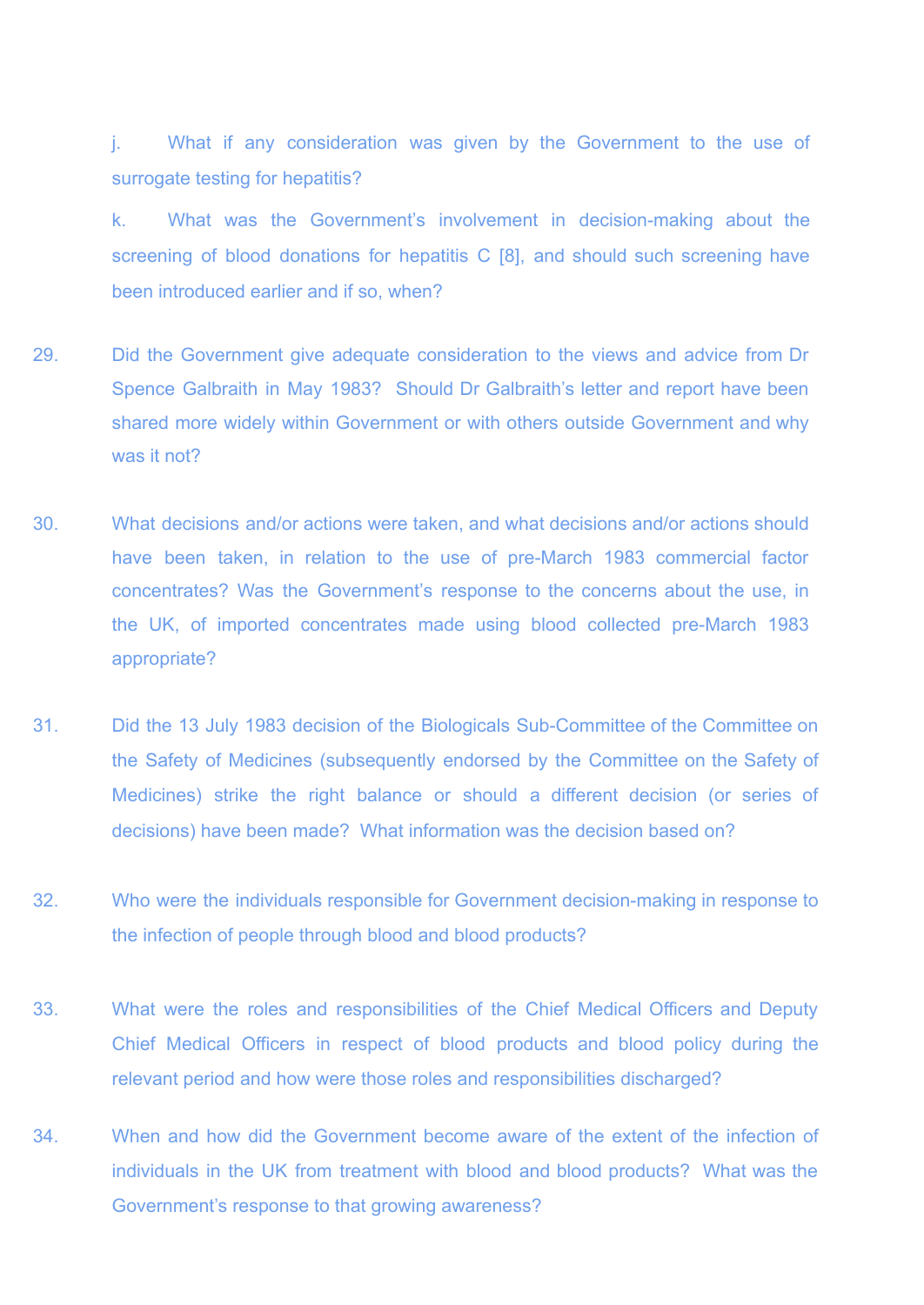- 35. What did the Government do to provide access to treatment for infections? Was sufficient funding available for treatment and should steps have been taken to ring fence funds to provide for treatment?
- 36. Were the steps taken by the Government adequate and appropriate?
- 37. What should the Government have done in respect of each of the matters set out in paragraph 28 above, and by when should such steps have been taken?
- 38. What difference might such steps have made?
- 39. Why did the Government not do more?
- 40. What factors influenced the Government's decision-making and actions? What role did commercial and financial considerations play? Were such considerations given appropriate weight in decision-making?
- 41. Did the Government delegate its responsibilities as regards the supply of blood and blood products to others? If so: to whom, when, and was such delegation appropriate?
- 42. Was there a belief that UK sourced blood was free from infection? If so, how did this belief come about and was it justified?
- 43. Why did the Government not impose limits on, or a prohibition on, the purchase and/or use of imported blood/blood products? Should the Government have done so; when; and what difference might this have made?
- 44. Why was there no centralised system for meeting the UK's requirements for blood and blood products? Should there have been? What difference might this have made?
- 45. Should the Government have issued guidance on the procurement of blood and blood products, and/or the use of blood and blood products and/or the information to be provided to patients about the risks of treatment with blood and blood products;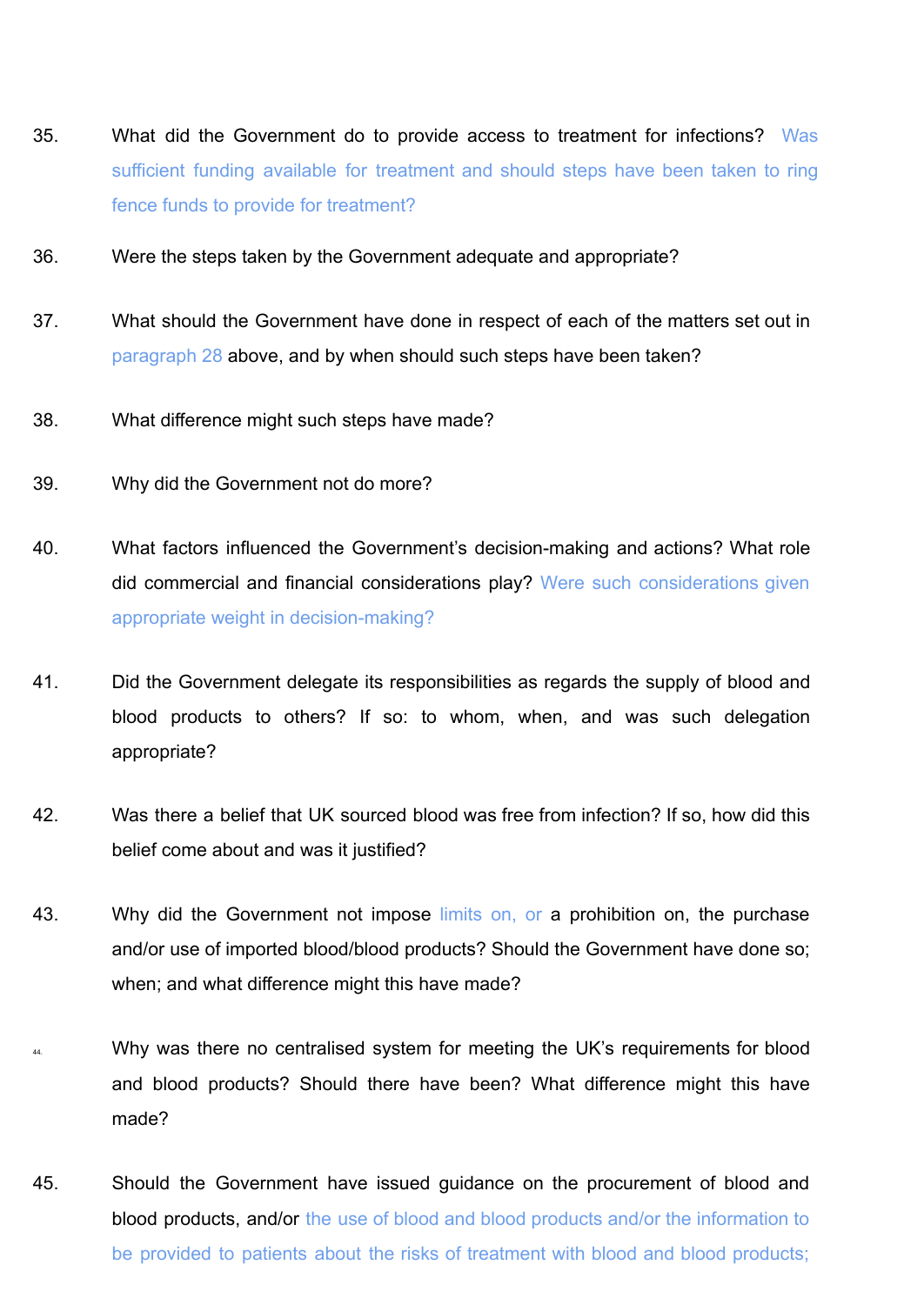when and what difference might this have made?

- 46. What was the relationship between the pharmaceutical companies manufacturing/supplying blood products and the Government? What influence did that relationship have on Government policy?
- 47. Did the various changes in responsibility for health and funding in Northern Ireland, Scotland and Wales adversely affect the risks that people were exposed to and the treatment, care and support they received?
- 48. What decisions or actions of the Government could and/or should have avoided, or brought to an end earlier, the use of infected blood and infected blood products?
- 49. What was the role of the Medical Research Council in the developing knowledge and decision-making in connection with blood and blood products during the relevant period?
- 50. How did the Government respond to the HIV Haemophilia Litigation and was its response appropriate?

#### <span id="page-11-0"></span>**Self-sufficiency and domestic production of blood products**

- 51. What did self-sufficiency in blood products mean and how was it interpreted over the relevant period?
- 52. What blood products were produced in the UK, where were they produced and by whom over the relevant period?
- 53. How were the blood product production facilities in the UK organised, planned, developed, managed and funded?
- 54. How did those facilities respond to the risk of hepatitis and HIV infection through the blood products they were producing?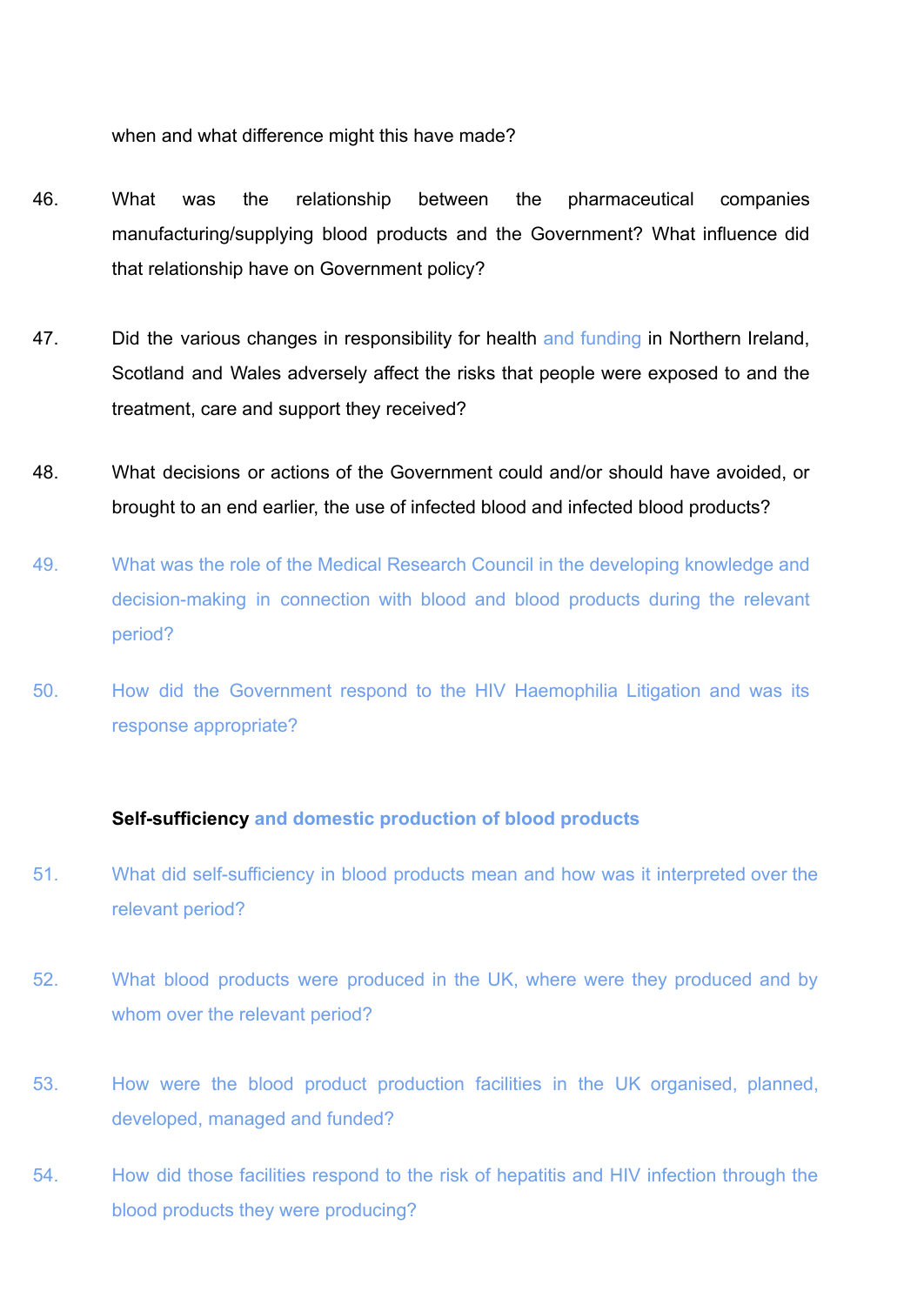- 55. What consideration if any was given to the establishment of other production facilities in the UK?
- 56. What plasma pool sizes were used for the production of blood products in the UK during the relevant period and how did they compare to the pool sizes used for the production of commercial blood products? What was known and understood about the risks of increased pool sizes and what if anything was done to address them? What consideration was given to the use of smaller pools?
- 57. What commitments did the Government give to attaining self-sufficiency in blood products in and after 1975?
- 58. What steps were taken towards self-sufficiency at this time and subsequently?
- 59. Were sufficient resources made available?
- 60. Was self-sufficiency achieved and if not, why was self-sufficiency not achieved?
- 61. What decisions were taken by Government in relation to the redevelopment of BPL? Were decisions taken sufficiently promptly? Should different or earlier decisions have been taken?
- 62. How well understood and predicted was the estimated use of blood products? Should the demand for blood products have been better understood, managed and predicted?
- 63. How was the demand for blood products affected by their use for home treatment and prophylaxis?
- 64. Should Parliament have been informed that self-sufficiency was not being achieved, and if so, when and by whom? Why was it not so informed?
- 65. When should self-sufficiency have been achieved? What steps and resources would have been required to achieve this?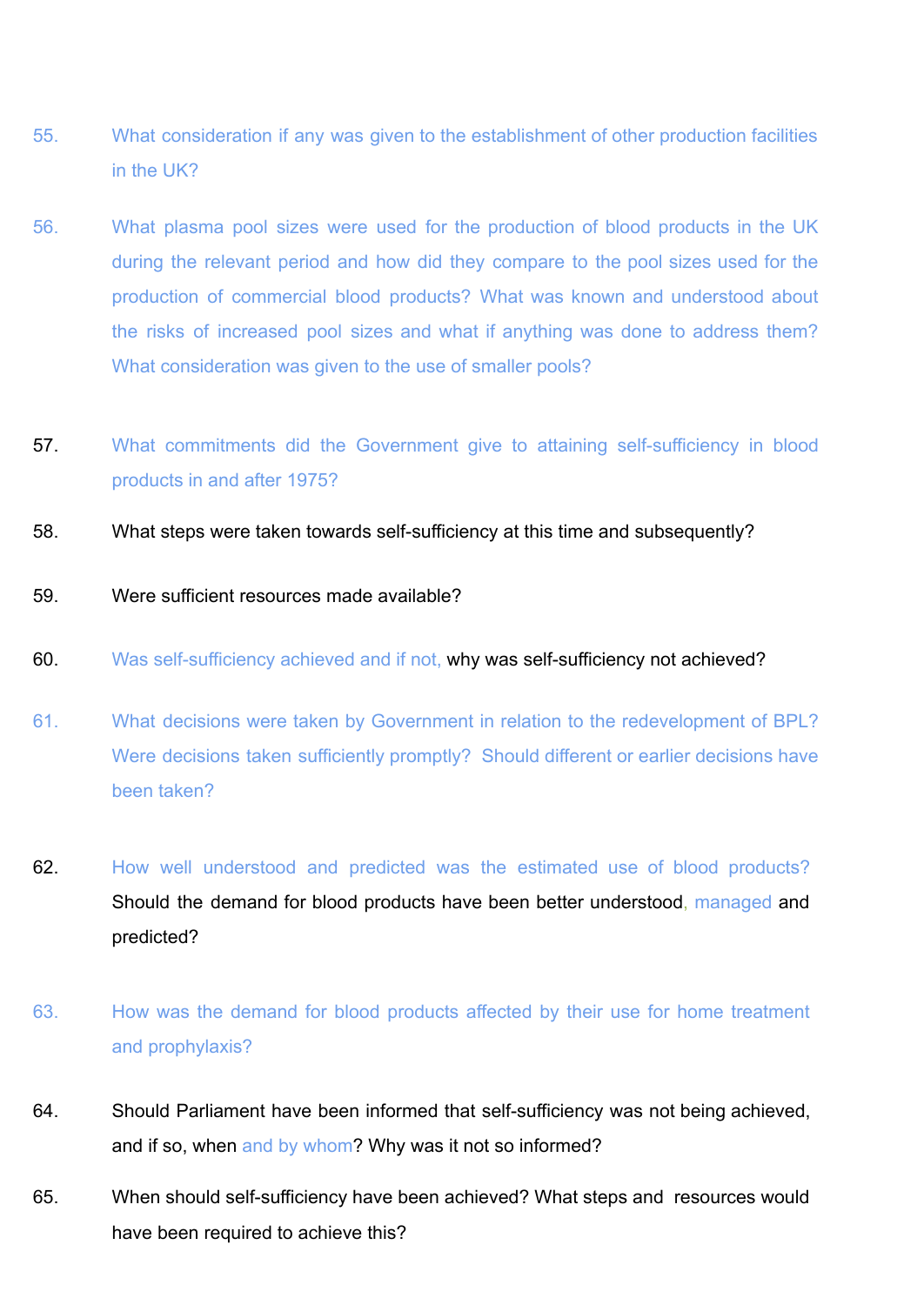- 66. What difference would or might self-sufficiency have made to the risk of infection and to the numbers ultimately infected?
- 67. Did Scotland achieve self-sufficiency, when and by what standard? If so, how and why did Scotland have the capability to be self-sufficient, but not the rest of the UK?
- 68. To what extent did Scotland have spare capacity to manufacture blood products? How and to what extent did Scotland, Wales, Northern Ireland and England work together to achieve the maximum production of blood products within the UK? Could further steps have been taken and, if so, why were they not taken? What could have been achieved by taking those steps and what impact would or might it have had on the number of infections?
- 69. What decisions and actions were taken and what policies were formulated by the blood services and/or UKHCDO and/or haemophilia centres and their directors in respect of self-sufficiency?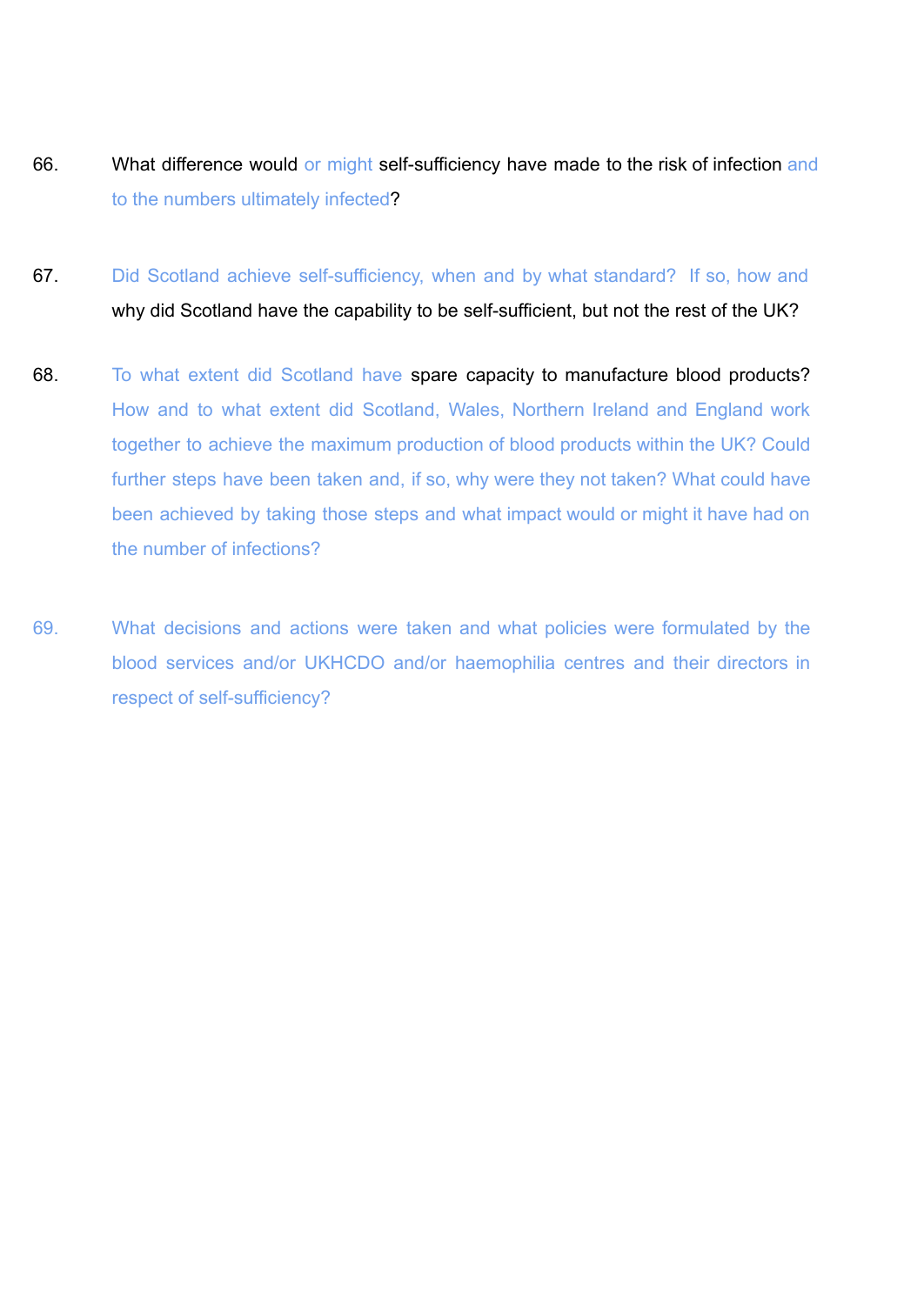## **The role of the blood services**

#### <span id="page-14-1"></span><span id="page-14-0"></span>**Knowledge of risk**

- 70. What were the roles, functions and responsibilities of the blood services during the relevant period?
- 71. How were the blood services organised? What were the advantages and disadvantages of the way in which they were organised? Would a national rather than regional structure have been advantageous? What impact did the way in which the blood services were organised have on their assessment of risk and decision-making?
- 72. What information and knowledge did the blood services as a matter of fact have during the relevant period about the risks of infection associated with blood and blood products? What if any steps were taken to communicate that information and knowledge to others and to whom was it communicated? If such information and knowledge was not shared with others, why not?
- 73. In particular:

a. How did their knowledge of the risks of the transmission of hepatitis (to include both hepatitis B and NANB hepatitis/hepatitis C) and of the potential severity of infection with hepatitis from blood and blood products develop over time?

When and in what circumstances did the blood services first become aware that HIV could be transmitted by blood and blood products? How did the knowledge of the risks of transmission of HIV from blood and blood products develop over time?

c. What was their understanding of the relative risks of infection from (i) the use of commercially supplied blood products and (ii) the use of domestically sourced blood and blood products?

d. When and in what circumstances did the blood services become aware of any risks of transmission of vCJD, and other blood borne pathogens, associated with the use of blood and blood products?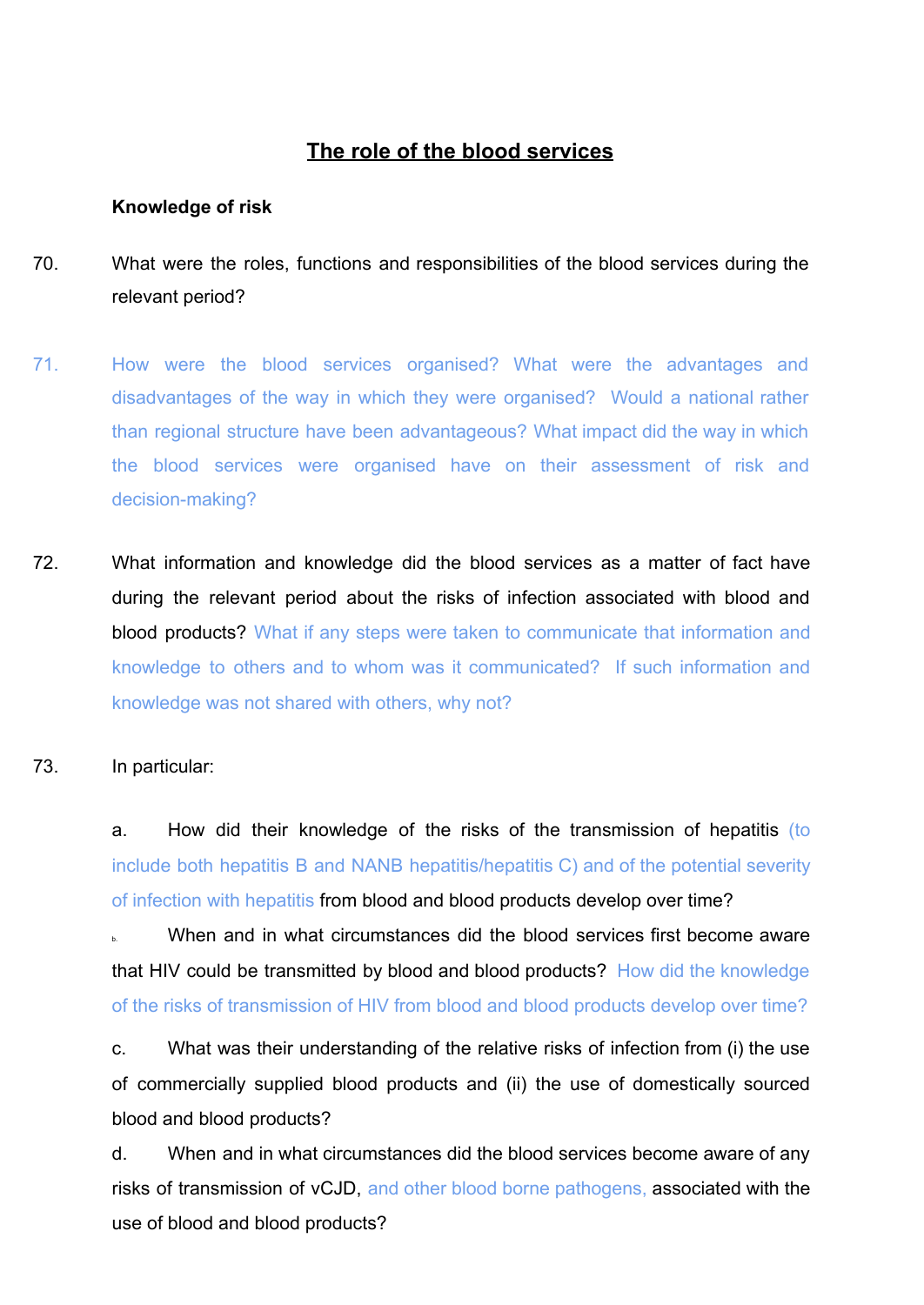- 74. What was understood by the blood services over the years by the term "high risk donor"? What groups were at higher risk than others?
- 75. What enquiries and/or investigations did the blood services carry out in respect of these risks and what information was obtained as a result?
- 76. Was the extent of the enquiries and/or the level of their knowledge appropriate or should further enquiries or investigations have been carried out?
- 77. What ought to have been known and understood by the blood services at all relevant times about the risks of infection associated with blood and blood products, including the risks described in paragraph 73 above?

## <span id="page-15-0"></span>**Policy-making, decision-making and actions**

- 78. What decisions and actions were taken, and what policies were formulated, by the blood services as regards:
	- a. the purchase, importation, manufacture and use of blood products;
	- b. the collection and use of blood;
	- c. the supply of blood and blood products;

## during the relevant period?

- 79. What decisions and actions were taken, and what policies were formulated, by the blood services (whether alone or in conjunction with the Government/other NHS bodies/UKHCDO/pharmaceutical companies/others), which caused or contributed to:
	- a. the use of infected blood;
	- b. the use of infected blood products;

to treat people in the United Kingdom (or in any of the constituent parts of the United Kingdom)?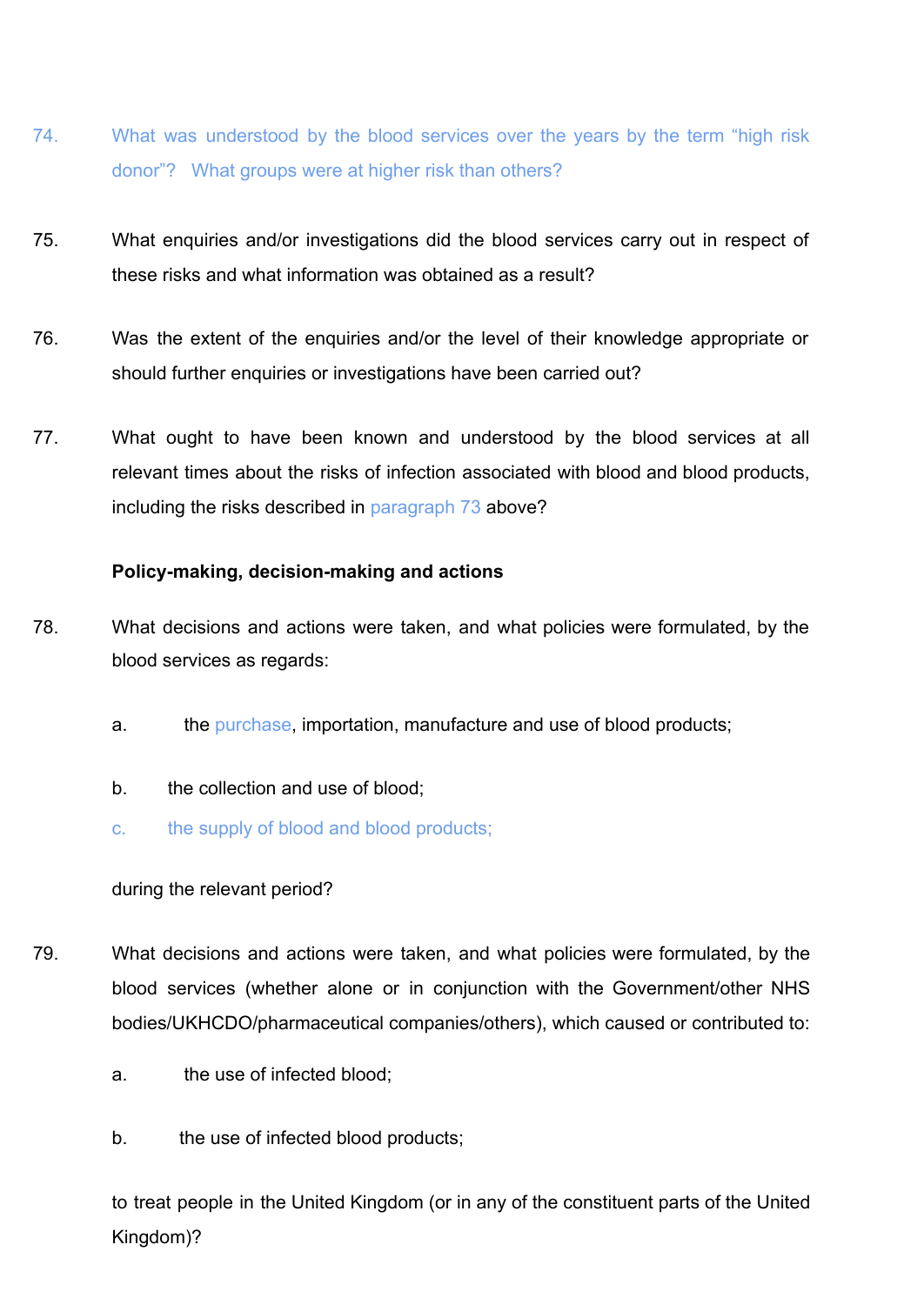80. What did the blood services do in response to the risks arising from blood and blood products? In particular:

a. What decisions were taken by them over the relevant period?

b. What advice did they provide during the relevant period and to whom?

c. What steps did they take to satisfy themselves that there were the right advisory and decision-making structures in place in response to the risks and scale of infection?

d. What steps did they take to ensure that other NHS bodies, the medical profession, patients and their families and the public were informed and educated about the risks?

e. What did they do to ensure the safety of the blood collected in the UK?

f. What did they do to ensure the safety of the blood products being used to treat people in the UK?

81. Were the steps taken by the blood services adequate and appropriate? In particular:

- a. What steps were taken, and what steps should have been taken, by the blood services to deter donors in high-risk groups from donating blood?
- b. What steps were taken, and what steps should have been taken, by the blood services, to stop running donation clinics in penal and military institutions?
- c. Were there delays in the production of leaflets for donors about the risks of AIDS and if so why?
- d. What was the blood services' involvement in decision-making about the screening of blood donations for HTLV-III, and should such screening have been introduced earlier and if so when?
- e. What if any consideration was given by the blood services to the use of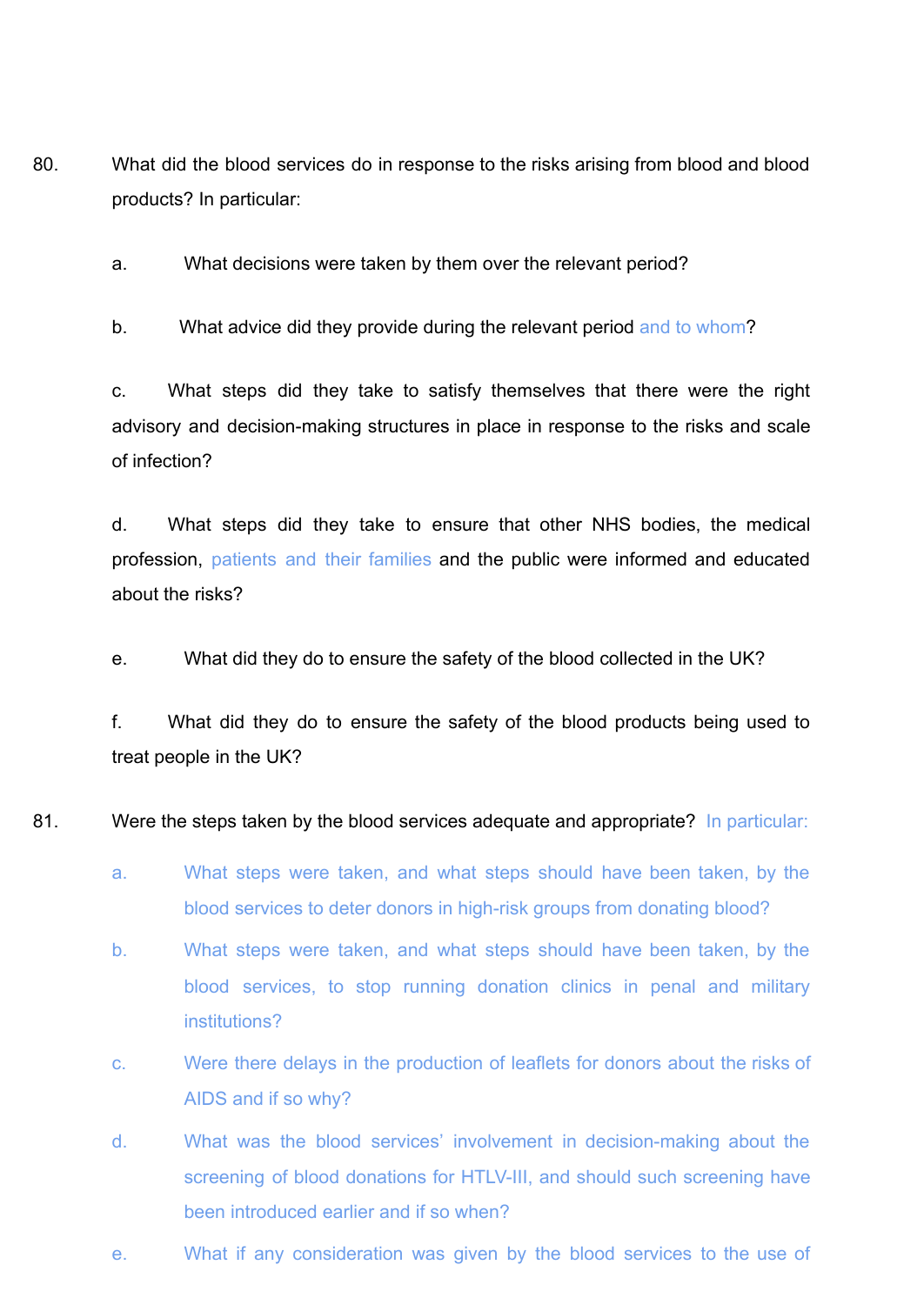surrogate testing for hepatitis?

- f. What was the blood services' involvement in decision-making about the screening of blood donations for hepatitis C, and should such screening have been introduced earlier and if so when?
- 82. What should the blood services have done in respect of each of the matters set out in paragraph 80 above, and by when should such steps have been taken?
- 83. What difference might such steps have made?
- 84. Why did they not do more?
- 85. What factors influenced their decision-making and actions? What role did commercial and financial considerations play? What role did crown immunity play?
- 86. What was the relationship between the blood services and the pharmaceutical companies? What influence did that relationship have on the actions or decisions of the blood services?
- 87. What consideration was given to increasing production of cryoprecipitate, or fresh frozen plasma, or producing a product with lower risk, in response to the risks associated with factor products?
- 88. What facilities were available or could have been available for the production of increased quantities of cryoprecipitate? What steps would have been required to be taken for greater production of such products in the UK? Why (if this is the case) were those steps not taken?
- 89. What steps were taken by the blood services, and (where relevant) BPL or PFC, in response to information that a particular donor or a particular product was infected? What should have been done?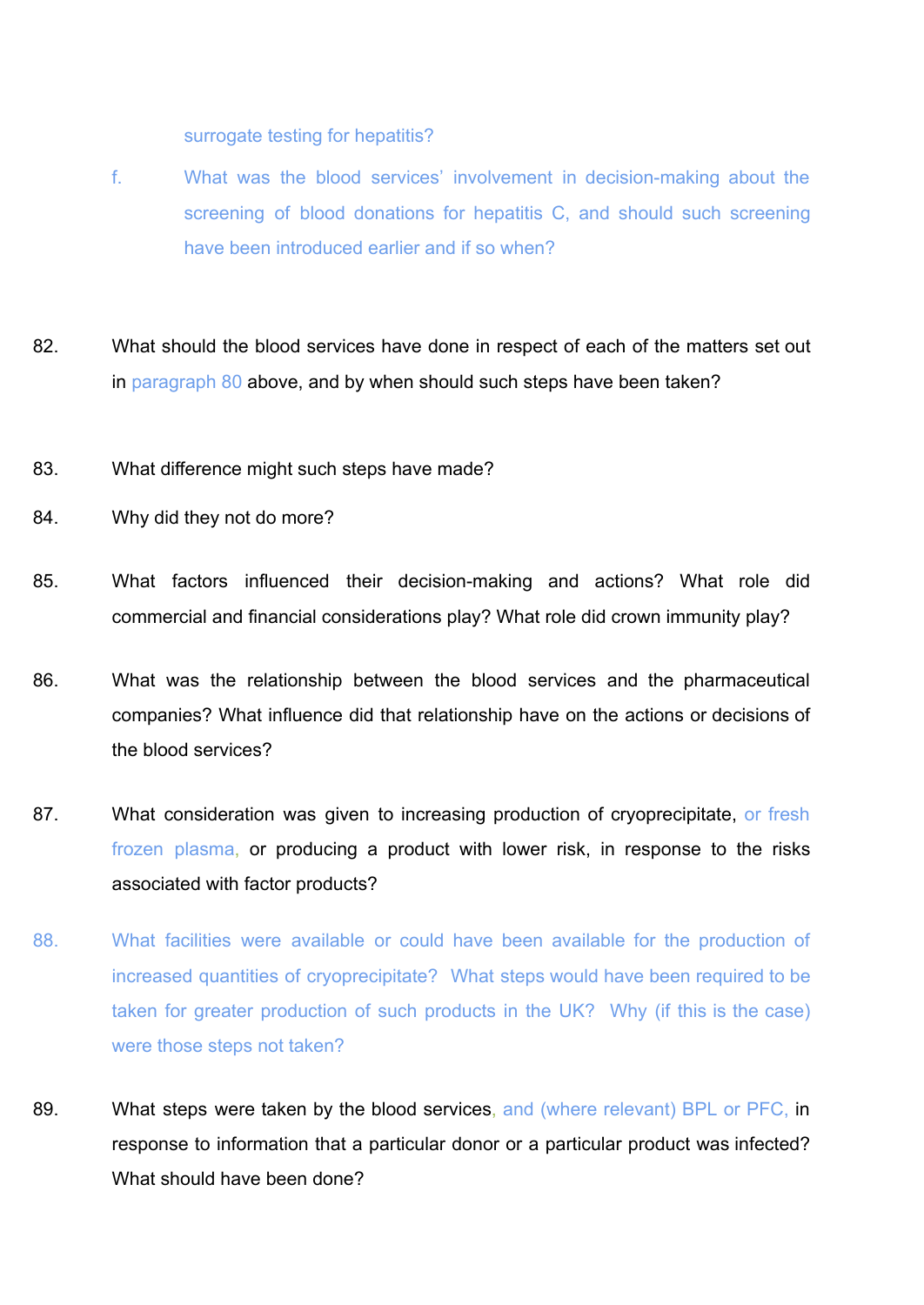90. What decisions or actions of the blood services could and/or should have avoided, or brought to an end earlier, the use of infected blood or infected blood products?

### <span id="page-18-0"></span>**Regulation**

- 91. What was the regulatory regime in respect of blood donors, blood donations, blood banks and transfusion centres during the relevant period, and how did this change over time?
- 92. How effective was the regime in identifying and guarding against risks of infection? Should there have been a different, more effective regime, and if so by when?
- 93. What differences were there between the regulatory regime for NHS blood products and the regulatory regime for commercial blood products, and what were the reasons for any differences?
- 94. What was the system for keeping records of the blood or blood products used in the United Kingdom (both in relation to source and use)?
- 95. What records or kinds of records were kept? How long were these records kept for?
- **96.** How effective was the system in terms of identifying or guarding against the risks of infection?
- **97.** What tracing systems have been operated by the blood services to identify patients infected by infected donors? Were those systems effective in identifying patients infected by infected donors? If not, how should they have been designed? Should those systems have been operated for longer?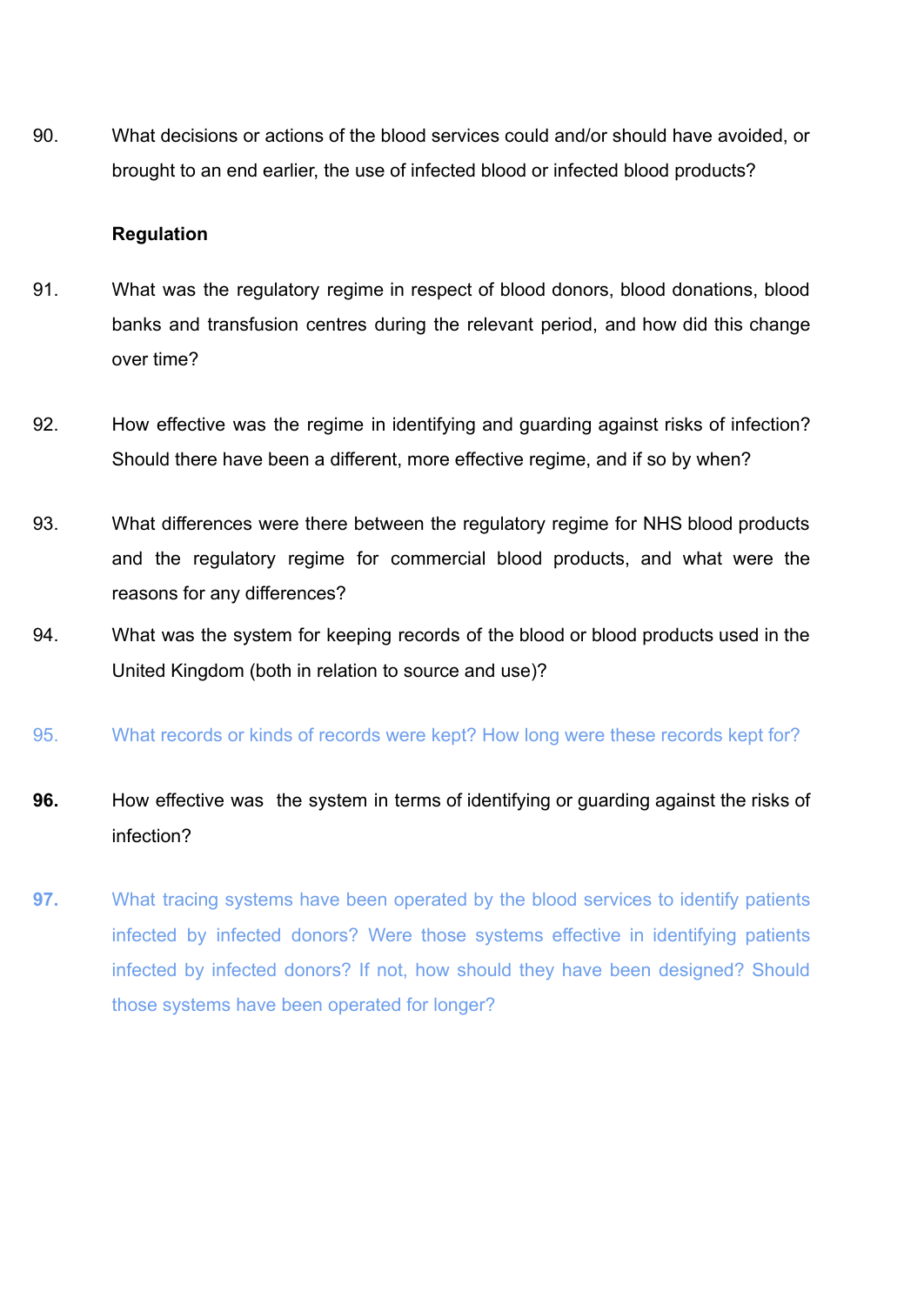## **Viral inactivation/heat treatment and other measures to reduce risk**

#### <span id="page-19-0"></span>**Viral inactivation/heat treatment**

- 98. What pathogens were known to be transmitted by blood products which might be susceptible to heat treatment? How did knowledge about the use of heat treatment in the eradication of blood borne viruses develop?
- 99. To what extent could and should that knowledge have led to earlier research on heat treatment alongside the development of factor concentrates?
- 100. How did viral inactivation through heat treatment develop in respect of Factor VIII and Factor IX blood products, both in the UK and internationally? What principal decisions and actions in that regard were taken in respect of heat treatment, by whom, when and how?
- 101. What were the relative roles and responsibilities, as regards heat treatment, of the Government, the blood services, the Blood Products Laboratory, the Plasma Fractionation Laboratory and the Protein Fractionation Centre, the UKHCDO, the haemophilia centres and other relevant NHS or regulatory bodies?
- 102. How effective and coordinated was the research, planning and decision-making as regards heat treatment? What direction or guidance was given, and by whom, to ensure effective research and/or effective production?
- 103. What research should have been undertaken and what decisions and actions should have been taken and when?
- 104. Could, and should, effective heat treatment have been achieved earlier than it was? If so, why was it not so achieved?
- 105. Should (and if so, when) untreated Factor VIII and Factor IX products have been recalled and replaced throughout the UK?
- 106. Why was a heat-treated product that inactivated HIV and was later also found to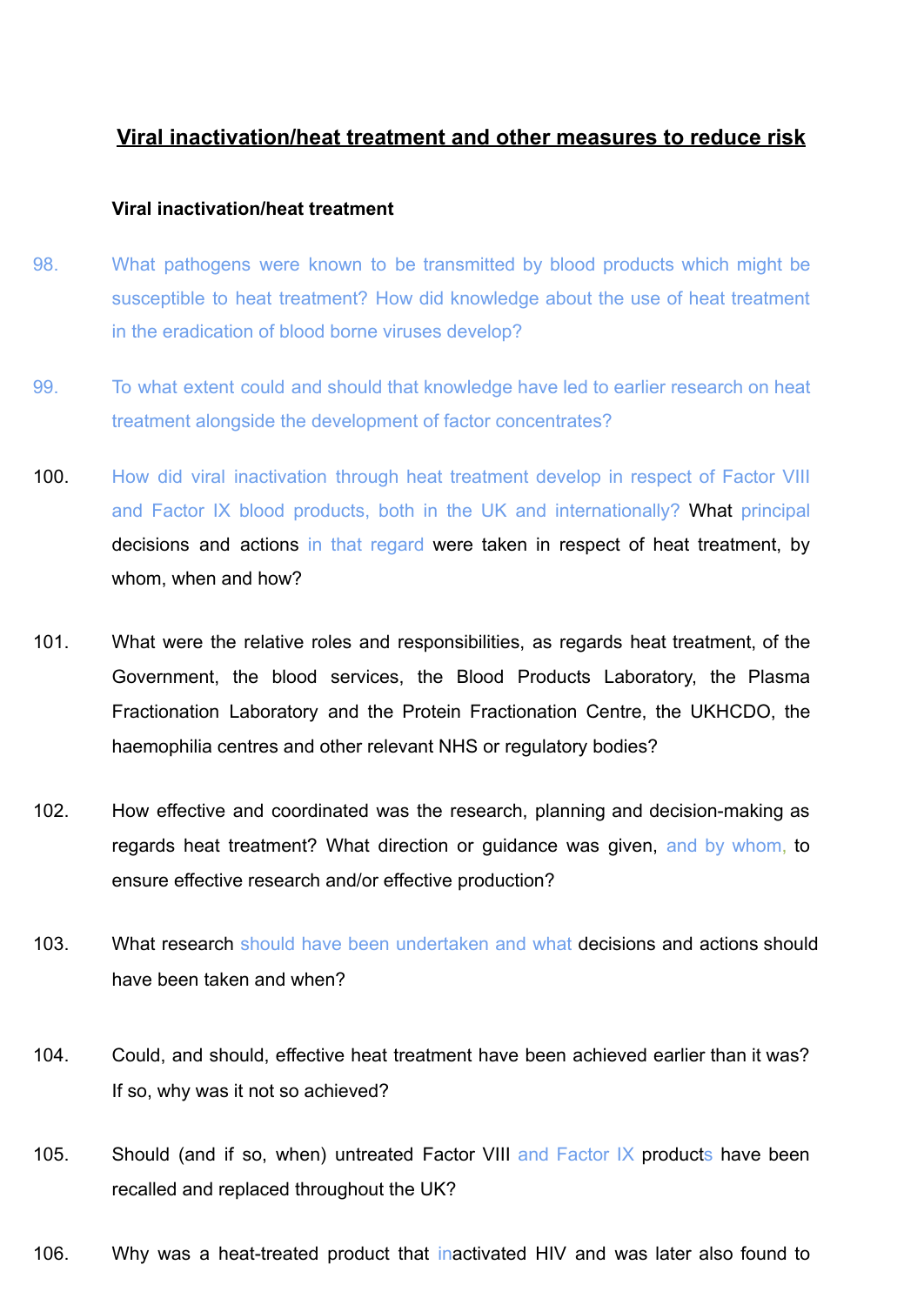have inactivated HCV [8] produced for use in England 18 months before an equivalent product was made available in Scotland?

- 107. How was the development of heat treatment regimes in the UK over the relevant period funded? Was the development of heat treatment adequately funded?
- 108. How was the effectiveness of heat treatment tested? Was testing undertaken on UK patients without their knowledge?
- 109. What viruses remained in blood products after the introduction of heat treatment programmes in the 1980s? What attempts have been made to eradicate such viruses?

#### <span id="page-20-0"></span>**Donor selection/screening**

- 110. What donor selection or screening policies and practices were in existence over the relevant period? Who was responsible for formulating and implementing such policies and practices?
- 111. To what extent were these donor selection and screening policies and practices appropriate?
- 112. To what extent was donor selection/screening regulated and/or subject to standards or guidelines? Should there have been different or better regulation and what difference might this have made?
- 113. To what extent were (i) the interests of patients liable to be treated with blood or blood products, (ii) the interests of blood donors and (iii) the maintenance of the blood supply factored into decision making around donor selection and screening during the relevant period? Were these interests appropriately balanced?
- 114. What were the relative roles and responsibilities, as regards donor selection and screening, of the Government, the blood services, the Blood Products Laboratory, the Plasma Fractionation Laboratory and the Protein Fractionation Centre, the UKHCDO, the haemophilia centres and other relevant NHS or regulatory bodies?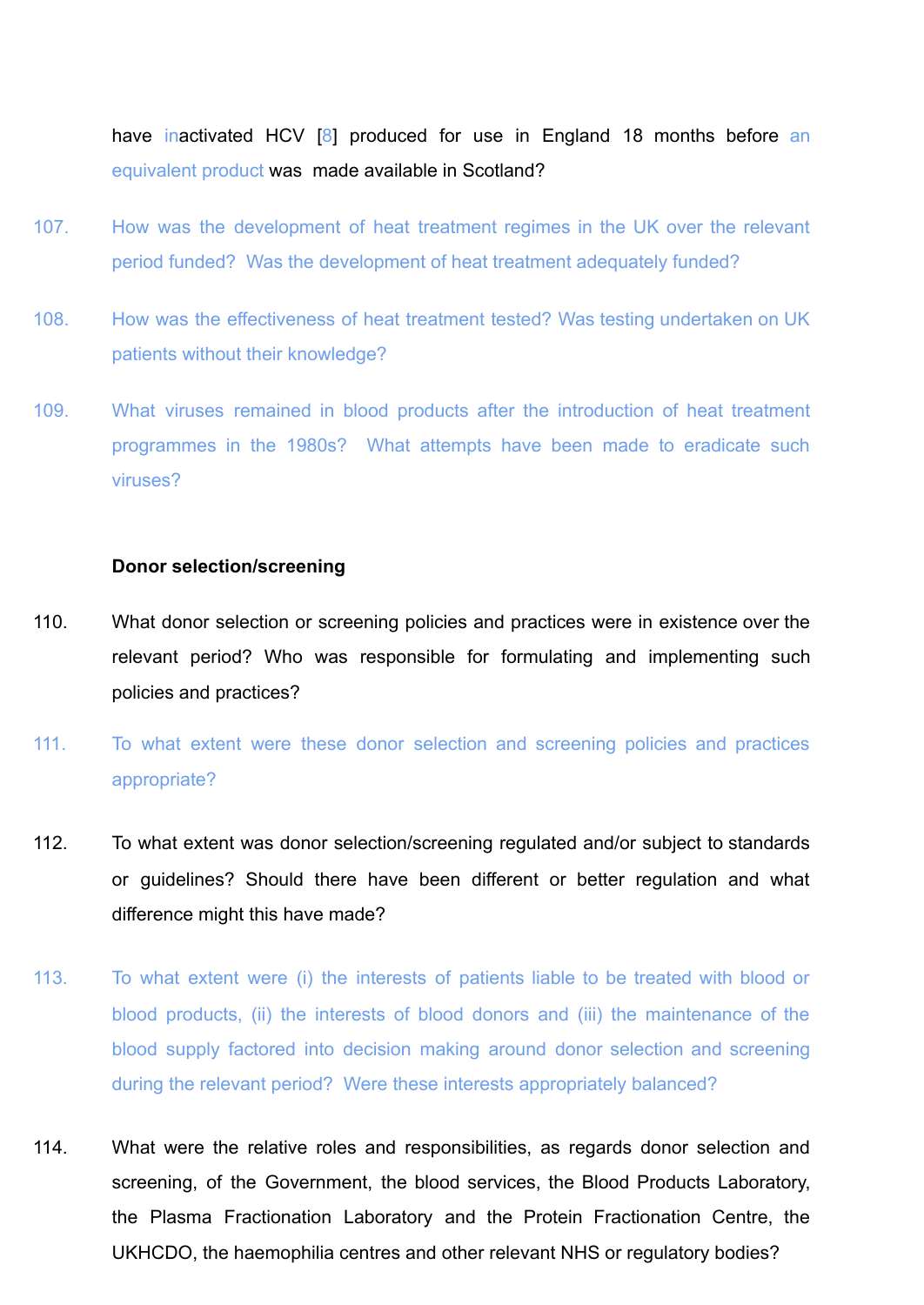- 115. What steps were taken to screen blood donors for risk of infection? Were the steps taken effective? What other steps should have been taken?
- 116. How did the funding of donor screening policies and practices operate over the relevant period? Was it sufficient?
- 117. What steps were taken to discourage donors thought to be at higher risk of transmitting infection, or to prevent them from donating? Were the steps taken effective? What other steps should have been taken? Was too much emphasis placed on donors self-excluding?
- 118. To what extent, over what period and why was blood taken in the UK from:
	- a. prisoners (or other detainees)?
	- b. UK and US armed forces?
	- c. high risk groups such as intravenous drug users and men who have had sex with men?
- 119. What was known, and when, about the risk of transmission of infection from these groups compared to the general donor population?
- 120. To what extent (and if so how and by whom) were these groups or any other groups incentivised to give blood?
- 121. Was it cheaper or easier to obtain blood from these groups than from the general population?
- 122. Should the collection of blood from such groups have stopped earlier and if so when?
- 123. To what extent and why did the blood services accept blood donations from people who had received blood transfusions? Was this appropriate and what effect did it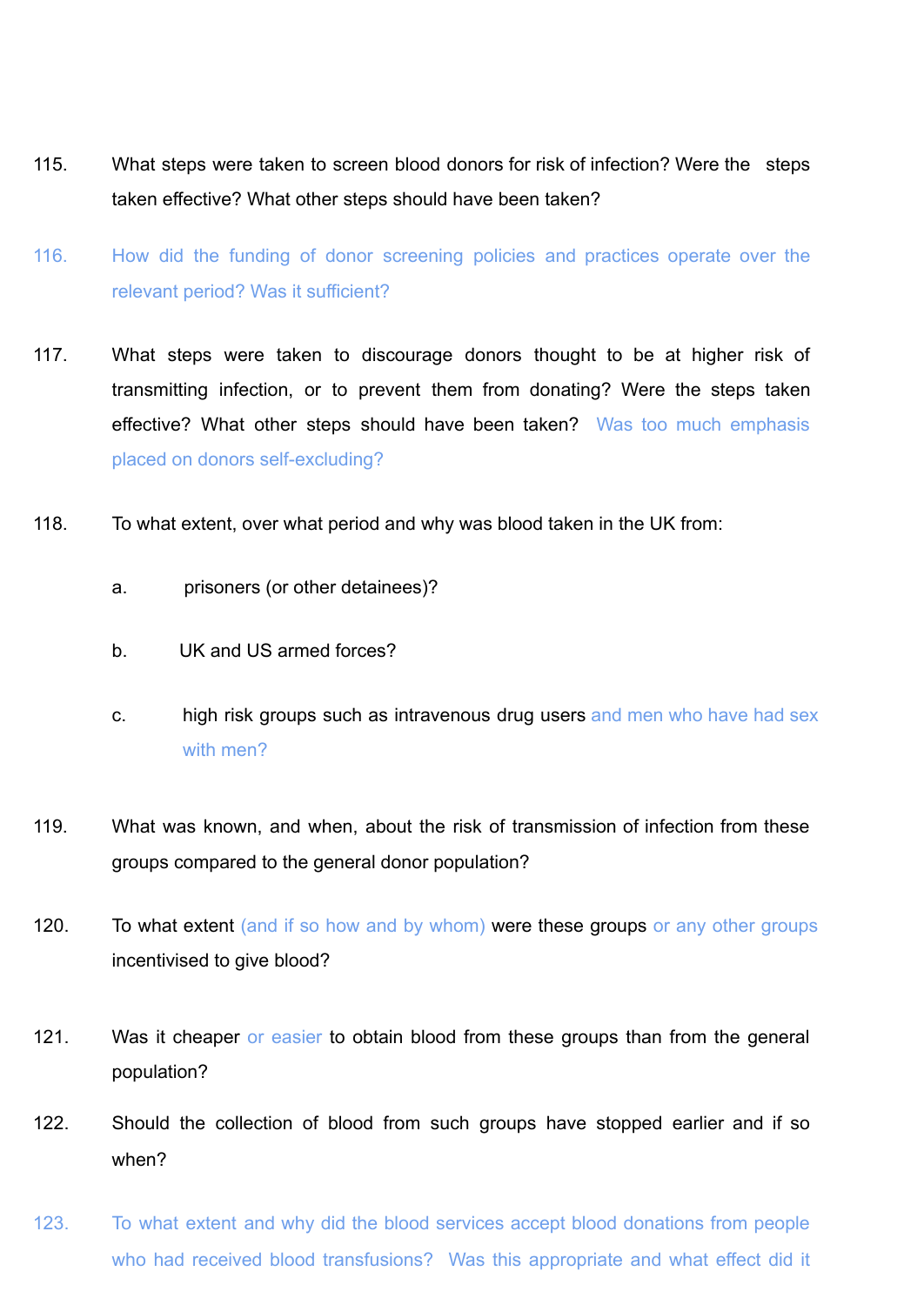have on the safety of blood and blood products?

- 124. Did practical arrangements for donor sessions (e.g. staffing) have an impact on the safety of the blood collected? If so how and to what extent?
- 125. What if any consideration was given to measuring liver function or the presence of anti HBC in blood donors? What impact might that have had on the safety of the blood supply in the UK?

#### <span id="page-22-0"></span>**Screening of donations**

- 126. What decisions and actions were taken, and by whom, in relation to the testing of blood donations over the relevant period? What decisions and actions should have been taken?
- 127. To what extent was this regulated and/or subject to standards or guidelines? Should there have been different or better regulation and what difference might this have made?
- 128. What were the relative roles and responsibilities, as regards the screening and testing of donations, of the Government, the blood services, the Blood Products Laboratory, the Plasma Fractionation Laboratory and the Protein Fractionation Centre, the UKHCDO, the haemophilia centres and other relevant NHS or regulatory bodies?
- 129. What cost/benefit analysis was undertaken in relation to the possibility of introducing HIV testing, surrogate testing for HCV and HCV testing? What role did funding play in any delay?
- 130. What role did the prospect of a reduction in the blood supply play in the decision-making processes? What alternative ways of maintaining the blood supply were and should have been considered?
- 131. When should the screening of blood donations for HIV have begun?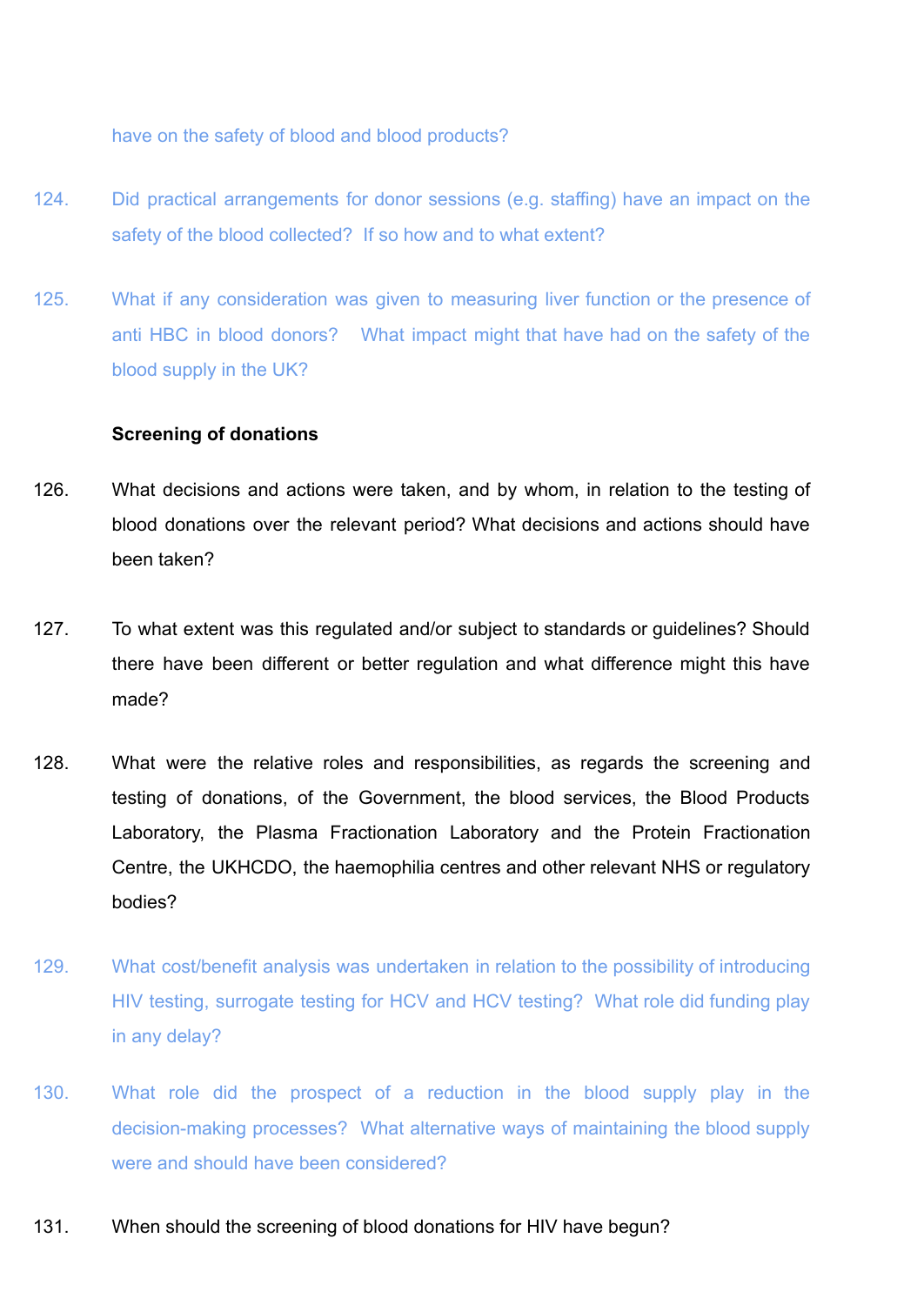- 132. Was there a delay? If so, what and who caused that delay?
- 133. What difference might earlier screening for HIV have made?
- 134. Should surrogate testing for non-A, non-B hepatitis (NANB hepatitis) have been introduced across the UK and if so when?
- 135. What difference might surrogate testing have made to the number of people infected with HCV?
- 136. What consideration was given to the use of surrogate testing in other countries?
- 137. Why, following the discovery, in 1989, of HCV and the development of a test to screen for it, was there a delay in the introduction of screening in the UK? Who was responsible for that delay?
- 138. Why was there a further delay after the decision in principle had been taken before screening actually started?
- 139. When should screening have been introduced?
- 140. What difference might the earlier introduction of screening have made to the number of people infected with HCV?

### <span id="page-23-0"></span>**Other measures to reduce risk**

- 141. Were other measures to reduce risk adopted? If so what other measures and when and how effective were they? Were there other measures to reduce risk that should have been considered? If so, what measures and when? What difference might the introduction of such measures have made? Why were such measures not introduced?
- 142. Were credible alternatives to heat treatment advanced and if so were they given sufficient consideration?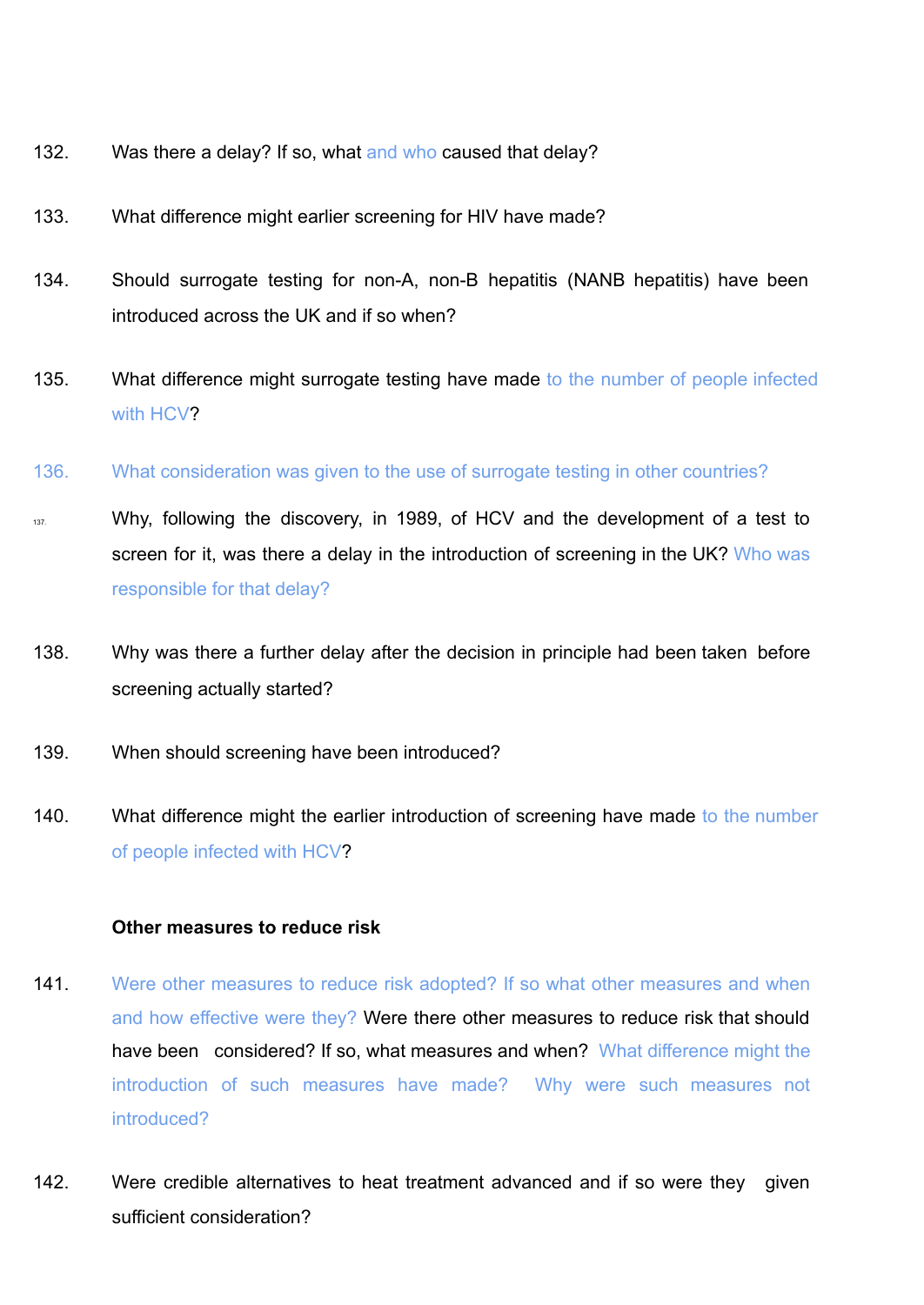# **The role of haemophilia centres and the UKHCDO**

#### <span id="page-24-1"></span><span id="page-24-0"></span>**Knowledge of risk**

- 143. How and when was the system of haemophilia centres introduced, by whom and what was its purpose?
- 144. What were the roles, functions and responsibilities of the haemophilia centres and of the haemophilia centre directors during the relevant period?
- 145. How and by whom were decisions taken within haemophilia centres during the relevant period?
- 146. To whom were haemophilia centres/their directors accountable?
- 147. What were the roles, functions and responsibilities of UKHCDO and how did they evolve from the inception of the organisation and during the relevant period?
- 148. Why was UKHCDO formed and to whom was it accountable?
- 149. What was the relationship between UKHCDO and the haemophilia centres/their directors during the relevant period?
- 150. What information and knowledge did (i) the haemophilia centres and their directors and (ii) UKHCDO as a matter of fact have during the relevant period about the risks of infection associated with blood products? What if any steps were taken to communicate that information and knowledge to others and to whom was it communicated? If such information and knowledge was not shared with others, why not?
- 151. In particular:

a. How did the knowledge of (i) the haemophilia centres and their directors and (ii) UKHCDO as to the risks of the transmission of hepatitis (to include both hepatitis B and NANB hepatitis/hepatitis C) from blood and blood products and the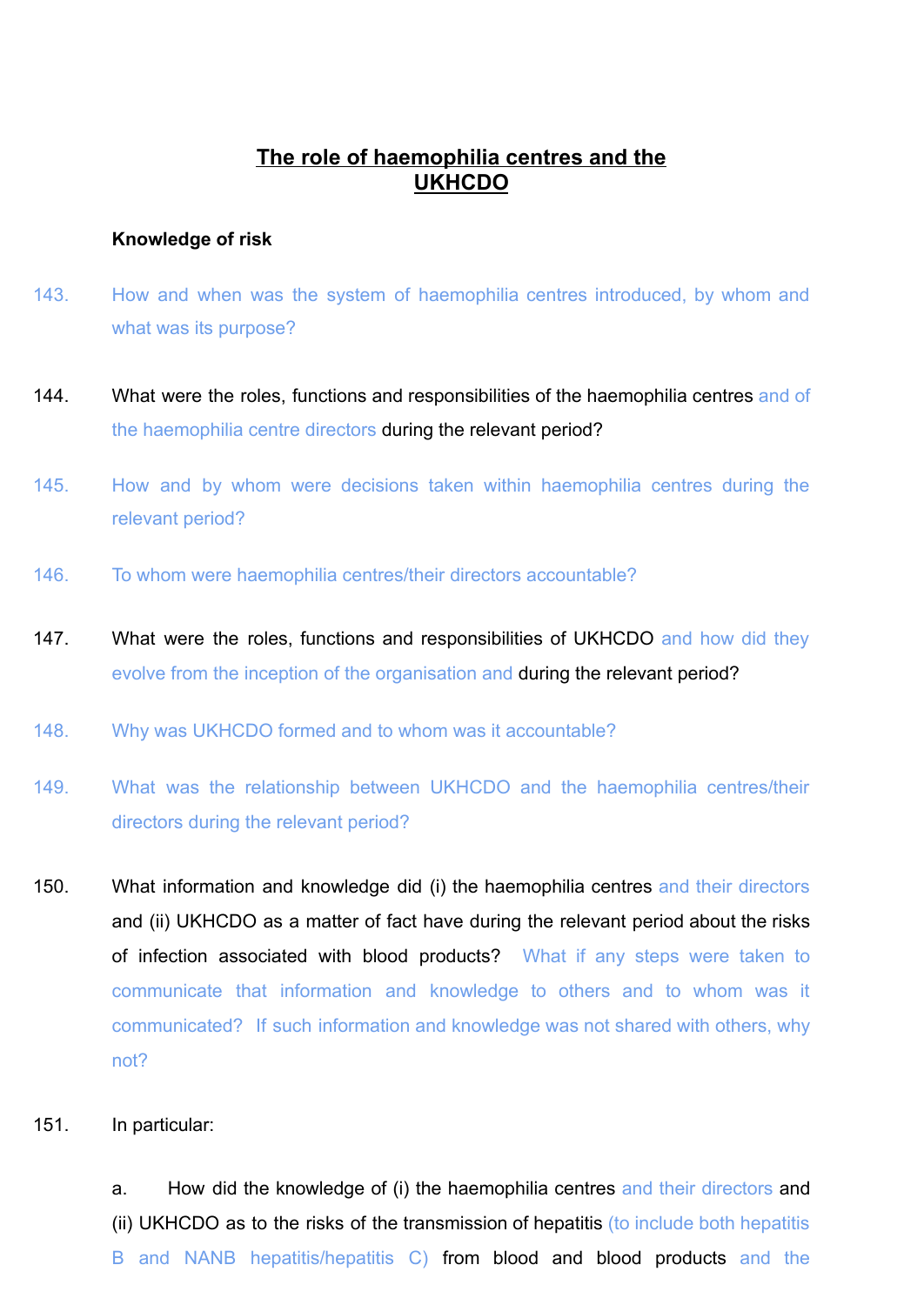consequences of infection with hepatitis develop over time?

b. When and in what circumstances did they first become aware that HIV could be transmitted by blood and blood products? How did the knowledge of the risks of transmission of HIV develop over time?

c. What was their understanding of the relative risks of infection from (i) the use of commercially supplied blood products and (ii) the use of domestically sourced blood and blood products and how did this change over time?

d. When and in what circumstances did they become aware of any risks of transmission of vCJD, and other blood borne pathogens, associated with the use of blood and blood products?

- 152. What enquiries and/or investigations did (i) the haemophilia centres and their directors and (ii) UKHCDO carry out in respect of these risks (whether alone or in conjunction with others) and what information was obtained as a result?
- 153. Was the extent of the enquiries and/or the level of their knowledge appropriate or should further enquiries or investigations have been carried out?
- 154. What ought to have been known and understood by (i) the haemophilia centres and their directors and (ii) UKHCDO at all relevant times about the risks of infection associated with blood products, including the risks described in paragraph 151 above?

## <span id="page-25-0"></span>**Policy-making, decision-making and actions**

- 155. What decisions and actions were taken, and what policies were formulated, by (i) the haemophilia centres and their directors and (ii) UKHCDO (whether alone or in conjunction with others) as regards the importation, manufacture and use of blood products during the relevant period?
- 156. What decisions and actions were taken, and what policies were formulated, by (i) the haemophilia centres and (ii) by UKHCDO (whether alone or in conjunction with the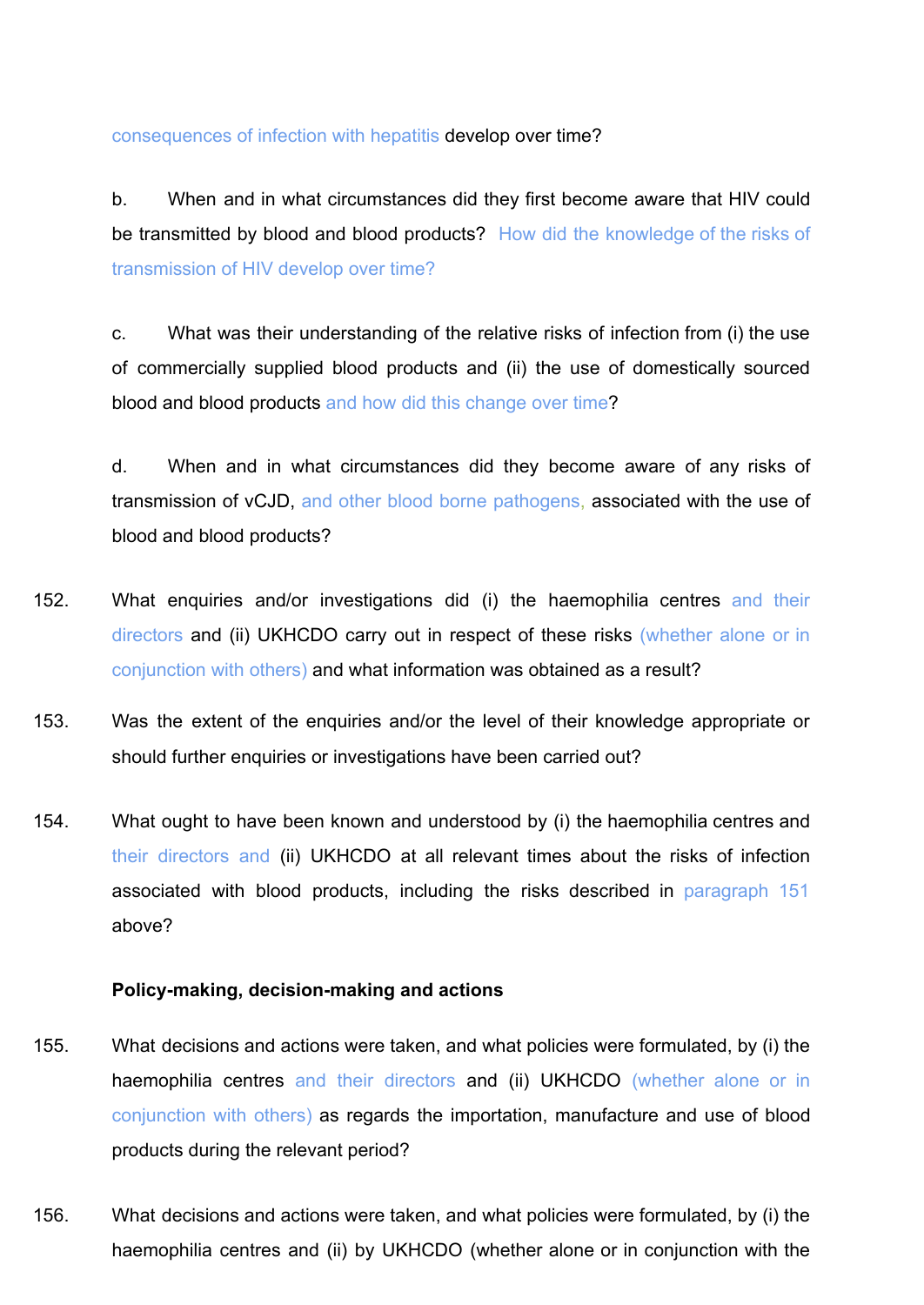Government/the blood services/other NHS bodies/pharmaceutical companies/others), which caused or contributed to the use of infected blood products to treat people in the United Kingdom (or in any of the constituent parts of the United Kingdom)?

- 157. What role did the autonomy and/or clinical freedom of the haemophilia doctor play in the system of decision-making?
- 158. What was the system for haemophilia directors declaring interests and potential conflicts of interest?
- 159. What volumes of factor concentrates, and which concentrates, were used by each haemophilia centre during the relevant period?
- 160. Was the guidance and information that was provided by UKHCDO to haemophilia centres/directors adequate and appropriate?
- 161. Was there any monitoring of policies adopted by or decisions taken by haemophilia centres regarding the use of blood products; if so by whom; if not, should there have been?
- 162. To what extent, and why, were people with mild or moderate bleeding disorders treated with factor concentrates?
- 163. What alternative treatments to the factor concentrates were available for people with bleeding disorders? What were the risks, advantages and disadvantages of those alternative treatments and should they have been used in preference to factor concentrates? What advice, if any, was given (and to whom) regarding the risks, advantages and disadvantages of those alternative treatments?
- 164. To what extent did treatment developments improve mortality and morbidity associated with bleeding disorders?
- 165. What advice were people given about the risks and benefits of using factor products? What access did people have to package inserts or other written materials about risks? How clearly or prominently was information about risks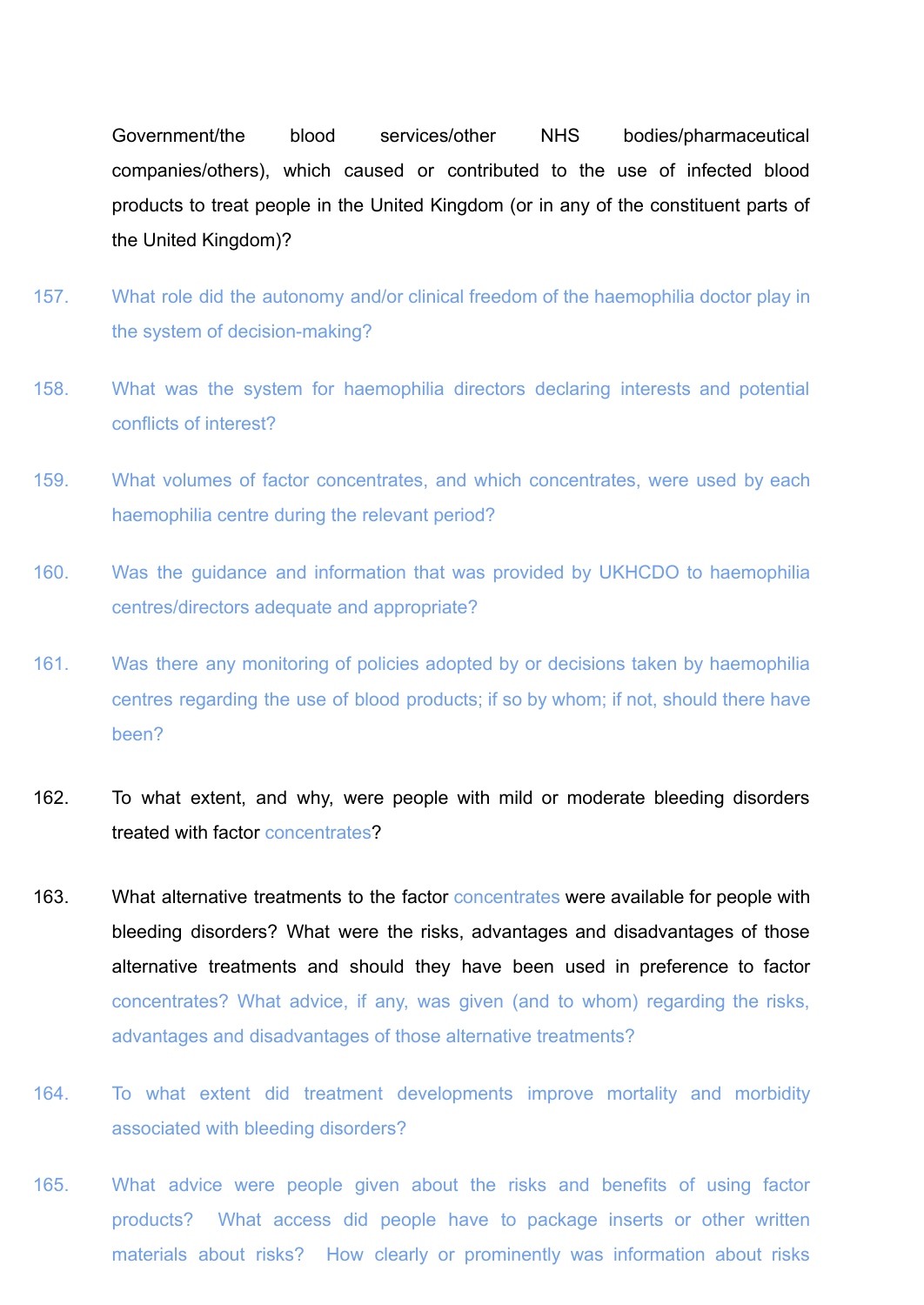disseminated?

- 166. To what extent were people given a choice by their haemophilia centres about the type of product to be used in their treatment?
- 167. What responsibility did (i) the haemophilia centres and their directors and (ii) UKHCDO have for the selection and purchasing of blood products over the relevant period? How did they make decisions about the selection and purchase of blood products? What were the reasons that led them to choose one product over another?
- 168. What did (i) the haemophilia centres and their directors and (ii) UKHCDO do in response to the risks arising from blood products? In particular:
	- a. What decisions did they take during the relevant period?
	- b. What advice did they give during the relevant period?
	- c. What steps did they take to satisfy themselves that there were the right advisory and decision-making structures in place in response to the risks and scale of infection?

d. What did they do to ensure that NHS bodies, the medical profession, people with bleeding disorders and their families, and the public were informed and educated about the risks?

e. What did they do to ensure the safety of the blood products being used to treat people in the UK?

- 169. Should haemophilia centres/their directors have taken steps (whether on a short, medium or long term basis) to reduce the risk of infection by:
	- a. Adopting policies of treating patients with only one type of concentrate.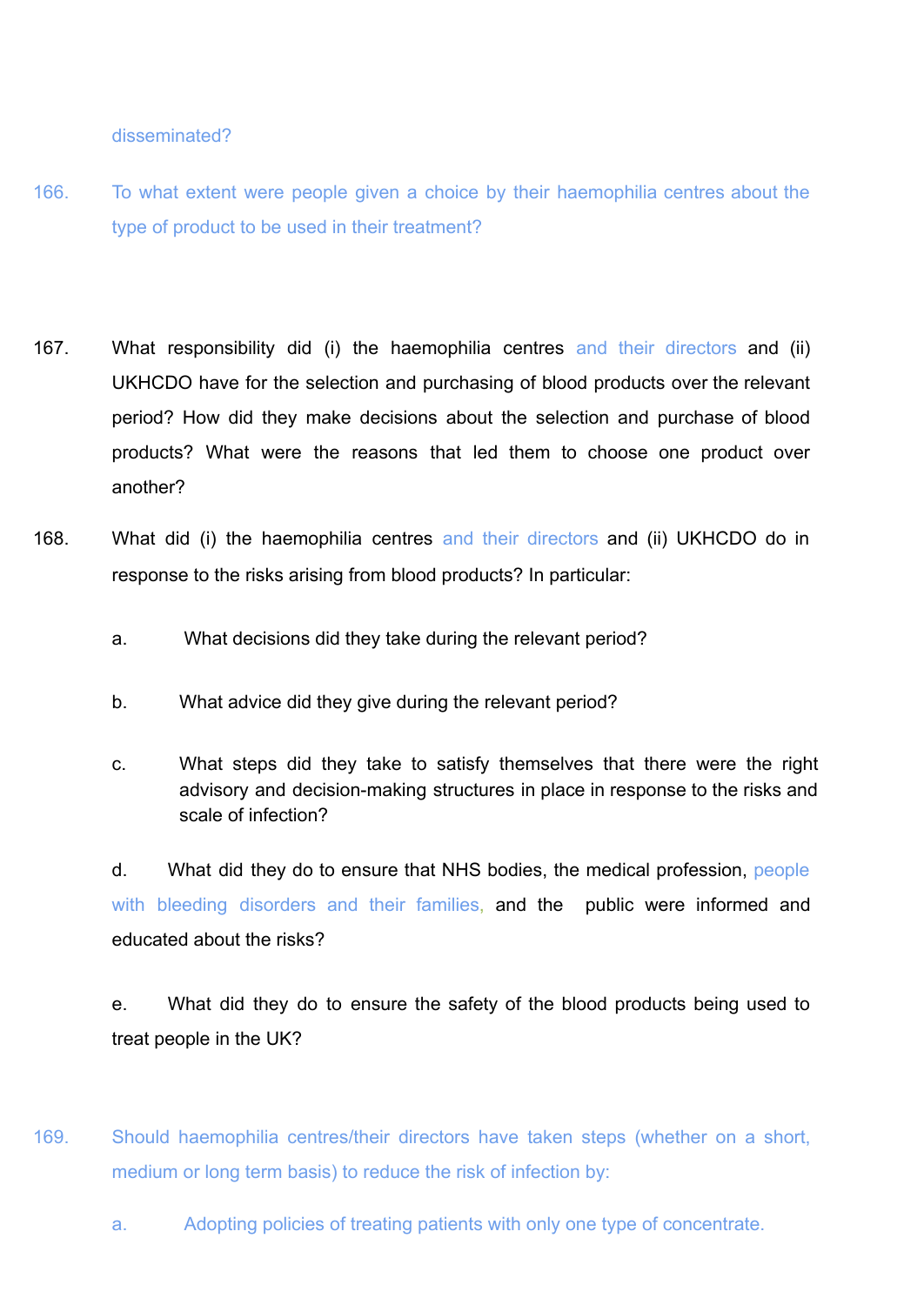- b. Adopting batch dedication policies.
- c. Making greater use of cryoprecipitate.
- d. Reverting to cryoprecipitate as the risks of concentrate became more obvious.
- e. Making greater use of DDAVP.
- f. Restricting or postponing elective and other non-urgent surgery.
- g. Scaling back home treatment programmes.
- h. Avoiding prophylactic treatment.
- i. Using porcine Factor VIII.
- j. Avoiding or minimising the use of commercial concentrates.
- k. Advising the use of a minimum of concentrate.
- l. Advising patients on strategies to minimize the risk of bleeds.
- 170. Should UKHCDO have advised or encouraged haemophilia centres and directors to take all or any of the above steps?
- 171. To what extent did individual haemophilia centre directors unilaterally determine treatment policies for their patients?
- 172. Should haemophilia centres/their directors have adopted particular treatment policies for children and/or previously untreated patients and/or minimally treated patients and if so what policies?
- 173. Were the steps taken by (i) the haemophilia centres and their directors and (ii) UKHCDO adequate and appropriate?
- 174. Was the advice provided to directors by UKHCDO in the letters dated 22 March and 24 June 1983 adequate and/or provided in a timely manner? Should different and/or more extensive advice have been provided or provided earlier?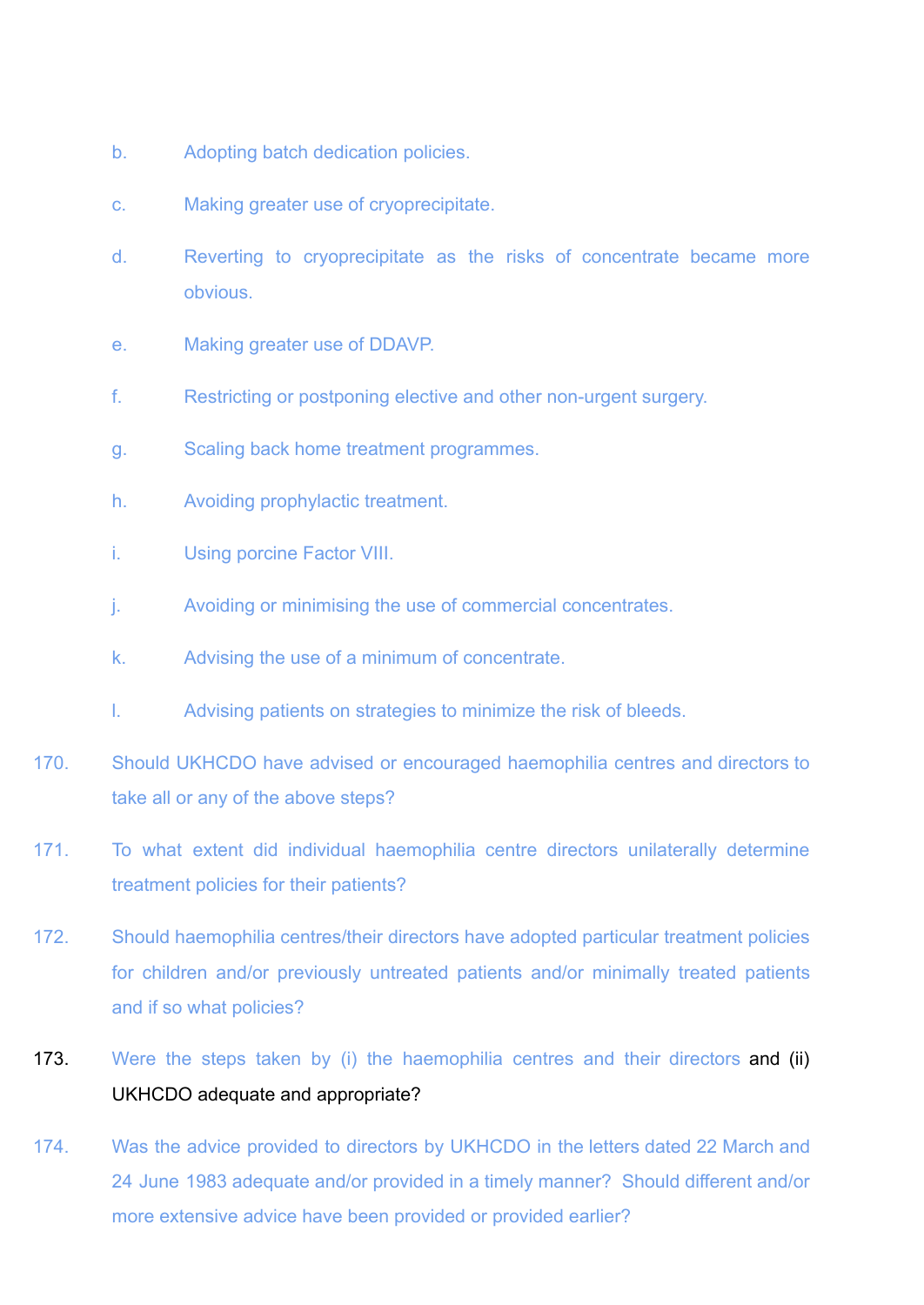- 175. Why did UKHCDO not issue guidance to haemophilia centres/directors about the provision of information to people with bleeding disorders and their families? Should it have done so?
- 176. How, on what basis and by whom were decisions made as to who would receive heat treated products when they first became available? Over what period of time were patients transferred to heat treated concentrates and did the process take too long?
- 177. What should the (i) the haemophilia centres and their directors and (ii) UKHCDO have done in respect of each of the matters set out in paragraph 168 above, and by when should such steps have been taken?
- 178. What difference might such steps have made?
- 179. Why did they not do more?
- 180. What factors influenced their decision-making and actions? What role did commercial and financial considerations play?
- 181. What was the relationship between the haemophilia centres, centre directors, UKHCDO and the pharmaceutical companies manufacturing/supplying blood products? What influence did that relationship have on their decisions and actions?
- 182. Why in light of growing evidence of the risks arising from pooled blood products, did the haemophilia centres and/or UKHCDO continue to use these products? What alternatives could have been available at that stage?
- 183. What decisions or actions of the haemophilia centres and/or UKHCDO could and/or should have avoided, or brought to an end earlier, the use of infected blood products?
- 184. What were the consequences of the variations in decision-making by haemophilia centres?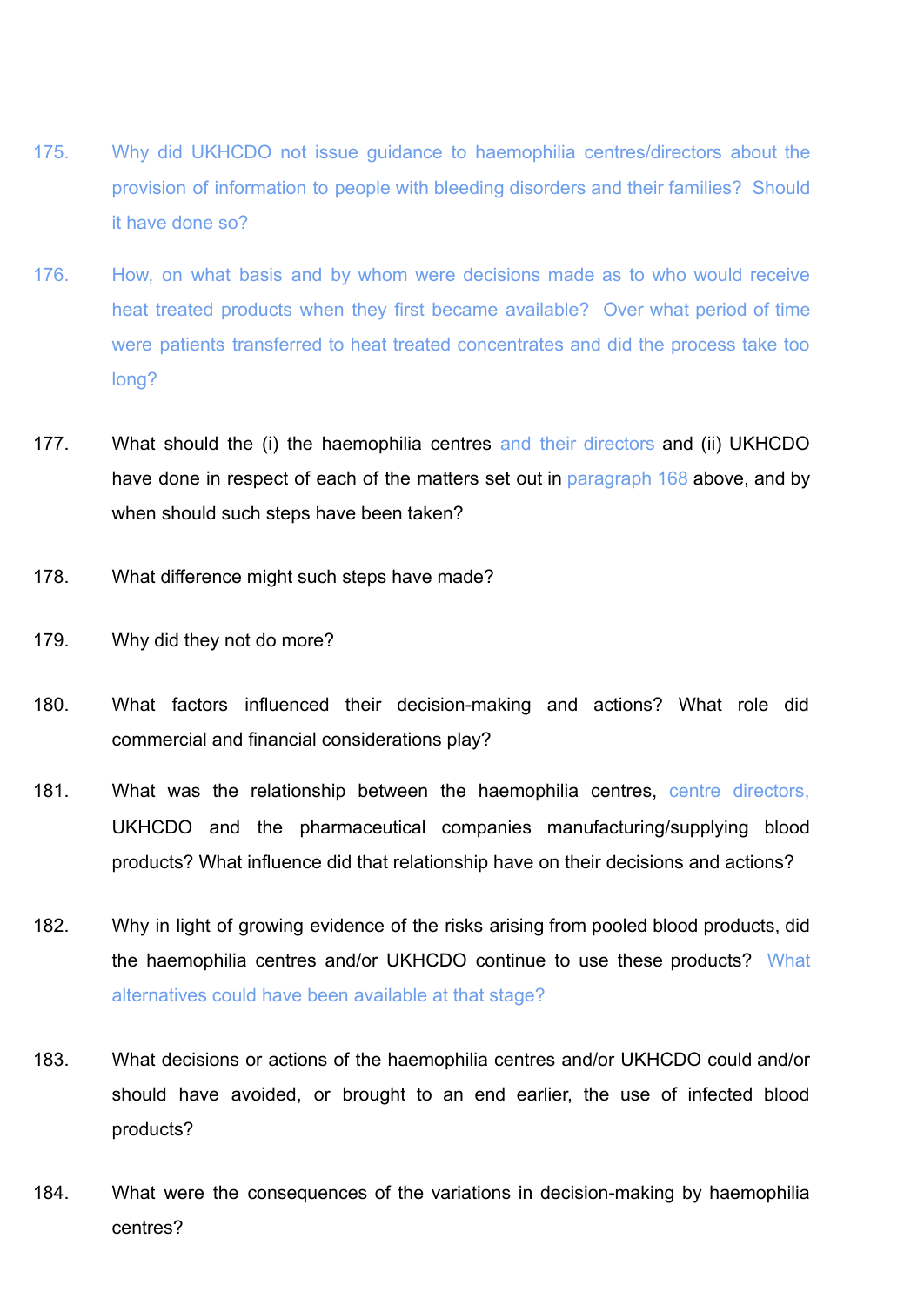- 185. Over what period of time and why were liver function tests or the presence of anti HBc measured in patients with bleeding disorders?
- 186. What were the arrangements over the relevant period for the collection of patient data by UKHCDO and were those arrangements appropriate?
- 187. What research was being undertaken by Dr Craske, why was information about that research recorded in UKHCDO records and what if any information was communicated to patients about this research?
- 188. What responsibility did haemophilia centres/their directors have and what did they do to provide access to treatment for infections? What was known about the treatment options for each infection and when? What were the advantages and disadvantages of those treatments and what guidance was given regarding the same and by whom? To what extent did centres remain responsible for the treatment for the infections and should there have been a system for referral to specialists in infectious disease and/or liver care?

## <span id="page-30-0"></span>**Lord Mayor Treloar College (Treloar's)**

- 189. What blood products were administered to the pupils of Treloar's during the relevant **period?** What if any attempts were made to avoid or minimise the use of factor concentrates and in particular commercial concentrates? What if any attempts were made to use batch dedication or to minimise the number of different factor concentrates in use? If no such attempts were made, why was that the case?
- 190. What information was provided to pupils and/or their families about the risks of such treatments? If information was not provided to pupils and their parents, why not?
- 191. How and by whom were the decisions taken as to what treatments to administer?
- 192. Was pressure put on Treloar's staff to use products which they would have preferred not to use, and if so why and by whom?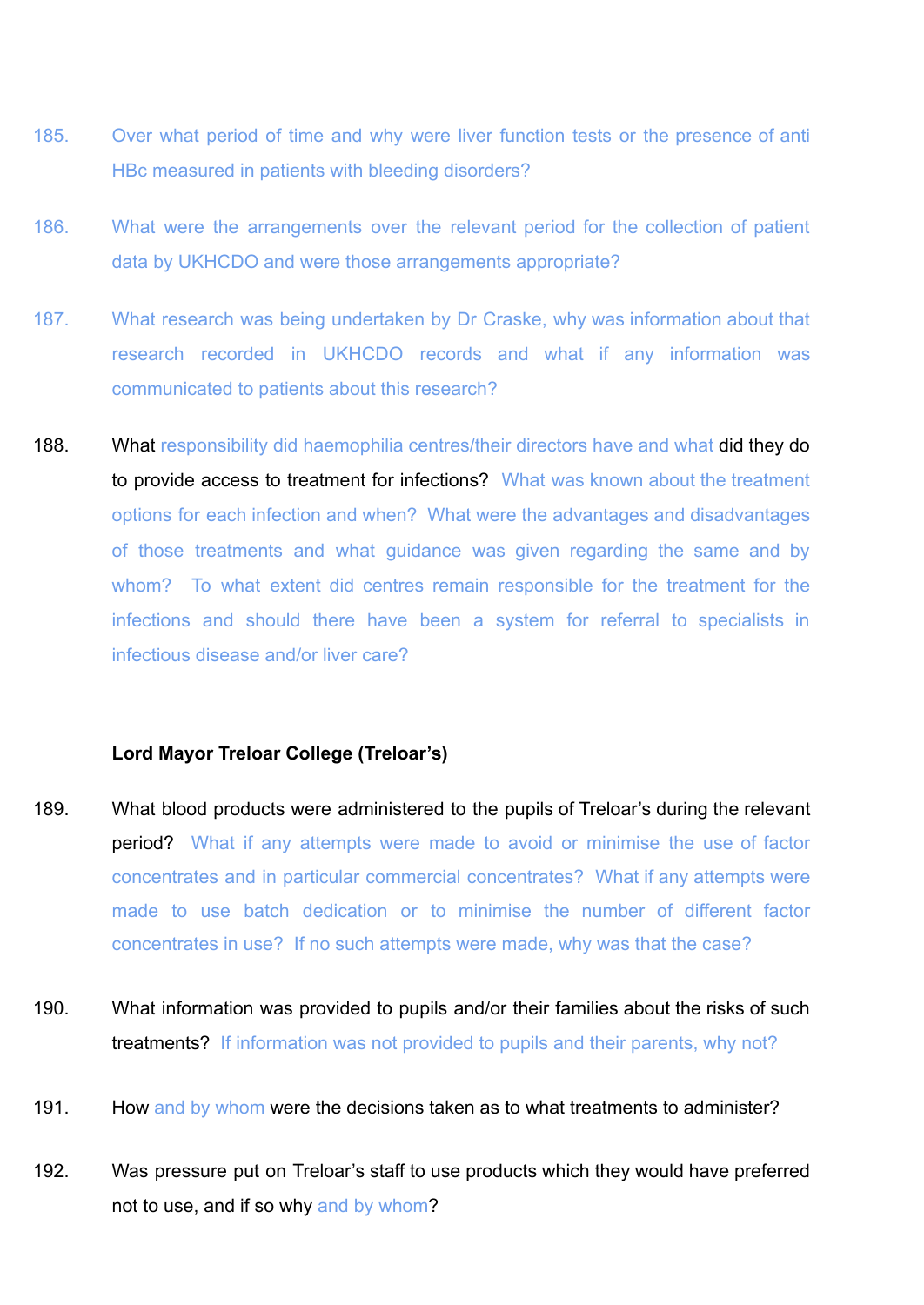- 193. Were the pupils at Treloar's treated differently than other people with bleeding disorders? If so, in what respects and why?
- 194. What happened to the pupils at Treloar's in consequence of treatment with infected blood products?
- 195. Was Treloar's used by other haemophilia centres for the purpose of conducting research and if so how?
- 196. What research was undertaken at Treloar's in relation to pupils with haemophilia and to what extent was such research undertaken with the knowledge and consent of pupils and their families?
- 197. When and how was the process for testing pupils for HIV (HTLV III) undertaken at Treloar's? To what extent were pupils and/or their parents or guardians informed and their consent sought?
- 198. Why were pupils at Treloar's examined for the "stigmata" of AIDS; were the pupils or their parents informed of these examinations and any findings; if not, why not?
- 199. When and how were pupils and/or their parents or guardians informed of HIV test results and was the process that was adopted appropriate?
- 200. What support, counselling or assistance was made available to the pupils at Treloar's who had been infected with HIV or hepatitis in consequence of their haemophilia treatment?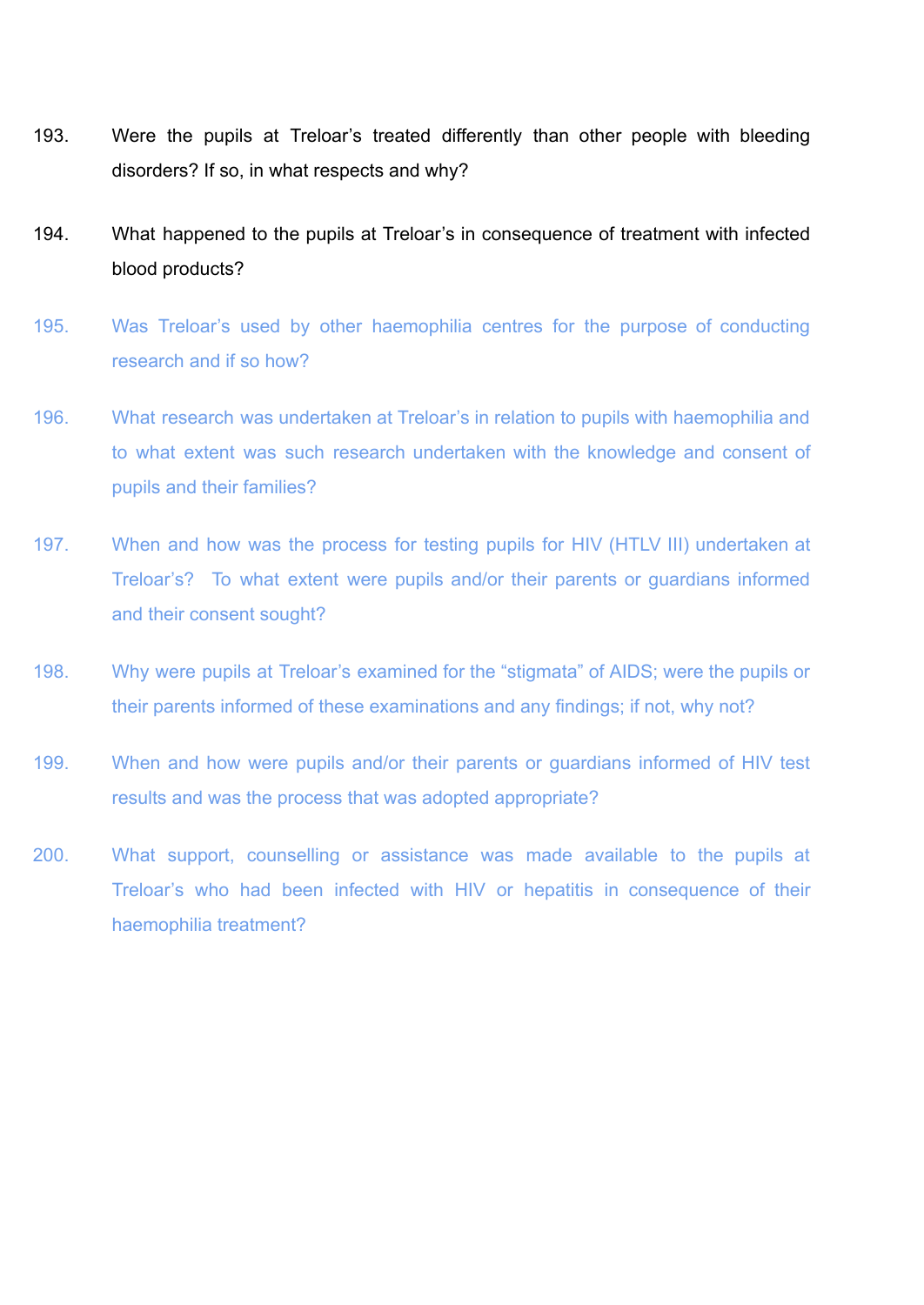# **The role of other NHS bodies**

### <span id="page-32-1"></span><span id="page-32-0"></span>**Knowledge of risk**

201. What information and knowledge did other NHS bodies [9] in general have during the relevant period about the risks of infection associated with blood and blood products? What if any steps were taken to communicate that information and knowledge to others and to whom was it communicated? If such information and knowledge was not shared with others, why not?

### 202. In particular:

a. How did their knowledge of the risks of the transmission of hepatitis (including both hepatitis B and NANB hepatitis/hepatitis C) from blood and blood products and of the potential consequences of infection with hepatitis develop over time?

b. When and in what circumstances did they first become aware that HIV could be transmitted by blood and blood products? How did that knowledge develop over time?

c. What was the understanding of the relative risks of infection from (i) the use of commercially supplied blood products and (ii) the use of domestically sourced blood and blood products?

d. When and in what circumstances did they become aware of any risks of transmission of vCJD, and other blood borne pathogens, associated with the use of blood and blood products?

- 203. What enquiries and/or investigations did such NHS bodies carry out in respect of these risks and what information was obtained as a result?
- 204. Was the extent of the enquiries and/or the level of their knowledge appropriate or should further enquiries or investigations have been carried out?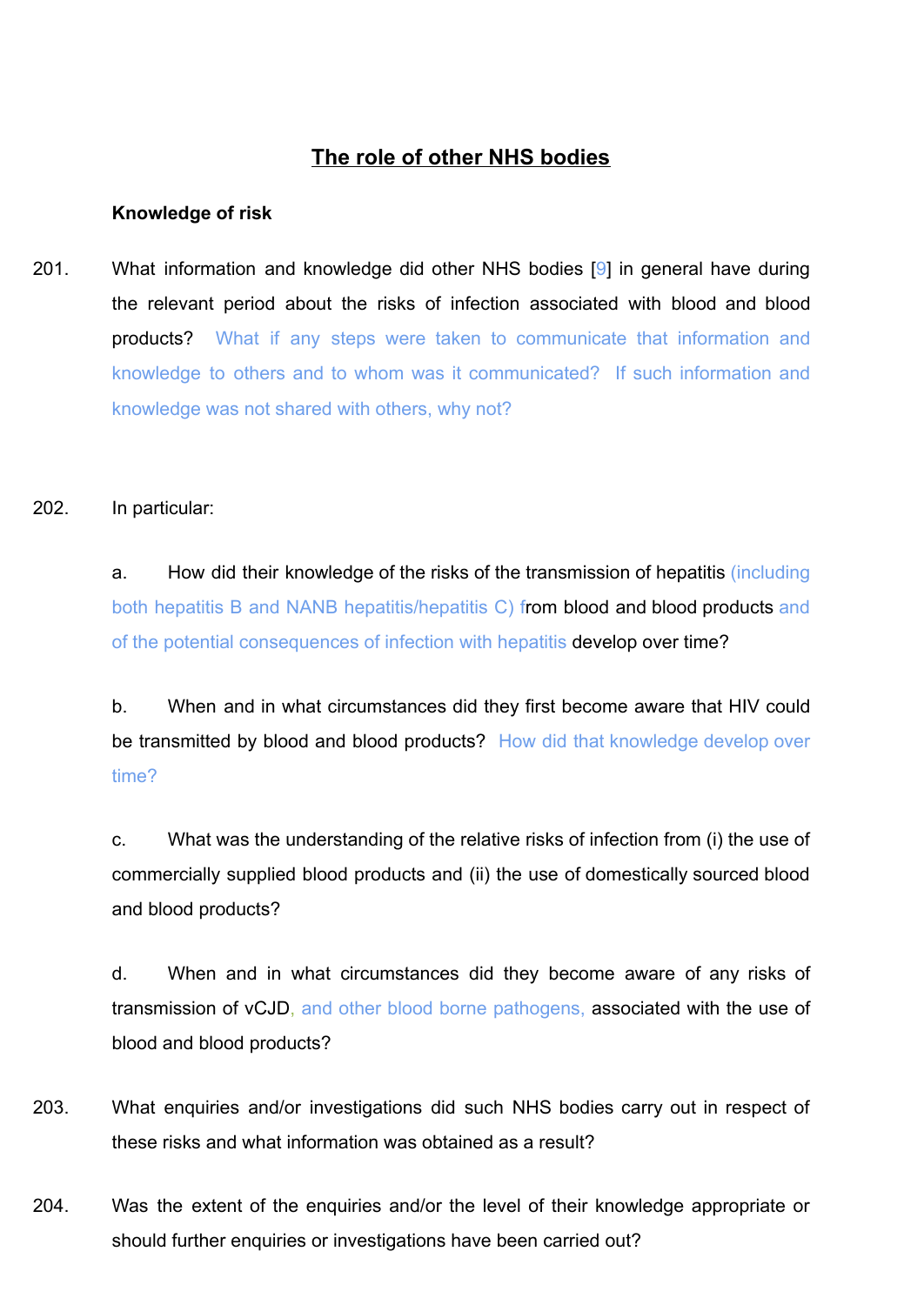205. What ought to have been known and understood by NHS bodies in general at all relevant times about the risks of infection associated with blood and blood products, including the risks described in paragraph 202 above?

## <span id="page-33-0"></span>**Policy-making, decision-making and actions**

- 206. What decisions and actions were taken, and what policies were formulated, by other NHS bodies as regards:
	- a. the importation, manufacture and use of blood products;
	- b. the collection and use of blood;

during the relevant period?

- 207. What decisions and actions were taken, and what policies were formulated, by other NHS bodies (whether alone or in conjunction with the Government/the blood services/haemophilia centres/UKHCDO/pharmaceutical companies/others), which caused or contributed to:
	- a. the use of infected blood;
	- b. the use of infected blood products;

to treat people in the United Kingdom (or in any of the constituent parts of the United Kingdom)?

- 208. What did the NHS in general do in response to the risks arising from blood and blood products (and in particular the risks of transmission of hepatitis and HIV)? In particular:
	- a. What decisions were taken over the relevant period?
	- b. What advice was provided over the relevant period?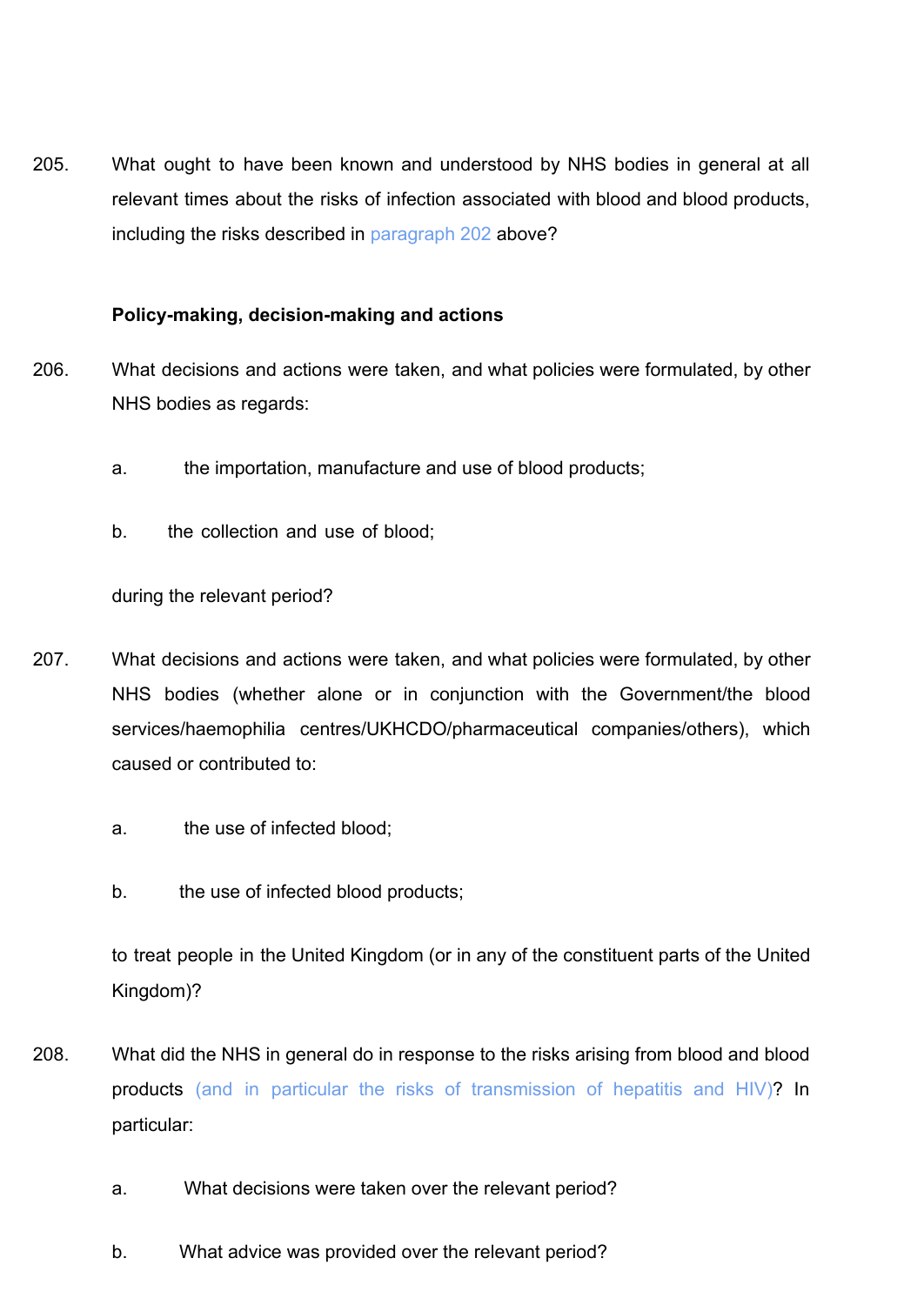c. What steps did they take to satisfy themselves that there were the right advisory and decision-making structures in place in response to the risks and scale of infection?

d. What steps were taken to share information and to ensure that other NHS bodies, the medical profession and the public were informed and educated about the risks?

e. What was done to ensure the safety of the blood collected in the UK?

f. What was done to ensure the safety of the blood products being used to treat people in the UK?

g. What did they do to provide access to treatment for infections?

209. Were the steps taken adequate and appropriate?

- 210. Should more have been done? If so what and by when? What difference might this have made?
- 211. What factors influenced decision-making and actions? What role did commercial and financial considerations play?
- 212. What decisions or actions of the NHS could and/or should have avoided, or brought to an end earlier, the supply of infected blood or infected blood products?
- 213. What if any attempts were made to ensure that blood transfusions were administered only where necessary and appropriate and/or to ensure that the amount of blood transfused was necessary and appropriate?
- 214. What if any systems were in place to regulate or oversee the use of transfusions of blood?
- 215. What were the roles and responsibilities of hospital transfusion committees?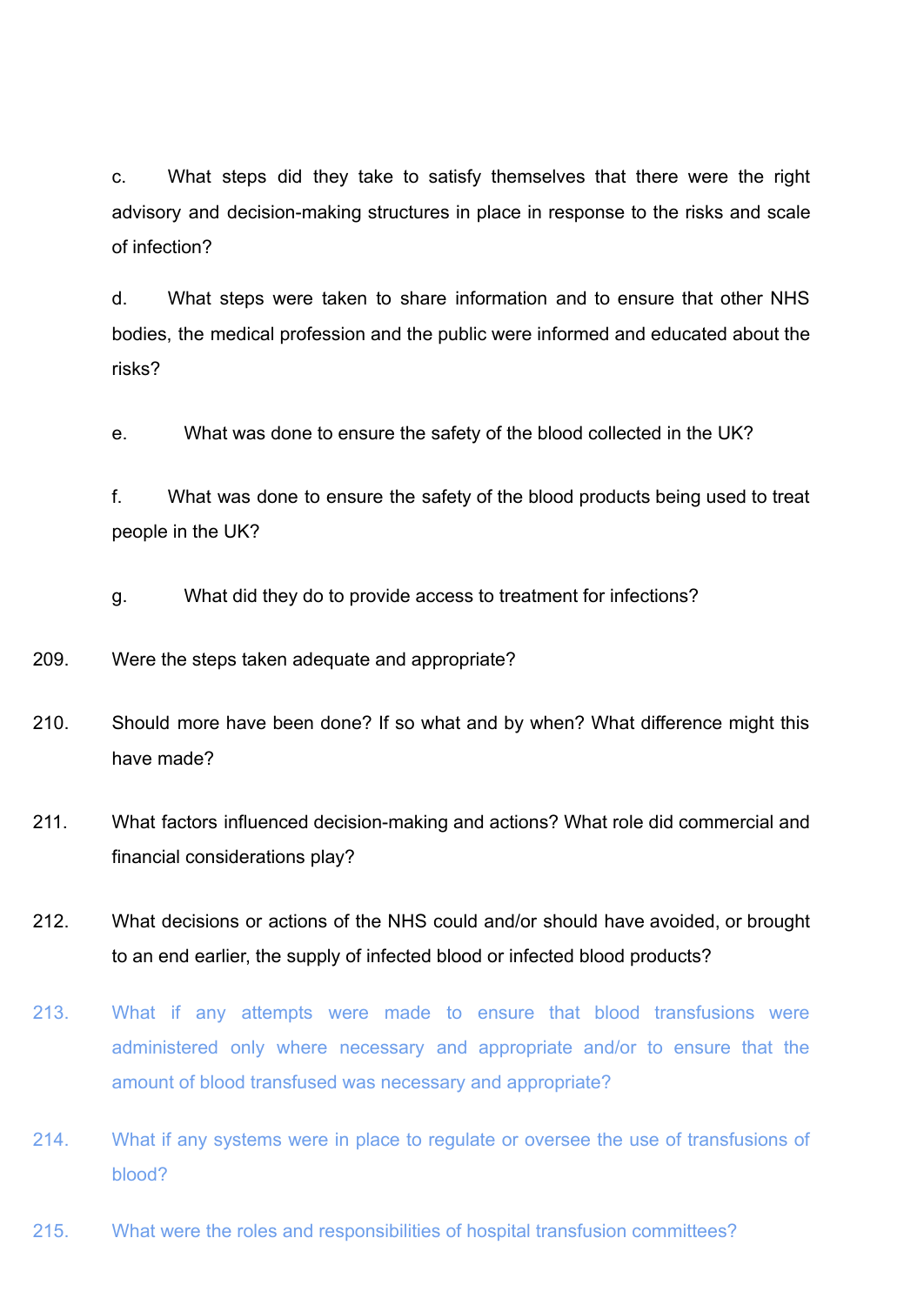- 216. To what extent have transfusion practices changed over the relevant period? Should transfusion practices have changed sooner? If so, when should they have changed?
- 217. What if any guidance exists or has existed over the relevant period in relation to transfusion practices? Was such guidance sufficient and appropriate?
- 218. What decisions were taken, by whom and why as to what information should be provided to patients about the possibility of transmission of vCJD and/or the receipt of vCJD implicated products? Should the patient notification exercises have been undertaken differently?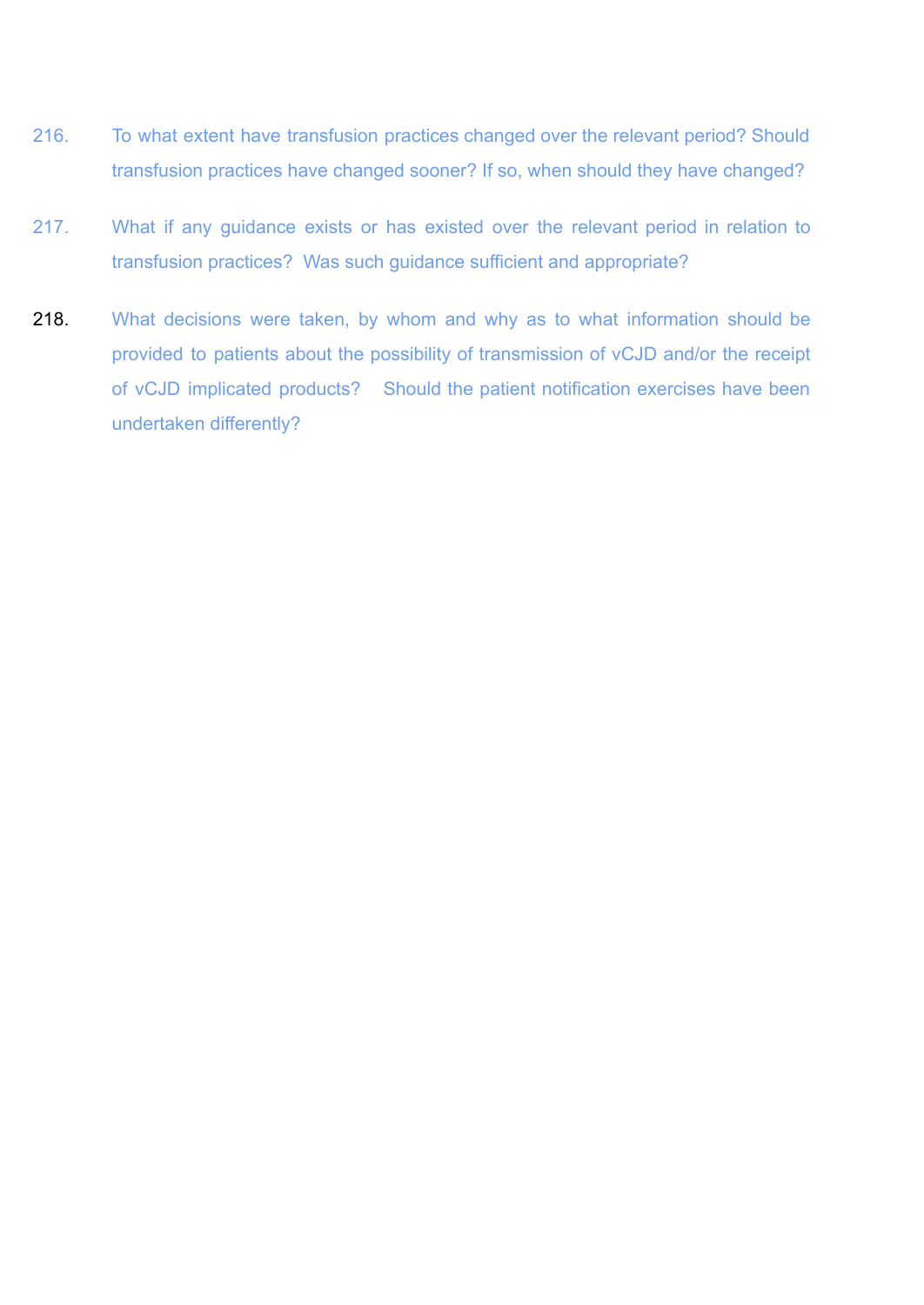# **The role of medical practitioners**

#### **Knowledge of risk**

- 219. What was the level of knowledge and understanding within the medical profession [10] about the risks of infection (in particular with hepatitis and HIV) associated with blood and blood products during the relevant period? How did it change over time?
- 220. What information, advice and guidance about these risks were available to medical practitioners? Where did such information, advice and guidance come from?
- 221. Did the level of knowledge and understanding differ depending on whether the practitioner was in a specialist centre or not?
- 222. What should the level of knowledge and understanding have been?
- 223. What was the level of knowledge and understanding within the medical profession about the potential severity of infection with hepatitis (in particular Non A Non B hepatitis/hepatitis C)? How did that change over time?

## **Provision of information to people about the risks of blood products**

224. What information was provided to people with a bleeding disorder (and to people who did not have a bleeding disorder but were treated with blood products for other conditions) or their families about the risks of infection in consequence of treatment with blood products over the relevant period? [11]

#### 225. Was sufficient and appropriate information provided?

- 226. Was sufficient and appropriate information provided about reasonable alternatives to treatment with factor concentrates or other blood products?
- 227. What information should have been provided, how and by whom?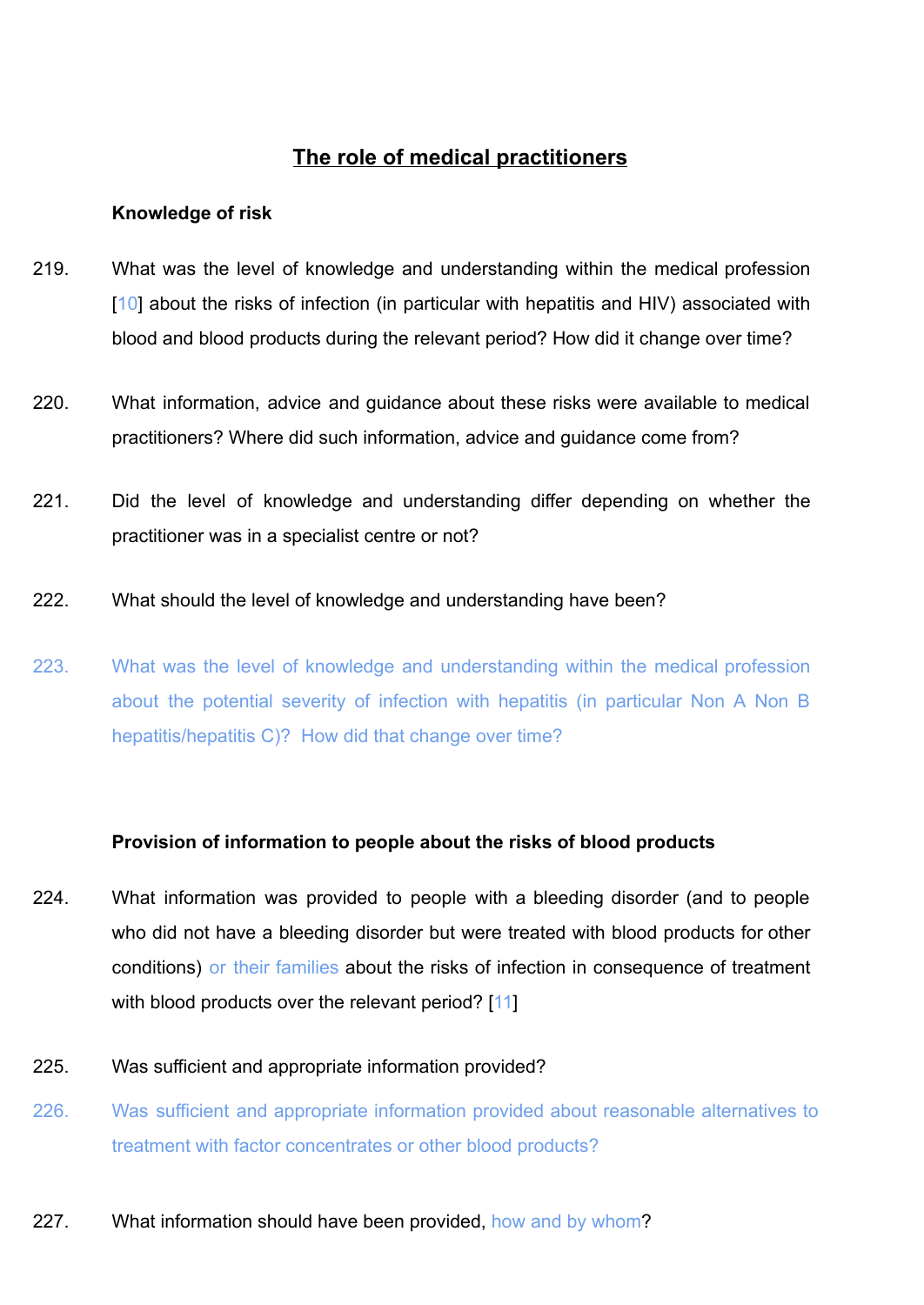- 228. Was the failure to provide relevant information such that people receiving treatment were not in a position to give informed consent to their treatment?
- 229. Which individuals or organisations were responsible for providing this information or for ensuring that it was provided?

#### **Provision of information to people about the risks of transfusion**

- 230. What information was provided to people receiving whole blood about the risks of infection in consequence of treatment with whole blood over the relevant period?[12]
- 231. Was sufficient and appropriate information provided about risks and about reasonable alternative treatments?
- 232. What information should have been provided, how and by whom?
- 233. Was the failure to provide relevant information such that people receiving treatment were not in a position to give informed consent to their treatment?
- 234. Which individuals or organisations were responsible for providing this information or for ensuring that it was provided?

#### **Guidance**

- 235. What guidance or advice about doctors' ethical obligations and the provision of information and consent was available to medical practitioners during the relevant period?
- 236. Were the practices adopted by medical practitioners during the relevant period, in relation to patients treated with blood or blood products, consistent with the contemporaneous guidance or advice?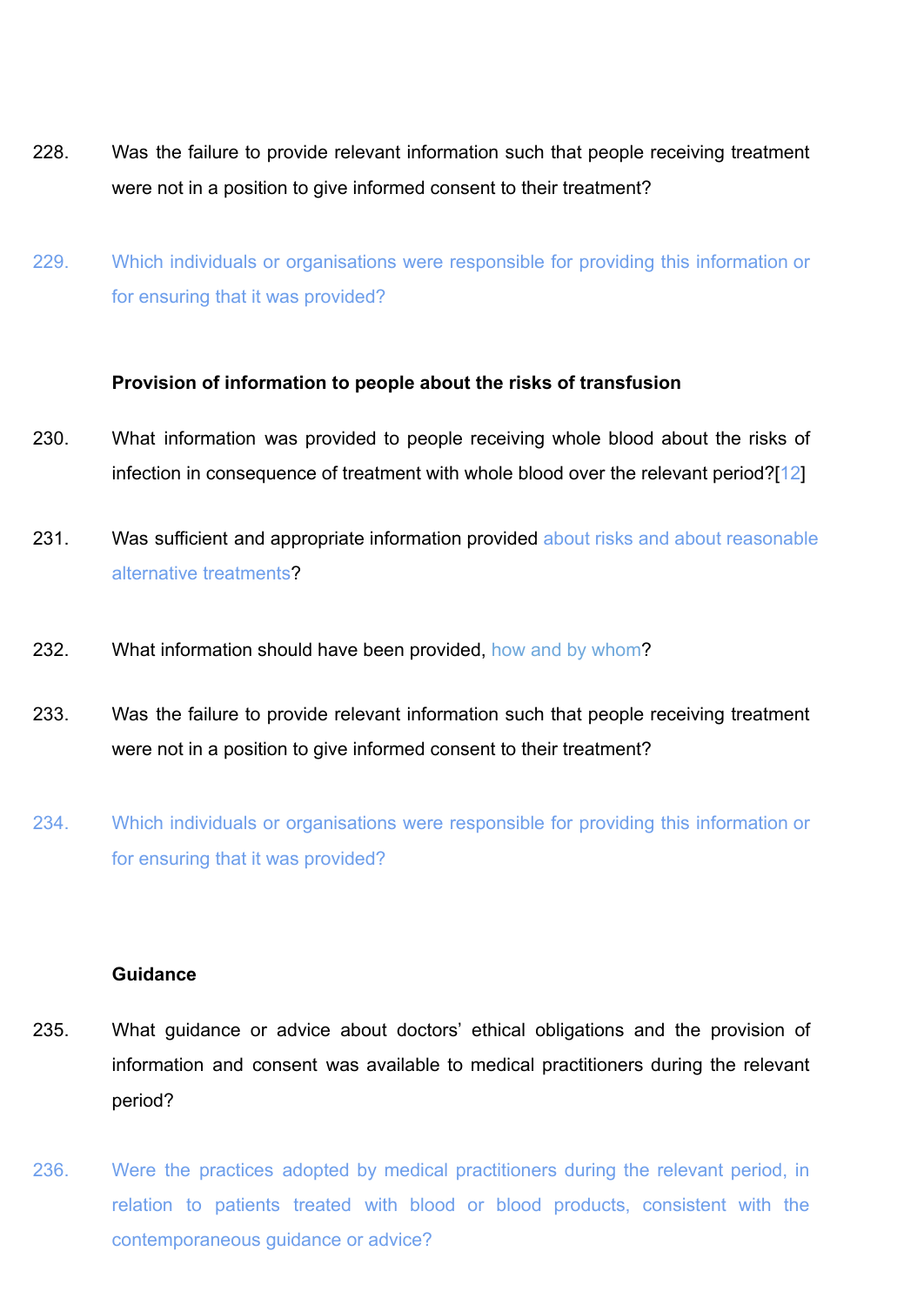- 237. Were the practices adopted by medical practitioners during the relevant period, in relation to patients treated with blood or blood products, consistent with the contemporaneous or current ethical principles?
- 238. Even if medical practitioners' approach to the provision of information and the obtaining of consent was consistent with the standards of the time, were those standards (whether contained in guidance or advice or otherwise) wrong?
- 239. What has the role of ethics committees, both in relation to research and more generally, been over the relevant period?

#### **Consent**

- 240. Were people experimented on without their consent? If so, how and why did this occur?
- 241. Were people treated without their consent? If so, how and why did this occur?
- 242. Were people tested without their consent? If so, what for, how and why did this occur?
- 243. Were people used for research purposes without their consent? If so, how, in what circumstances and why did this occur?
- 244. What treatment and testing decisions and actions were taken, and by whom, with regard to a category of people referred to as 'previously untreated patients' ('PUPS')? How and why did this occur? What systems or policies, if any, existed or should have existed to protect PUPs (and those who had been minimally treated) from infection?
- 245. Was anything done with blood or tissues taken from patients, without their consent? If so what and by whom? What steps, if any, have been taken in relation to the blood or tissues to date?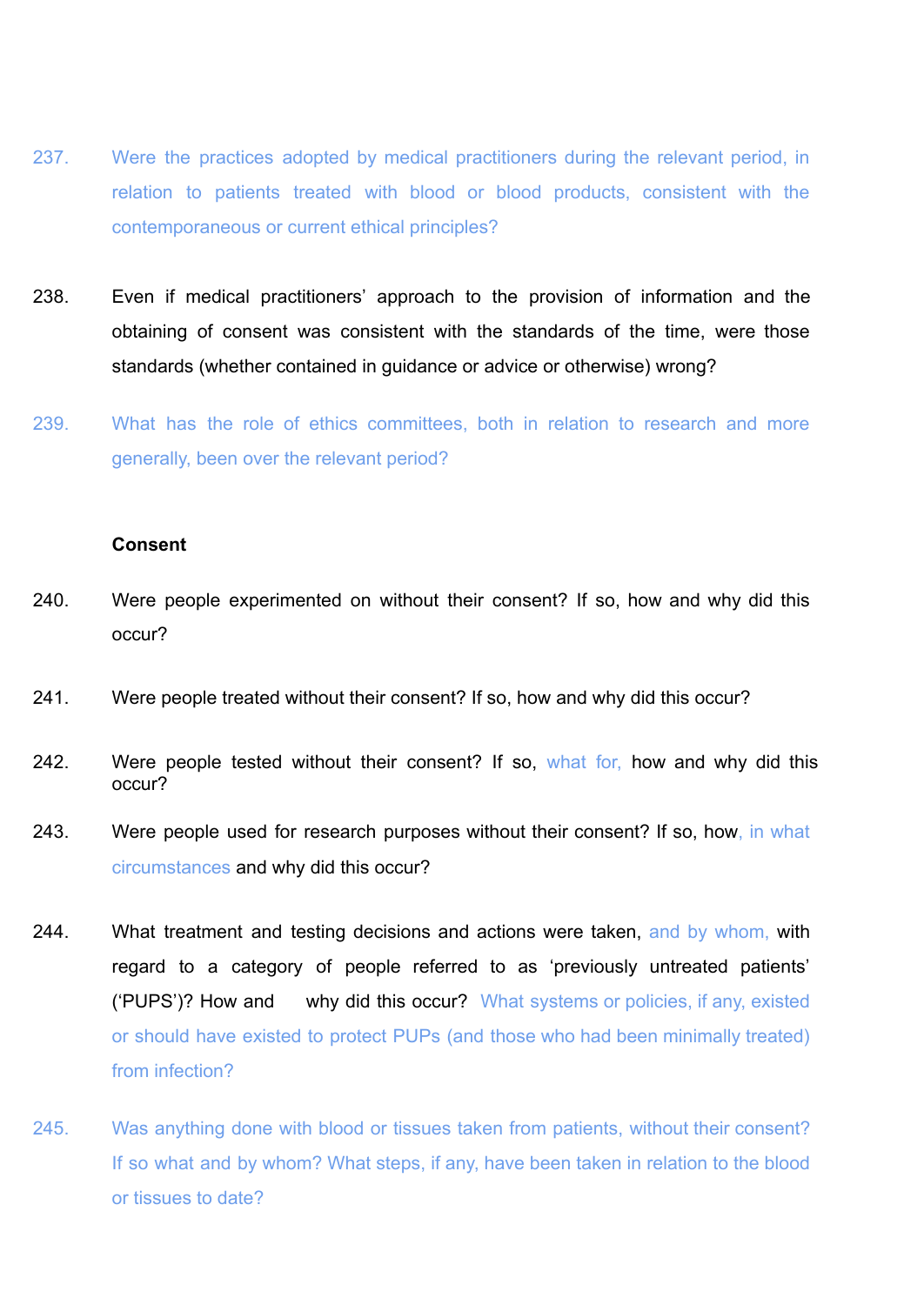#### **Policy-making, decision-making and actions**

- 246. To what extent were the risks associated with multiple transfusions considered by doctors treating people with thalassaemia and sickle cell anaemia? What if any steps were taken by doctors in response to such risks?
- 247. To what extent were the risks associated with multiple transfusions considered by doctors treating people with conditions requiring multiple transfusions (other than thalassaemia and sickle cell anaemia) such as leukaemia, hemolytic anaemia or after major trauma? What if any steps were taken by doctors in response to such risks?
- 248. Was there a general understanding amongst doctors that a transfusion should routinely be administered when haemoglobin was at or below a particular level? If so, to what extent were the risks associated with transfusions considered by doctors when deciding to administer a "routine" transfusion? What if any steps were taken by doctors in response to such risks?
- 249. To what extent were the risks of infection through immunoglobulin considered by doctors treating people with immunodeficiencies? What if any steps were taken by doctors in response to such risks?
- 250. To what extent were factor products administered to people without bleeding disorders? How and why did this come about and were there alternative treatments?
- 251. Were people misdiagnosed with bleeding disorders and unnecessarily treated with blood products as a result?
- 252. What was known about the treatment options for HCV, HBV and HIV and their risks. advantages and disadvantages? Were medical treatments for HCV, HBV and HIV appropriately prescribed? In particular:

a. What information and advice was given to people about the side effects of these treatments? Was the information and advice provided adequate and appropriate?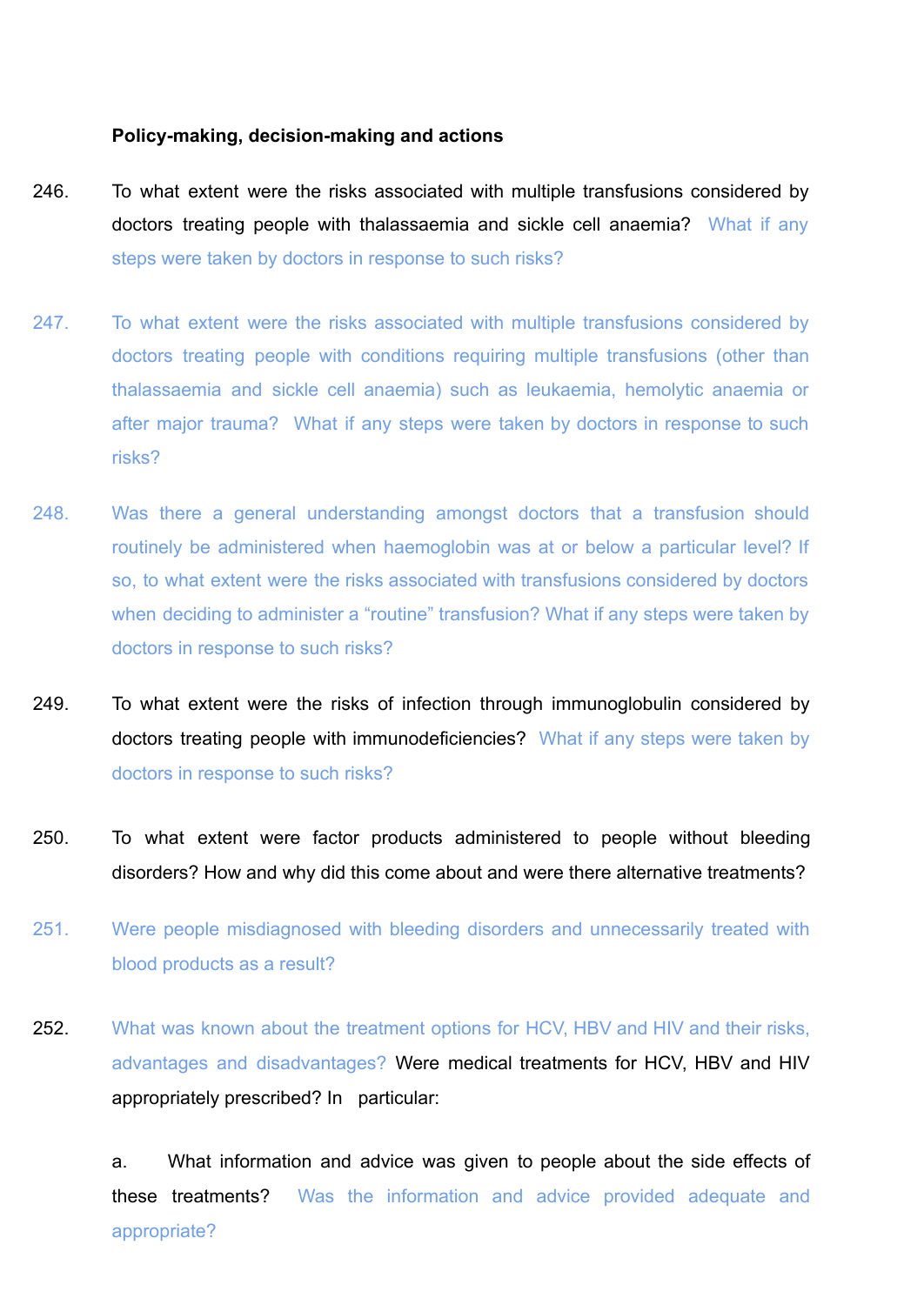b. Would people have been better advised to wait for the second generations of these treatments?

c. Were new drugs released to people quickly enough?

d. Were some of these treatments abandoned as too risky in some areas of the country while still being prescribed elsewhere?

- 253. Should medical practitioners have been actively encouraging people who had received blood or blood products over the relevant period to be tested?
- 254. Did medical practitioners wrongly refuse to test for infection people who had received blood or blood products?
- 255. Were medical practitioners testing people without their consent to establish whether they were infected with HIV, HCV and HBV? If so, why and what was done with this information once obtained?
- 256. Did medical practitioners remain silent about their suspicions or about evidence that blood and blood products were causing infections when they should have spoken up?
- 257. How were the results of blood testing communicated to people? How, as a matter of good practice, should the results of blood testing have been communicated to people? In particular:

a. Once a test had been carried out, was it acceptable to keep the result and any diagnosis from the individual?

- b. Were there significant delays in communicating the results of tests to people?
- c. Should results have been delivered in person?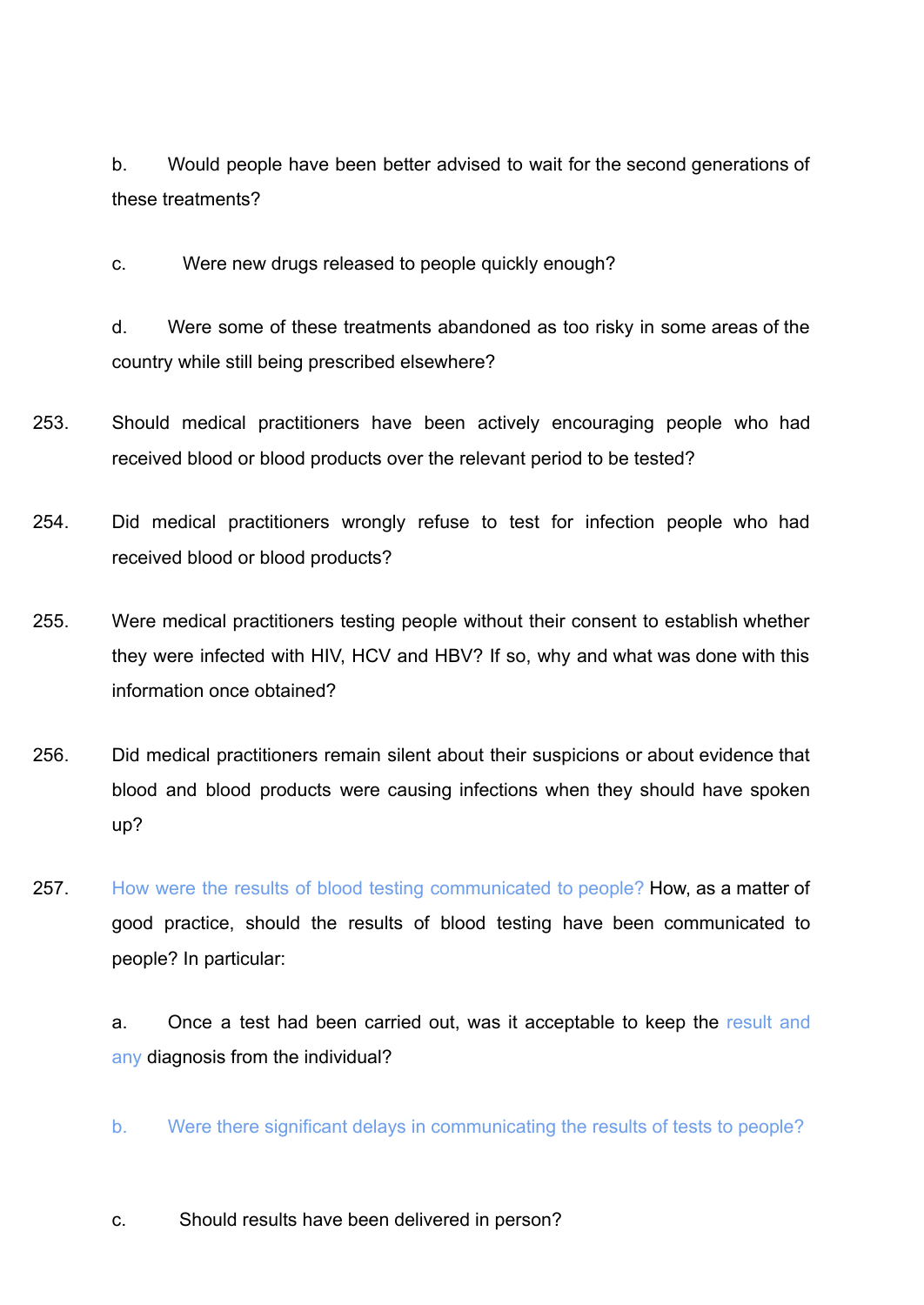d. Should information have been immediately available about the diagnosis and treatment options?

# e. What information should have been communicated about treatment options?

- f. Should counselling have been available? To what extent was it available?
- g. Should information have been given about the risk of infecting others? What information should have been communicated in this regard?

h. Did medical practitioners decide not to inform people of their results or diagnosis because of a belief that their condition could not be treated? If so, was this acceptable?

i. What information was communicated to people about the way in which they had been infected? What information should have been communicated?

- 258. To what extent did medical practitioners fail to act in accordance with good practice in this regard? Even if medical practitioners' conduct was consistent with the standards of the time, were those standards (whether contained in guidance or advice or otherwise) wrong?
- 259. What arrangements for testing were and/or should have been made available to partners or family members?
- 260. What, if any, information or advice could and/or should medical practitioners have provided to partners or family members about any risks to them?
- 261. What was the level of knowledge amongst medical practitioners of the effects of HCV, HBV and HIV and of the prognosis for those infected with HCV, HBV and HIV?
	- a. What information was available and from where?
	- b. Should medical practitioners have availed themselves of this information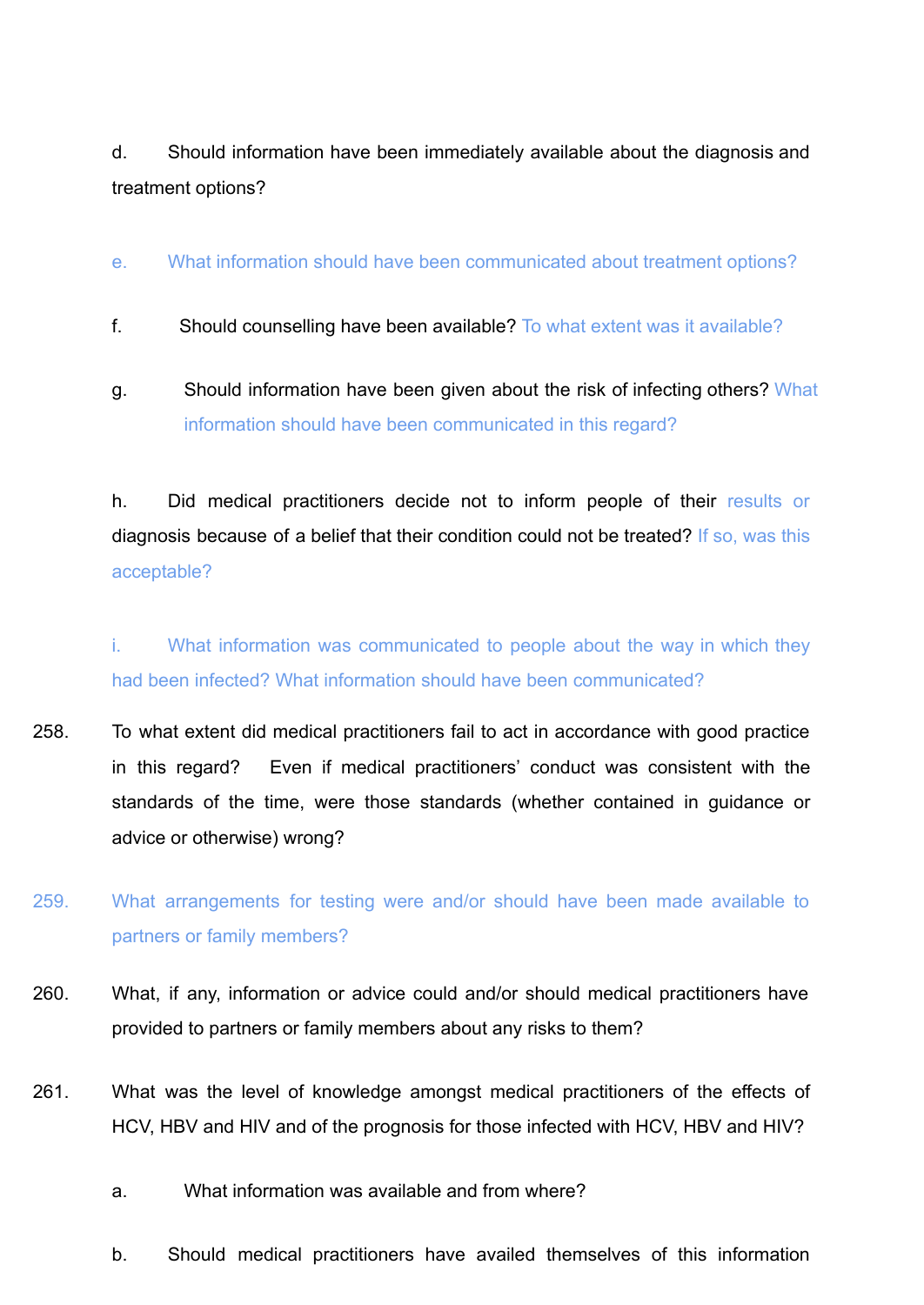before informing people of their results and diagnosis?

- 262. Were people encouraged to keep their infective status secret? If so, why?
- 263. What practical advice, advice about living with HCV/HBV/HIV and advice about the implications of the diagnosis could and should medical practitioners have been providing? Was inappropriate or inaccurate advice given?
- 264. Was there a culture of not allowing people to ask questions about their diagnosis/the cause(s) of their illness/ their treatment? If so, why?
- 265. Was there, and is there, a culture or pattern of incorrectly attributing conditions to alcohol use, unsafe sex with multiple partners and/or drug use in respect of people who had received infected blood and blood products?
- 266. Was there, and is there, a culture or pattern of recording inaccurate information on death certificates when the true reason, death caused by HCV or HIV or HBV, should have been clear from the known history of the deceased?
- 267. What was the nature and extent of the obligation on clinicians to report an infection or adverse events arising from the use of blood and blood products? Did this in fact happen?
- 268. How were people infected by blood or blood products and their families treated by the medical profession? In particular:
	- a. Were there breaches of patient confidentiality?
	- b. Were they treated with dignity and respect?
	- c. Was there candour and openness?
	- d. Were individuals directly or indirectly involved in campaigning or asking questions penalised by the medical profession or others for doing so?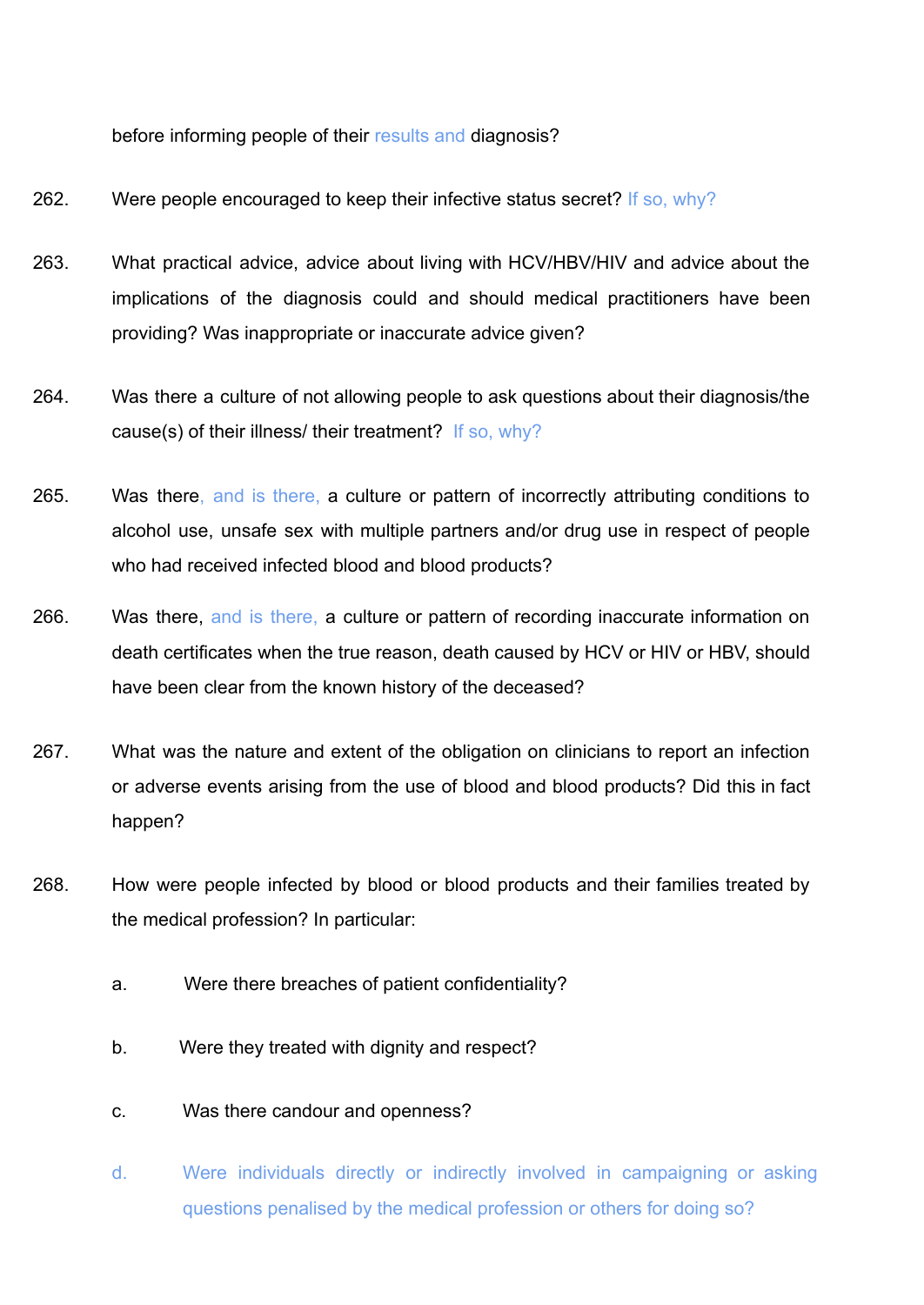269. Should there have been national/regional/organisational guidelines for medical practitioners on:

> a. ensuring that people who had received blood and blood products were provided with information about the risks of infection?

b. encouraging such people to be tested for HCV, HBV and HIV?

c. ensuring that once tested they were informed of their diagnosis?

d. ensuring that people were informed about the risk of infecting others and how this risk could be minimised?

e. The treatment options for HCV, HBC and HIV?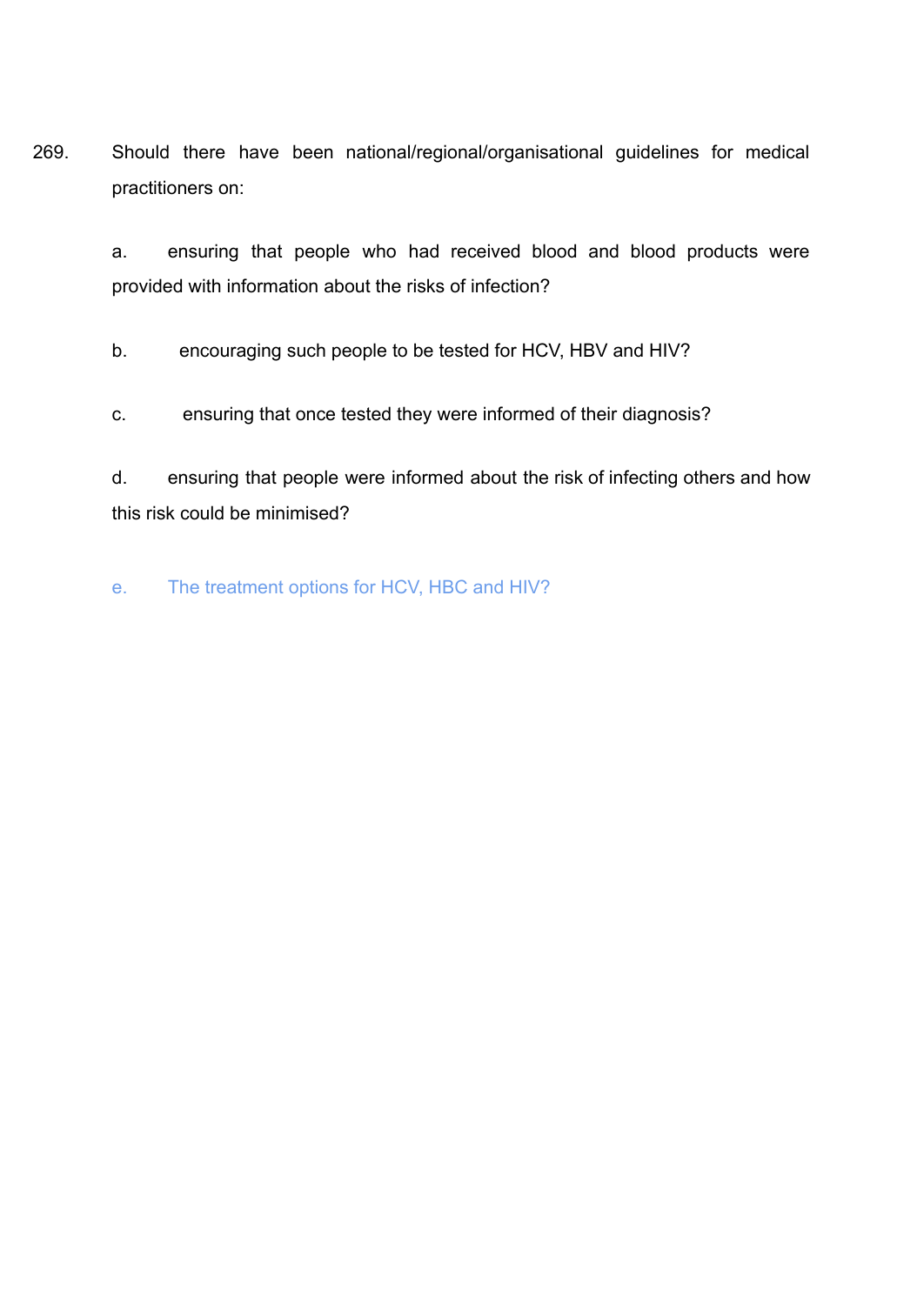# **The role of pharmaceutical companies**

# **The international market for blood products**

- 270. Was there an international market in plasma and how did it operate (insofar as relevant to the Inquiry's Terms of Reference)?
- 271. How did the international market for blood products, in particular blood products (including Factor VIII and Factor IX) relating to bleeding disorders, develop in the post-war period?
- 272. In general terms, what were the key factors in determining supply and demand within the international market for blood products?
- 273. How significant was the United Kingdom and the NHS as (i) a market and (ii) a producer of blood products within the international market for blood products?
- 274. Which companies and/or state-owned organisations played significant roles-in-the international market for blood products, and in particular in respect of supplying products to the NHS or its regions?
- 275. How did the international market for blood products respond or alter in response to the growing knowledge of: (i) the risk of commercially supplied blood products transmitting hepatitis HCV[11], (ii) the severity of hepatitis HCV, (iii) the risk of commercially supplied blood products transmitting HIV, (iv) the risk of commercially supplied blood products transmitting other infections and diseases (e.g. HBV)?

## **Relevant companies and corporate structures**

- 276. Which companies/organisations provided blood products manufactured from pooled plasma to the UK market during the relevant period?
- 277. What were the products that those companies provided?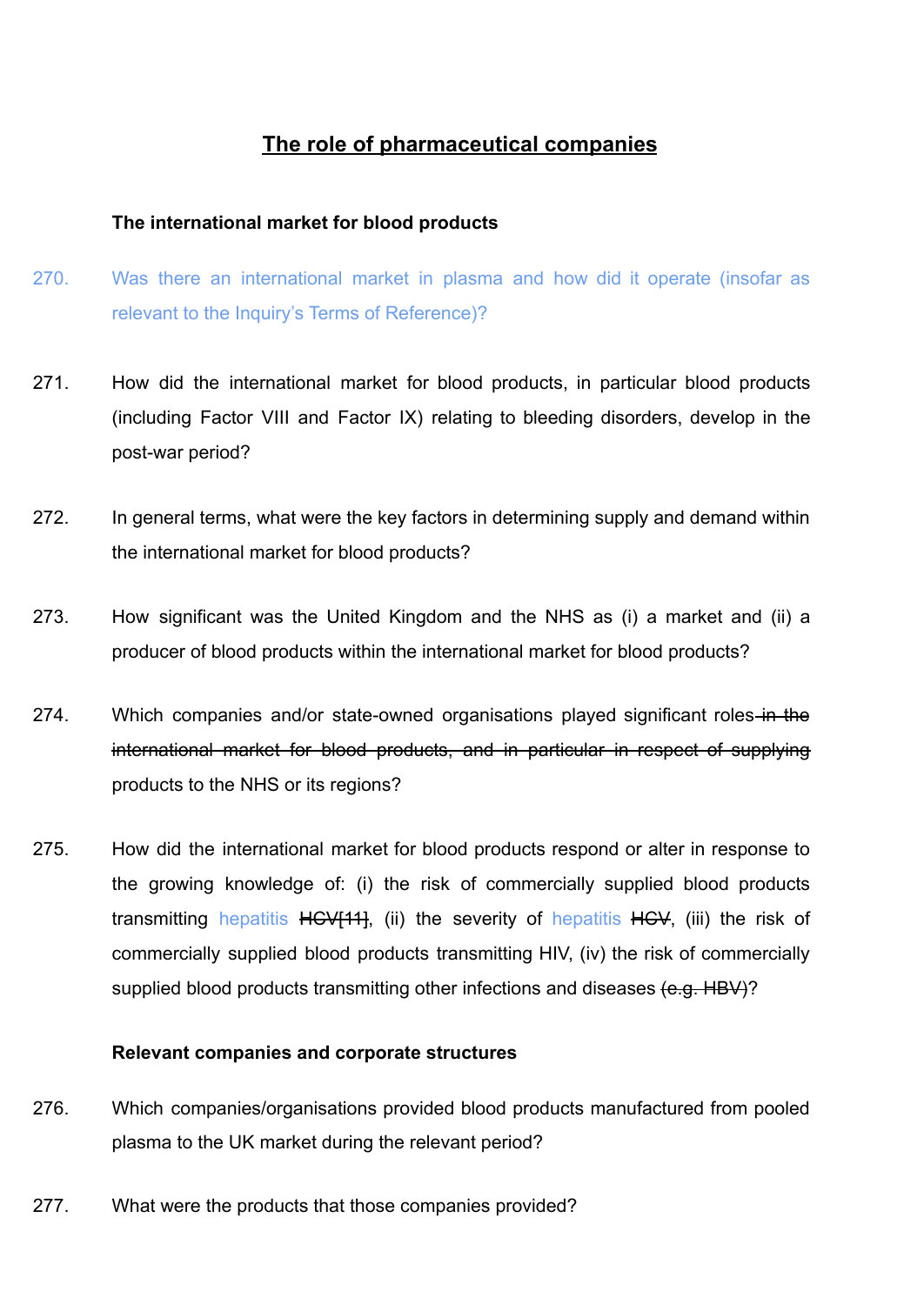278. How were decisions taken within the company about which pooled blood plasma products should be developed? What factors influenced those decisions?

#### **Knowledge of risk of HCV, HIV and other infections [13]**

- 279. What structures existed within each company to identify risks to health caused by its own products?
- 280. How was research about such risks commissioned, considered and disseminated by the company?
- 281. What internal and external practices, policies or obligations governed the identification of risks to health caused by the company's products?
- 282. What information and knowledge did the company in fact have throughout the relevant period about the risks of infection associated with the types of blood products it was producing? In particular, what information did the company have, and when, about the risks associated with (i) HCV, (ii) HIV and (iii) other infections and diseases?
- 283. What resources were devoted to researching and eradicating the risks identified in the previous question? In particular, what resources were devoted to:
	- a. establishing methods for heat treating the products;
	- b. other methods of viral deactivation;
	- c. producing products for the treatment of bleeding disorders that were not manufactured from pooled plasma?
- 284. How were decisions made on the allocation of those resources?
- 285. How was research commissioned or undertaken by the company on the risks identified above disseminated (i) within the company and (ii) externally?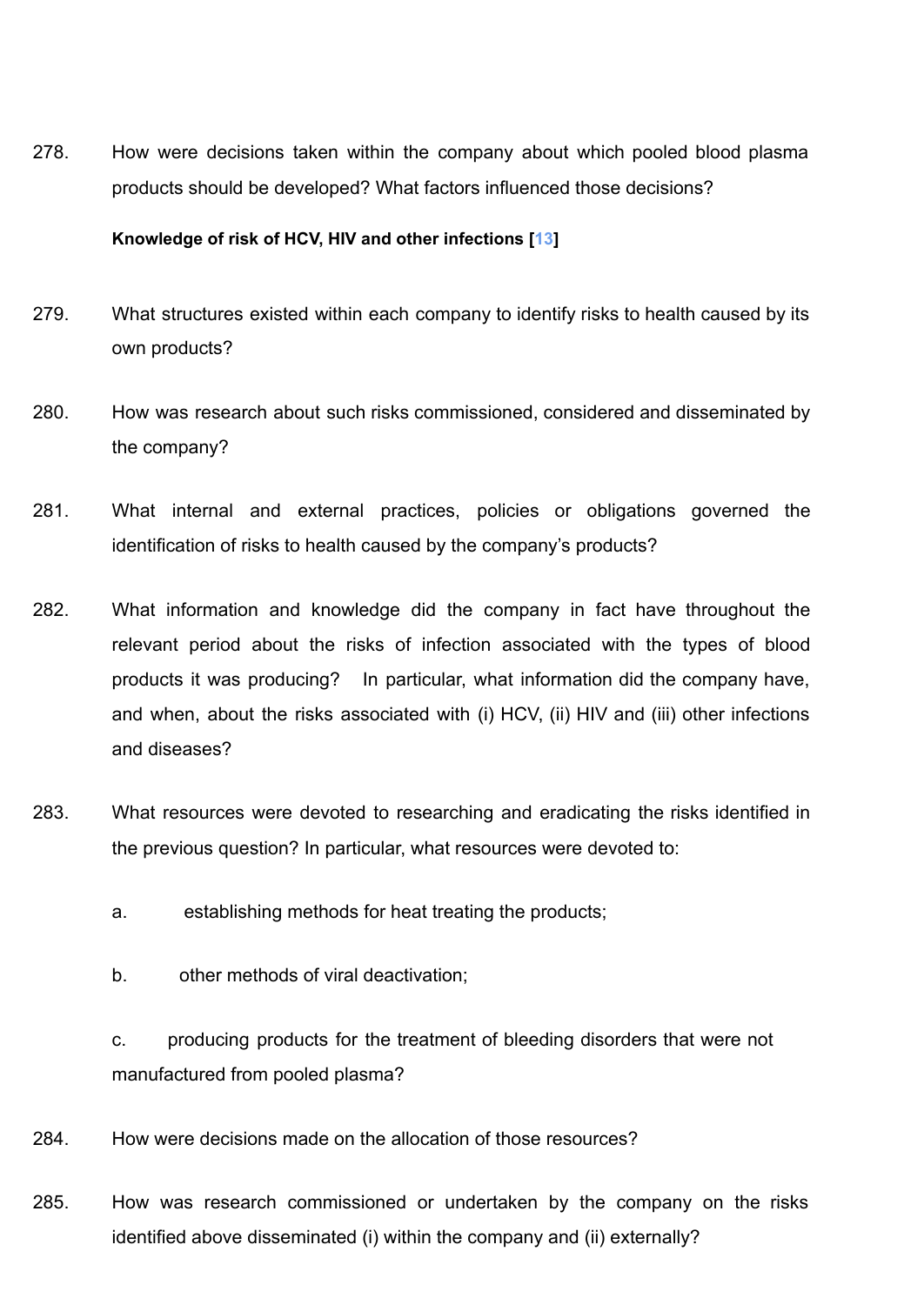- 286. Are there instances of research relevant to the risks identified above being withheld from publication or dissemination? If so, for what reason?
- 287. How did the company contribute to the international debate on the risks identified above?

# **Communication of risk of HCV, HIV and other infections**

- 288. What external and internal policies, guidance and/or obligations were placed on the company to provide information to:
	- a. the UK national regulatory authorities;
	- b. NHS bodies and healthcare professionals that might use its products;
	- c. NHS patients who might use its products;

about the risk posed by its products relating to HCV, HIV and other infections during the relevant period?

- 289. How did the policies, guidance and/or obligations described above change over time?
- 290. What arrangements were in place for notifying pharmaceutical companies that the use of their product had resulted in infection?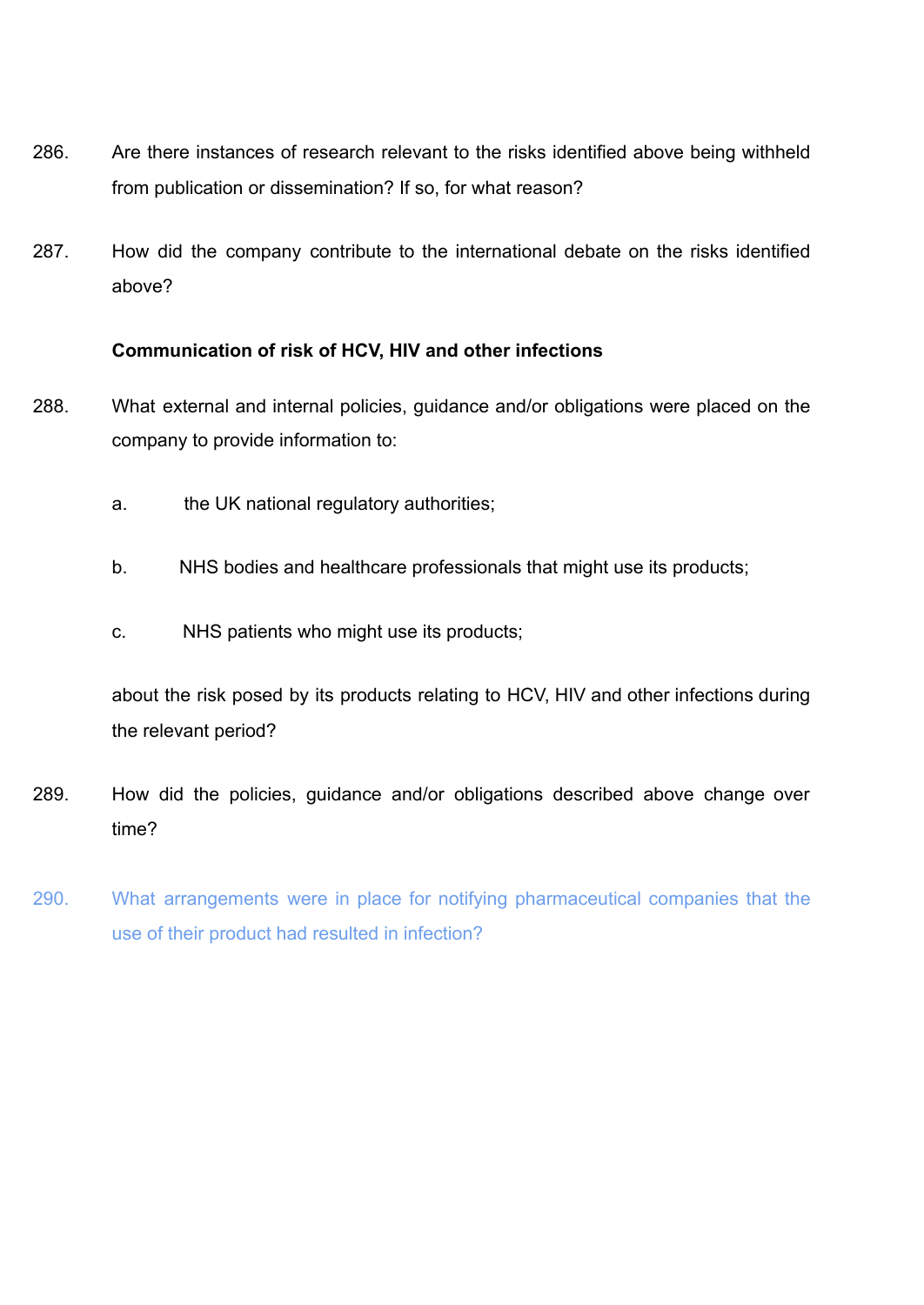# **The collection of blood for use in pooled plasma products**

- 291. From where was the blood used in commercially produced blood products obtained? In particular, were donors voluntary or paid? How and from where were donors recruited? Did the pharmaceutical companies know from whom the blood for their products was obtained? Were individual donations traceable where blood was sourced from plasma brokers?
- 292. What national legislation, regulations or policies governed the relevant blood donations?
- 293. How did the national legislation, regulations or policies change over time, and in particular in response to developing knowledge concerning the risk of HCV and HIV infection?
- 294. What criteria were applied in respect of the recruitment of donors by:
	- a. the company/organisation obtaining the blood;
	- b. the company/organisation that was producing the blood product?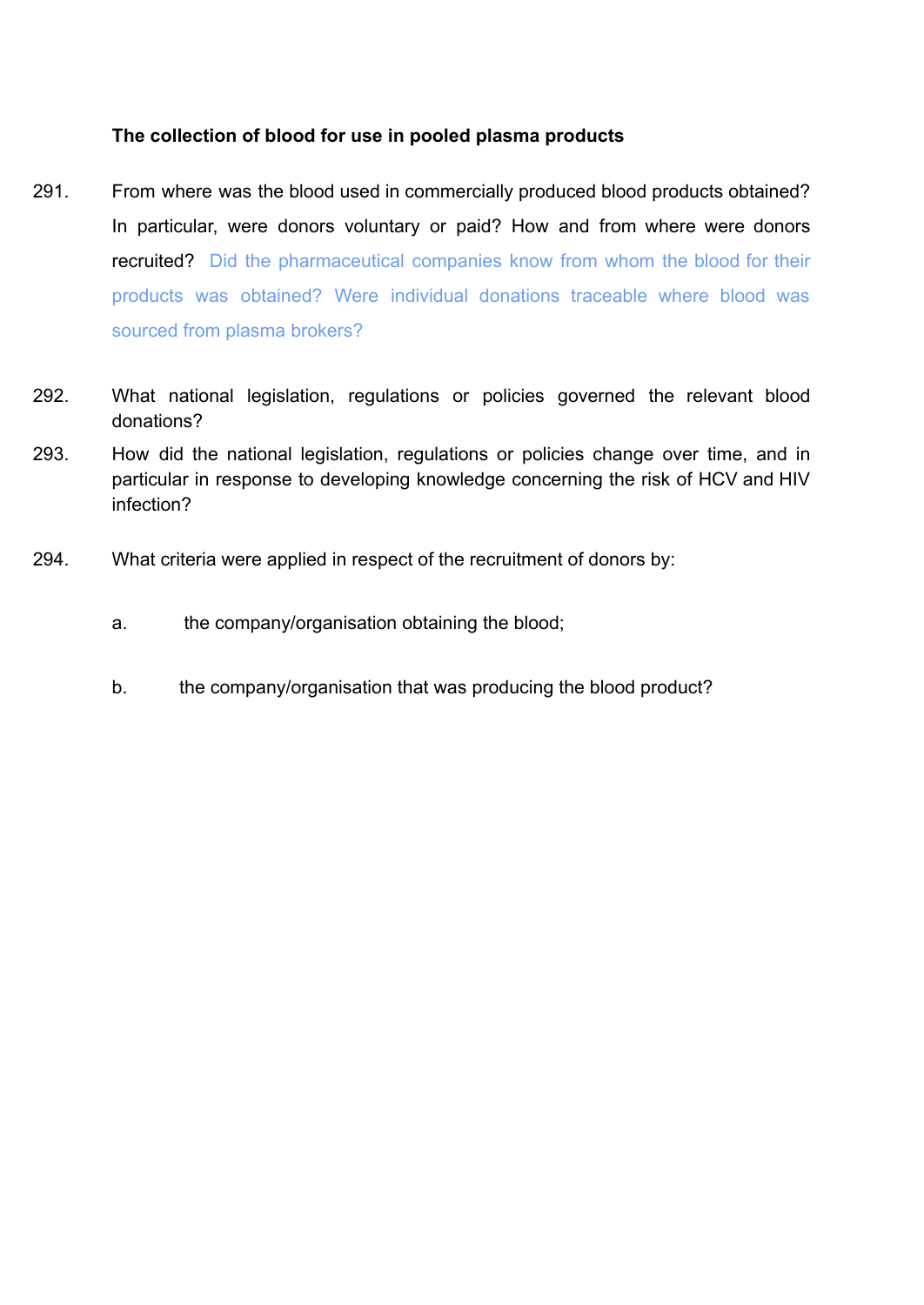- 295. Did the recruitment process and criteria described in the previous question above change over time, and in particular in response to developing knowledge concerning the risk of HCV and HIV infection?
- 296. What information was shared between those obtaining the blood and the companies producing the blood product about the source of the blood?
- 297. How did the number of donors contributing to a pool vary over the relevant period, and what were the reasons for any variations? What was known and understood about the risks of increased pool sizes and what if anything was done to address them? What consideration was given to the use of smaller pools?

# **Interaction with the UK regulatory and medical authorities**

## *The UK licensing regime*

- 298. What was the licensing regime for blood products used by the NHS within the UK during the relevant period?
- 299. Did the licensing regime or requirements for domestically produced products differ from the licensing regime or requirements for imported and/or commercial products and how or why did they differ?
- 300. What information and knowledge did the licensing authorities as a matter of fact have throughout the relevant period about the risks of infection associated with blood products? To what extent was this shared with the medical profession or the public?
- 301. What enquiries and/or investigations did the licensing authorities carry out in respect of these risks and what information was obtained as a result?
- 302. What ought to have been known and understood by the licensing authorities at all relevant times about the risks of infection associated with blood products?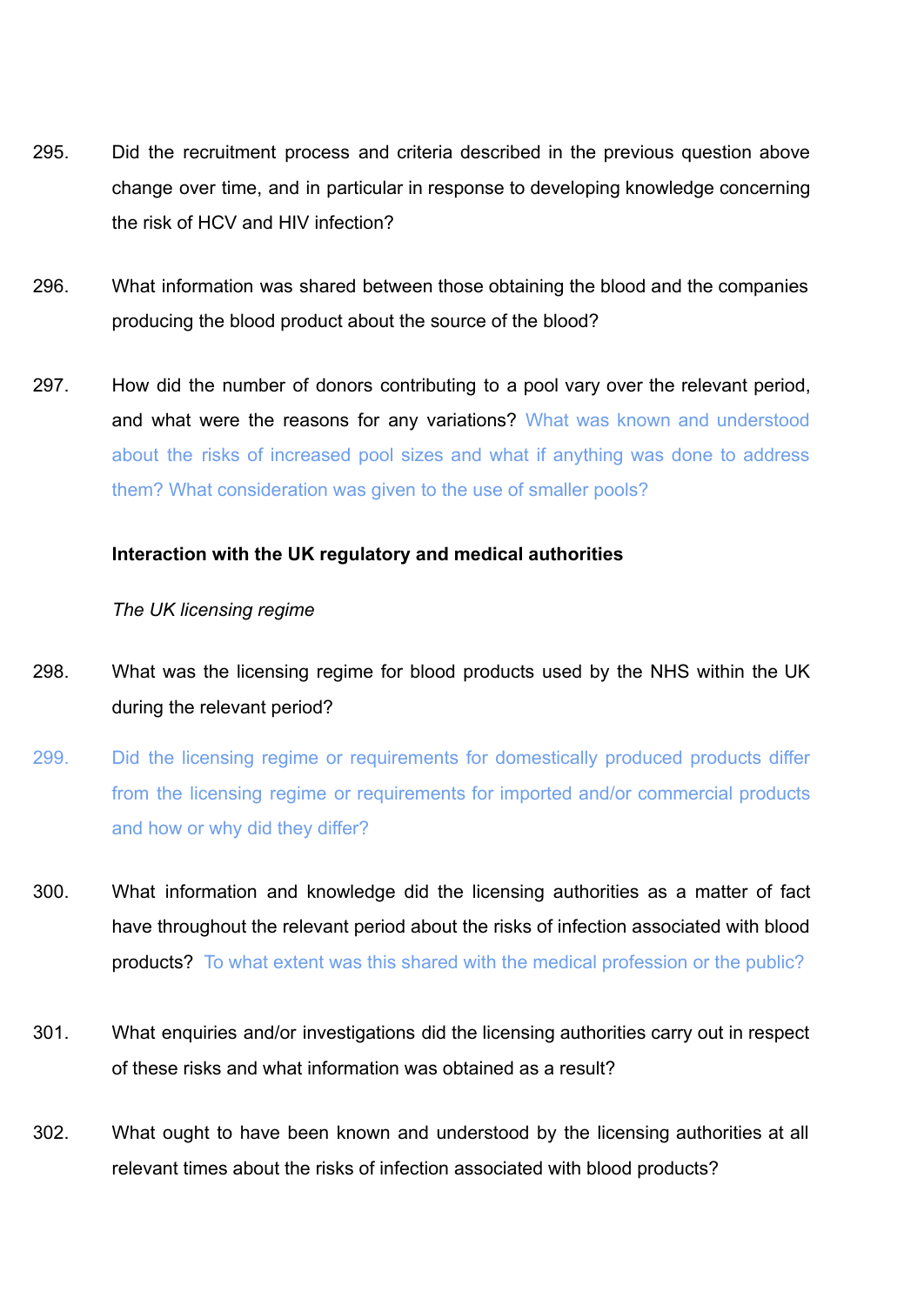- 303. How and when was information about risks of infection associated with blood products communicated between the licensing authority and the civil servants and Ministers within Government?
- 304. What decisions and actions were taken by the licensing authorities which caused or contributed to the use of infected blood products to treat people in the United Kingdom?
- 305. What did the licensing authorities do in response to the risks arising from blood products and to ensure the safety of the blood products being used to treat people in the UK?
- 306. Were the decisions and actions of the licensing authorities adequate and appropriate? What should the licensing authorities have decided and done? What difference might this have made?
- 307. What role did the Clinical Trial Exemption Certificate process play in relation to the use of Factor VIII and other blood products?
- 308. What role did the provision of unlicensed products on a 'named patient' basis play in relation to the use of Factor VIII and other blood products?

# **Pharmaceutical companies' interactions with the licensing authorities**

- 309. What information was the company required to produce in support of an application to supply a blood product within the UK?
- 310. How did that compare to information required by other national drug licensing authorities?
- 311. How was the information for the UK licensing authorities obtained and provided?
- 312. Which materials relevant to the production of a blood product were not required by or provided to the UK licensing authorities?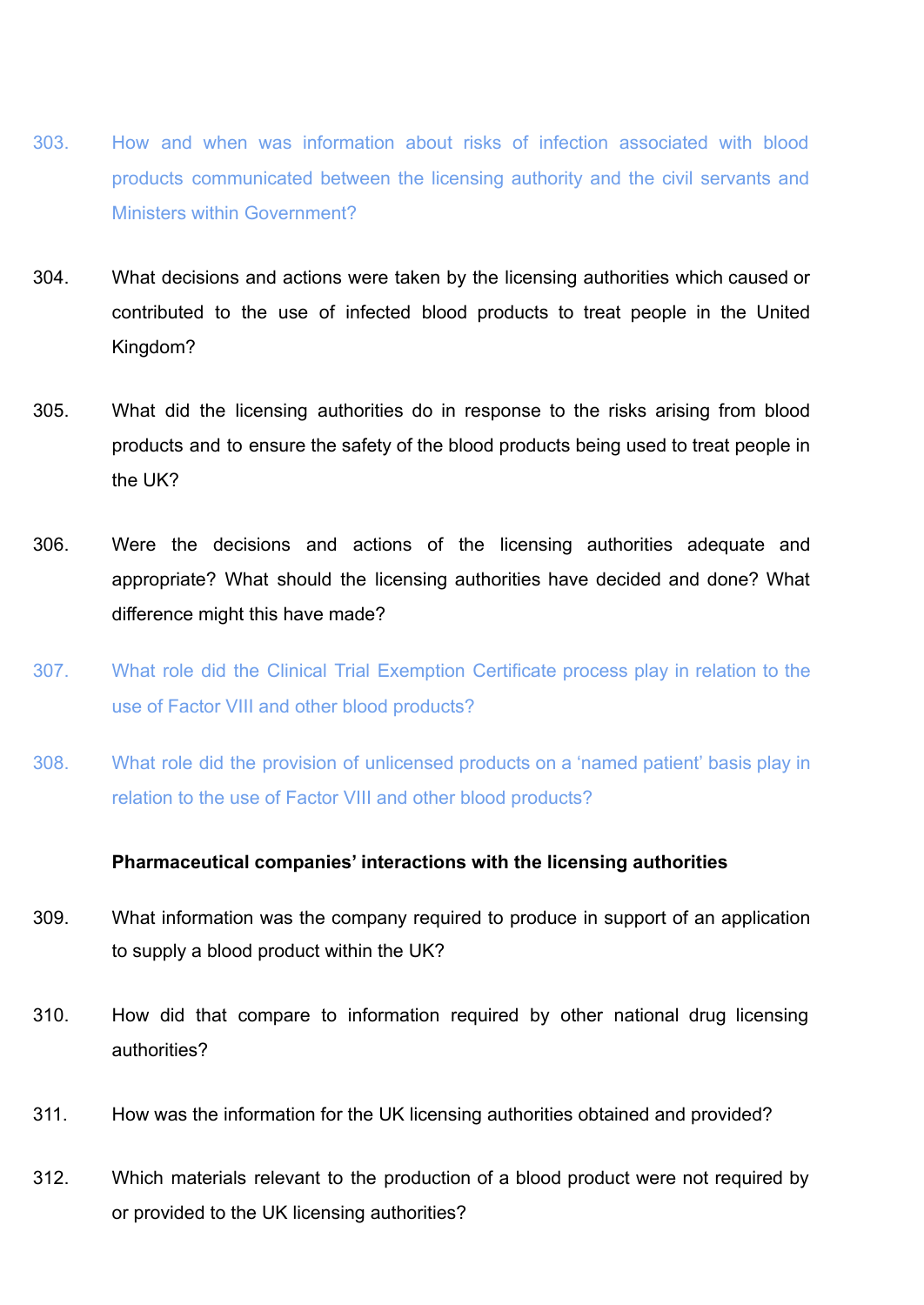- 313. How did the system change over time?
- 314. Outside of the formal application process what, if any, interaction did the company have with the UK drug licensing authorities

*Pharmaceutical companies' interactions with medical authorities and the medical profession*

- 315. What, if any, interaction did the company have with haemophilia centre directors/clinicians/administrators, individual doctors, and charitable and support organisations?
	- a. What was the extent of any such interaction?

b. What was the purpose of any such interaction, so far as the company was concerned?

c. What, if any, internal company policies or guidance governed such interactions?

d. What, if any, external policies, guidance or regulations governed such interactions?

- e. What, if any, budget was allocated for such interaction, and how was it spent?
- f. How did these matters change over time, and, if they did, why?

## **Individual products**

#### *Background*

- 316. Which products did the company produce from pooled plasma which were used by the NHS in the UK in the period relevant to the Inquiry?
- 317. What was the decision-making process that led to the development of the product?
- 318. How was the product produced (including by reference to the size and selection of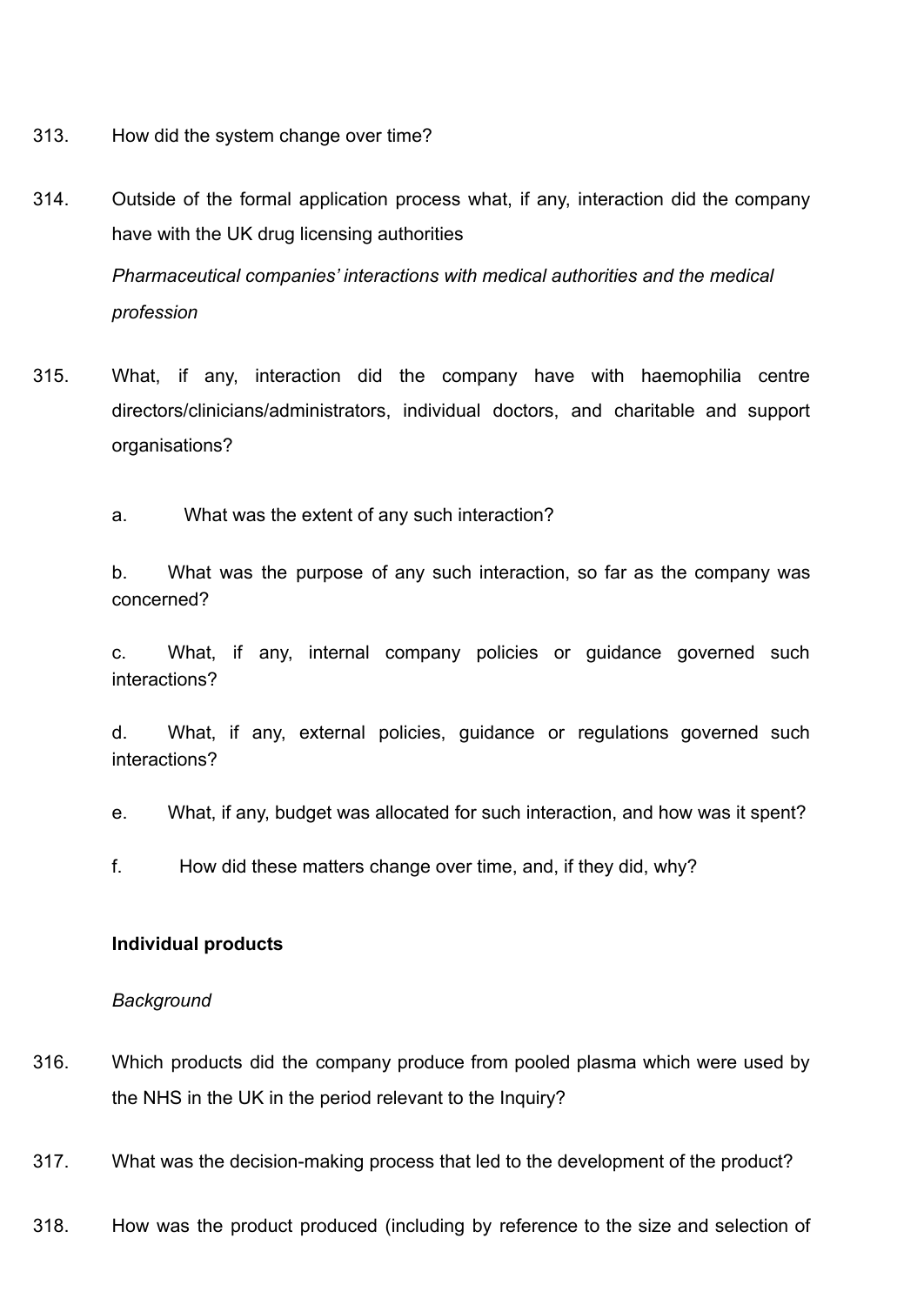the donor pool, and the use of heat treatments and/or other methods of viral deactivation)?

319. From where was the plasma used in the product sourced?

#### *Intended use and licensing*

- 320. What was the intended therapeutic use of the product?
- 321. Was the product licensed for use in the UK, and if so, when?
- 322. What information was provided to the UK licensing authorities? Was any relevant information not so provided?
- 323. Was the product made available for use in the UK absent a relevant licence, and if so when and for what reason?
- 324. Were any applications made to vary the licence, and if so, when and why?
- 325. Was the product refused a licence at any stage by the UK licensing authorities, or by any other licensing authorities?

#### *Profile and period of use*

- 326. Over what period was the product available in the UK?
- 327. When and why did the product cease to be available in the UK?
- 328. When and why did the product cease to be available in countries other than the UK?
- 329. How much of the product was used in the UK (broken down by year and constituent part of the UK, if possible)?
- 330. What were the national and regional variations in respect of the use of the product within the UK?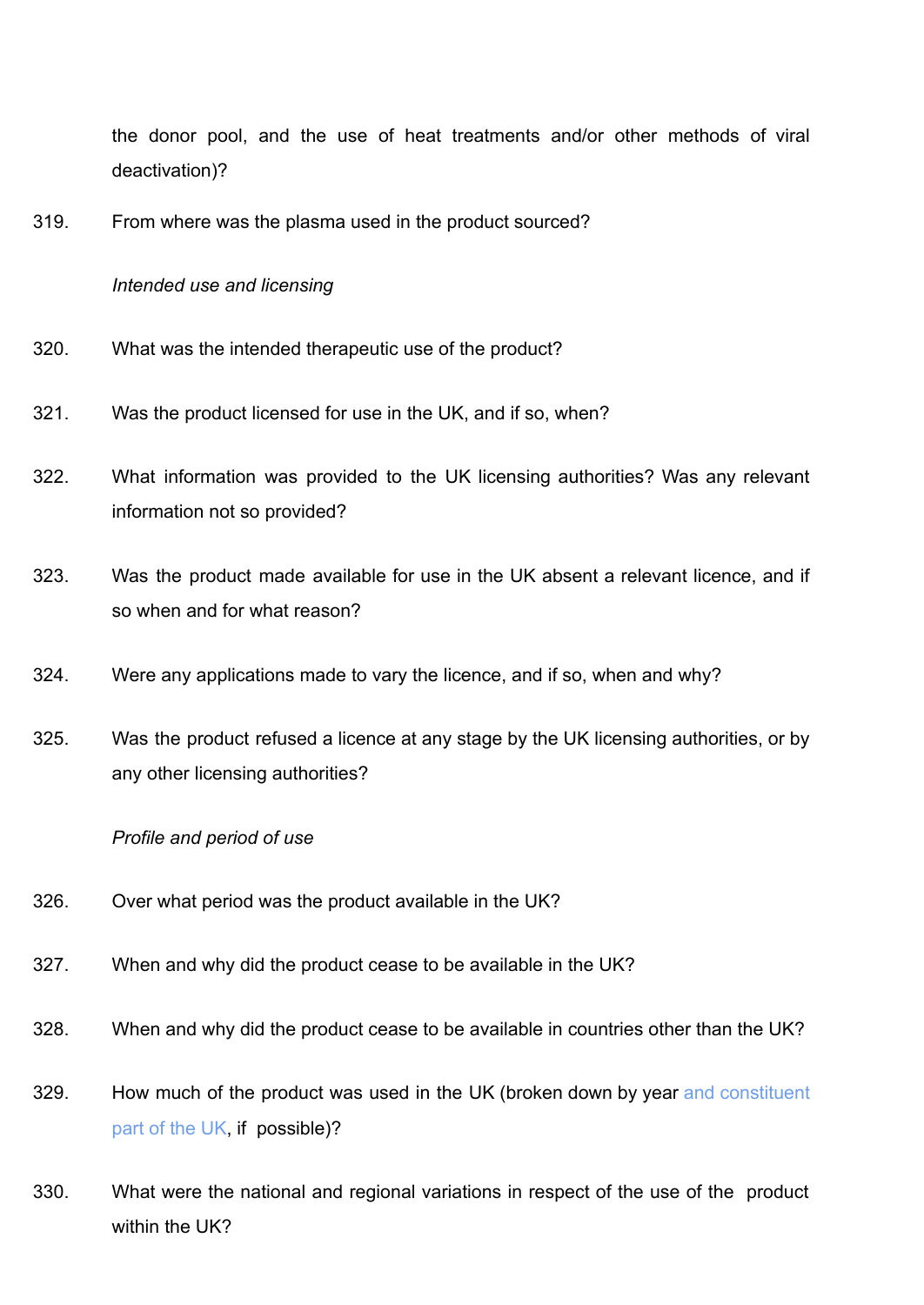#### *Price and profit*

- 331. Is it possible to state the costs of the research, development and manufacturing processes that led to the product?
- 332. What was the price of the product to the NHS?
- 333. What was the profit margin for the product when sold to the NHS?
- 334. What was the total profit derived from sales of the product to the NHS, and how did this change over time?

#### *Studies*

- 335. What, if any, studies were commissioned by the company relating to or including the product (i) prior to and (ii) following its release to the UK market?
- 336. Were those studies published? If so, when and where? If not, why not?

#### *Risks*

- 337. What risks of infection were/are associated with the product?
- 338. When and how did the company become aware of these risks?
- 339. How and why did the risk profile change over time?
- 340. What was communicated by the company to the following about the risks identified above, and when: the UK licensing authorities; NHS bodies; NHS clinicians and administrators; NHS patients using, or potentially using, the product?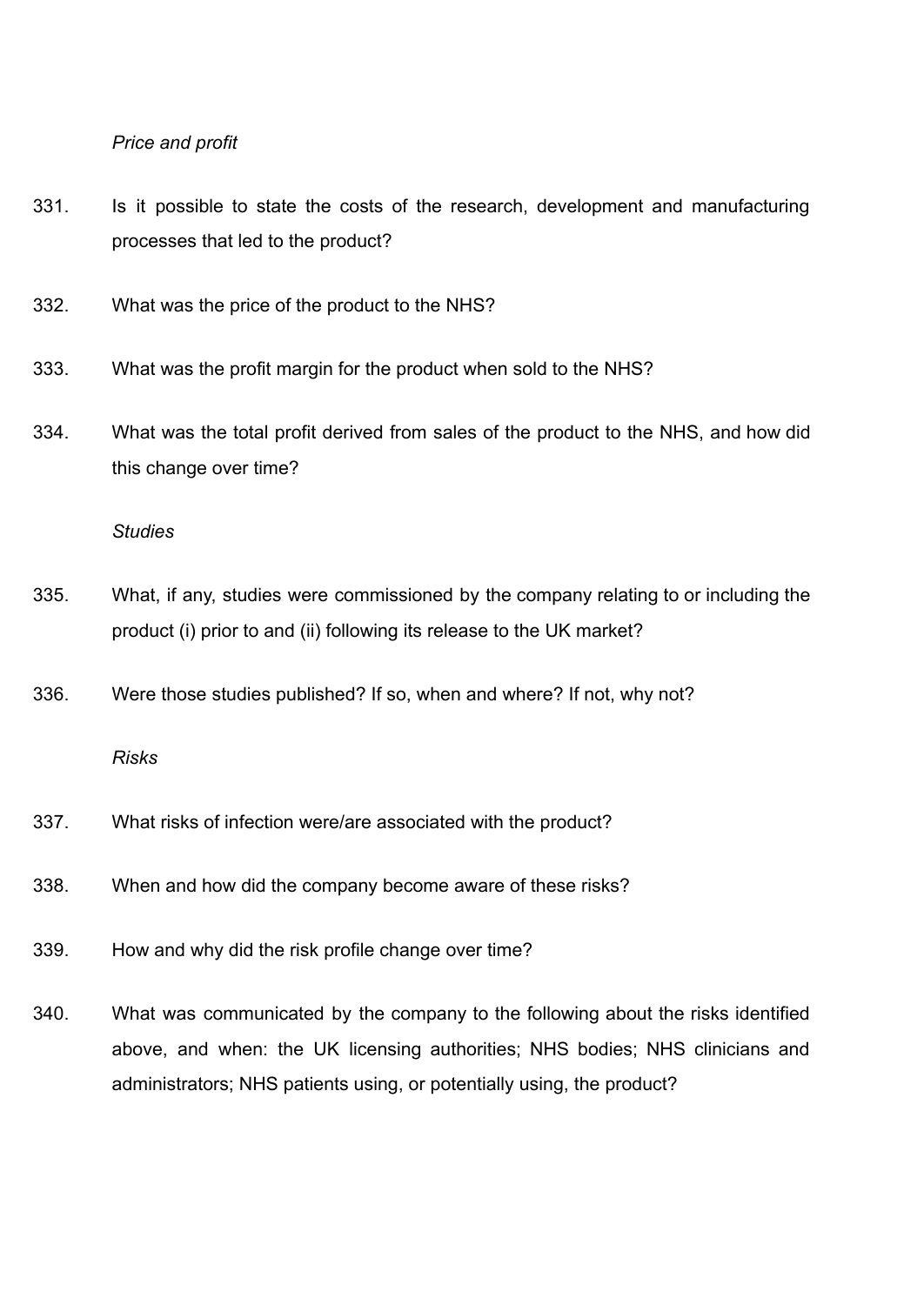- 341. How did the nature and timing of the information provided above compare to information provided by the company to other licensing bodies, regulators, medical organisations, clinicians and patients elsewhere in the world?
- 342. What patient information leaflets or package inserts were provided with the product? What information did they contain about the risks of the product? How clearly or prominently was information about risks disseminated?

## *Heat treatment*

- 343. Where relevant, how did the product come to be heat treated?
- 344. What research was undertaken by the pharmaceutical company into heat treatment techniques and their effectiveness in eradicating viruses and what were the results of the research?
- 345. When and why were decisions taken to pursue heat treatment?
- 346. What was the rationale for the chosen method of heat treatment?
- 347. How were decisions taken about the level of resource to be allocated to heat treating the product?
- 348. Is it possible to assess how much was spent in time and resource in providing a heat treated version of the product?

## *Response to infection*

- 349. When did the company become aware that people within the UK had been infected with HCV/HBV/HIV by using its product?
- 350. What was the response of the company to such infections?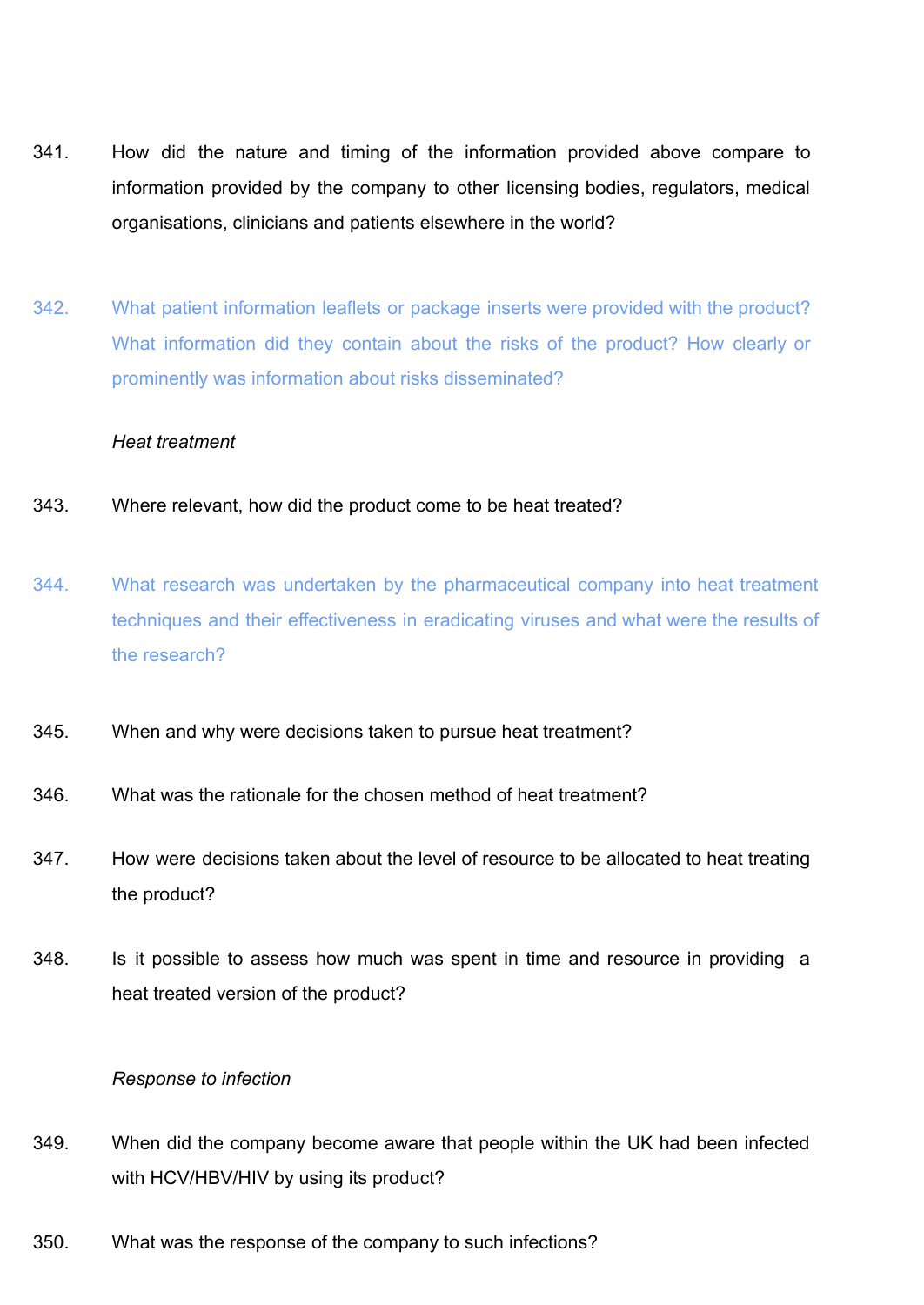- 351. Did the company recall batches of the product? What influenced the decision on whether or not to do so?
- 352. What knowledge did the company have on rates of infection from its products? Did it conduct any monitoring or request information from the medical community?
- 353. Was any specific action taken in relation to the supply of products to the UK after the FDA changed its recommendations on donor selection in March 1983 and/or after product licenses were revoked by the FDA?
- 354. What litigation (actual or threatened) was there in respect of UK infections? If so, what was the outcome?
- 355. Were any ex gratia, compensation or other payments made by the company in respect of UK infections?
- 356. To what extent have pharmaceutical companies been invited or required to contribute to the financial consequences (including treatment costs) of infections being caused by their products in the UK? Should they be?
- 357. How does the company's response as regards people treated by the NHS in the UK compare with its response to infections in other countries from use of this product?
- 358. What resources were devoted to the development of alternatives (recombinant, porcine products and polyelectrolyte products) factor VIII products in the UK? What was the rationale for the limited use of porcine product?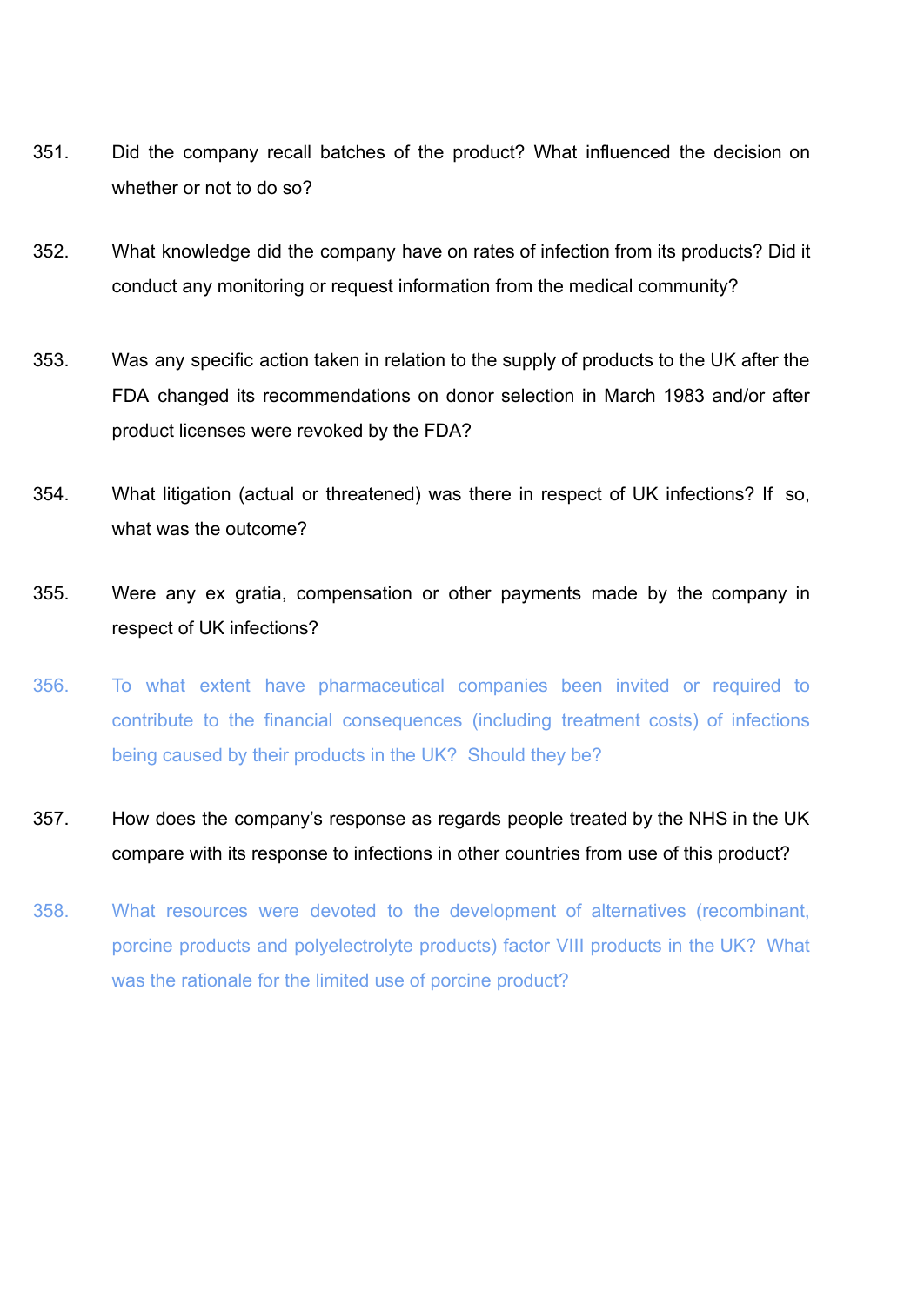# **The role of the Haemophilia Society**

- 359. What information and knowledge did the Haemophilia Society as a matter of fact have during the relevant period about the risks of infection associated with blood products?
- 360. What actions and decisions were taken by the Haemophilia Society in relation to the use of infected blood products during the relevant period? Should different actions or decisions have been taken? What difference might this have made?
- 361. Who provided advice to the Haemophilia Society? Was the Haemophilia Society over-reliant on the advice of Professor Bloom? Should the Haemophilia Society have sought advice from others and if so whom?
- 362. What was the relationship (financial and otherwise) between the Haemophilia Society and the haemophilia centres/UKHCDO? What impact did such a relationship have on the Society's actions and decisions?
- 363. What was the relationship (financial and otherwise) between the Haemophilia Society and the pharmaceutical companies manufacturing/supplying blood products? What impact did such a relationship have on the Society's actions and decisions?
- 364. What representations were made to Government by the Haemophilia Society in relation to self-sufficiency and why?
- 365. What representations were made to Government by the Haemophilia Society in relation to imported blood products and why?
- 366. Why did the Haemophilia Society continue to issue statements reassuring its members that the factor treatments were safe and to continue using them?
- 367. What should they have advised their members to do?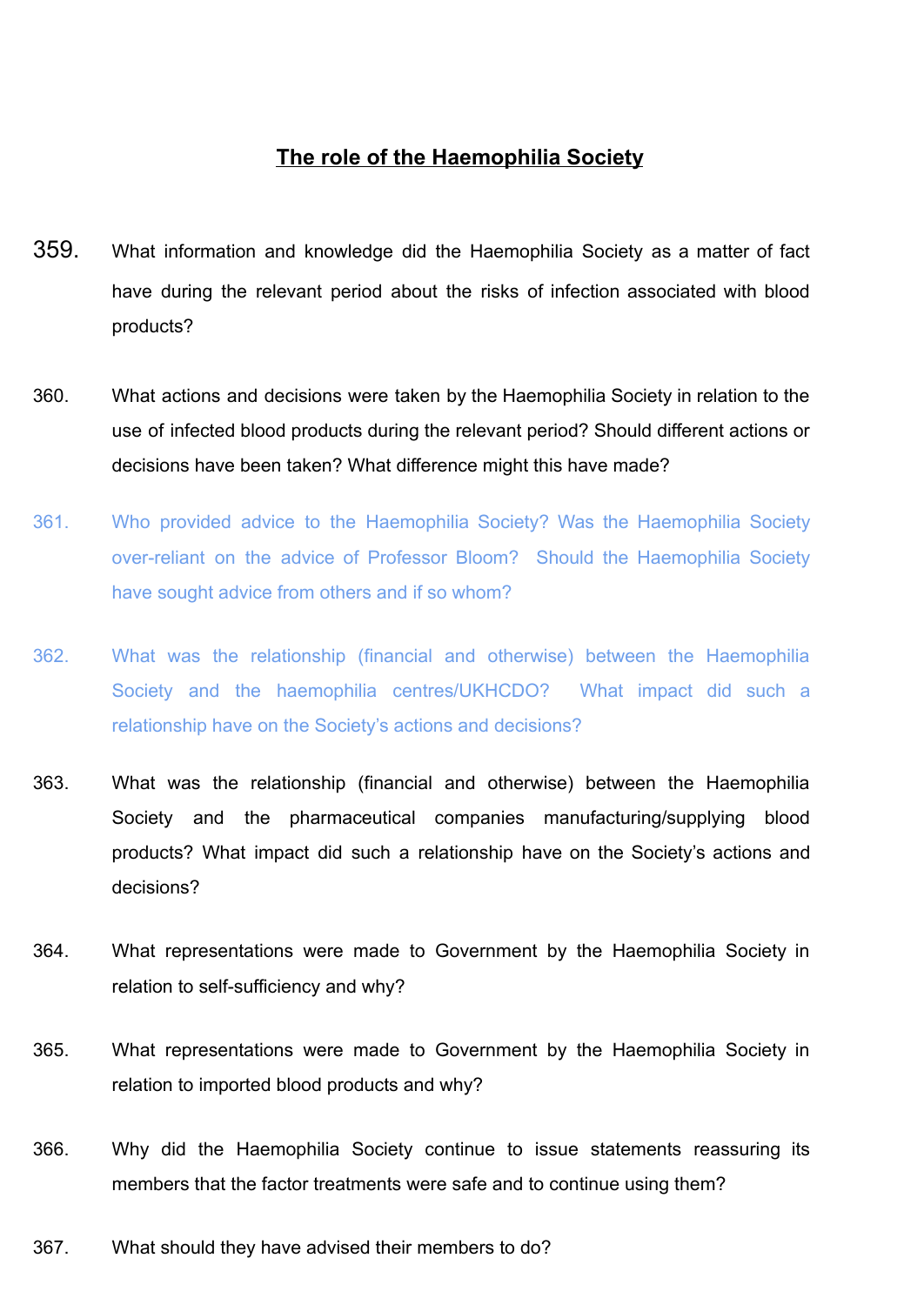- 368. What representations were made to the Government by the Haemophilia Society in relation to the HIV litigation?
- 369. What role did the Haemophilia Society play in advising its members about the HIV litigation or its conclusion?
- 370. What advice or information was provided by the Haemophilia Society to members about the risks of or seriousness of hepatitis and was it appropriate?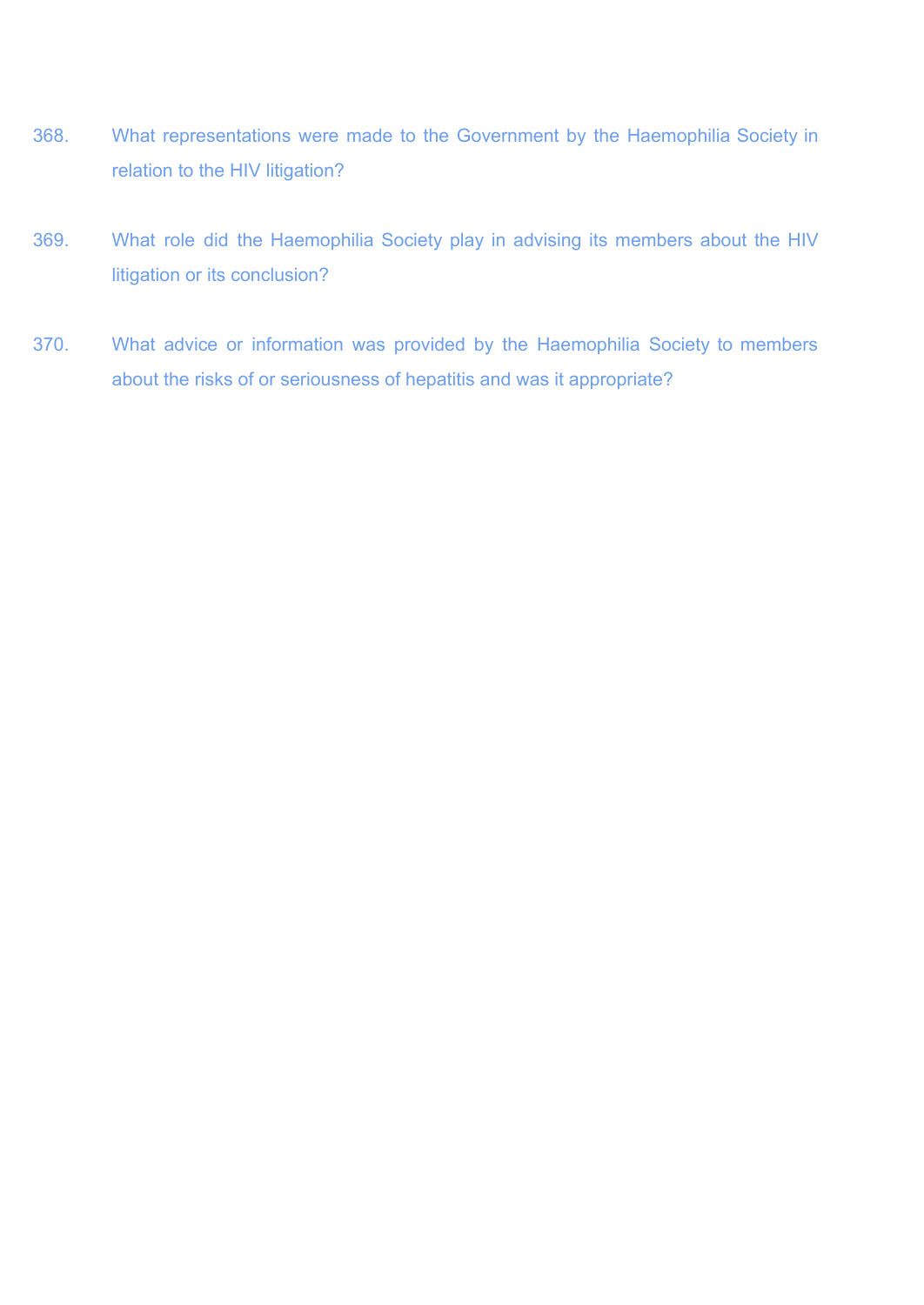# **Scale of infection and response**

- 371. What were the likely numbers of people infected (directly or indirectly) with HCV from transfusions:
	- a. between 1970 and 1991?
	- b. after 1991?
- 372. What were the likely numbers of people infected (directly or indirectly) with HBV from transfusions:
	- a. between 1970 and 1991?
	- b. after 1991?
- 373. What were the likely numbers of people infected (directly or indirectly) with HIV from transfusions:
	- a. between 1970 and 1991?
	- b. after 1991?
- 374. What were the likely numbers of people infected (directly or indirectly) with HCV from blood products:
	- a. between 1970 and 1991?
	- b. after 1991?
- 375. What were the likely numbers of people infected (directly or indirectly) with HBV from blood products: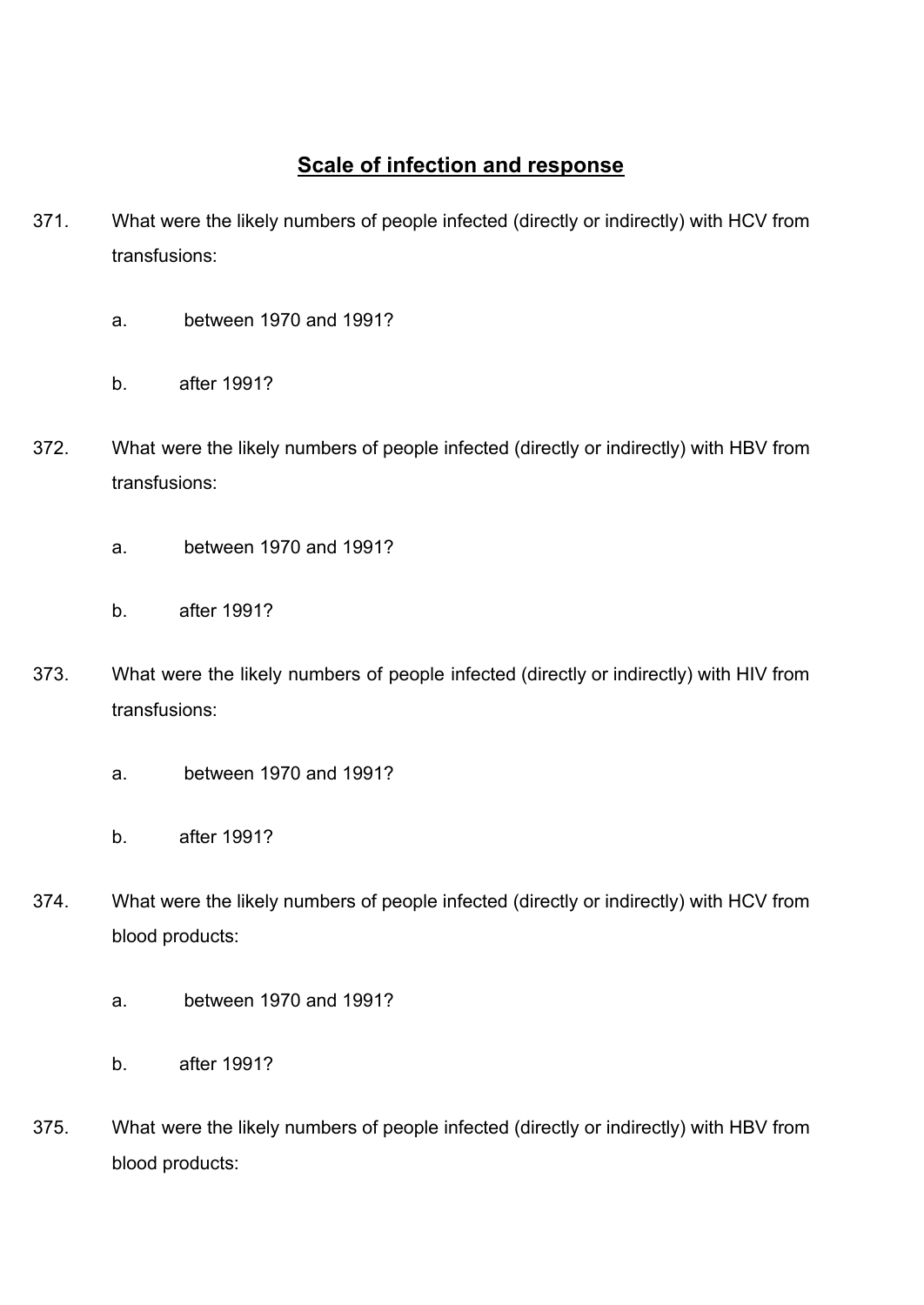- a. between 1970 and 1991?
- b. after 1991?
- 376. What were the likely numbers of people infected (directly or indirectly) with HIV from blood products:
	- a. between 1970 and 1991?
	- b. after 1991?
- 377. How many men, women and children were infected through blood transfusion?
- 378. How many women were infected through blood transfusions after giving birth?
- 379. How many men, women and children with haemophilia or von Willebrand disease were infected through blood products?
- 380. How many men, women and children with thalassaemia were infected through blood transfusions?
- 381. How many men, women and children with sickle cell anaemia were infected through blood transfusions?
- 382. How many men, women and children with primary immunodeficiencies were infected through immunoglobulin?
- 383. How many partners were infected with HIV and/or HCV?
- 384. How many people with haemophilia or other bleeding disorders have died in consequence of being given infected blood products in the UK?
- 385. How many people have died in consequence of being given infected blood or infected blood products, through transfusion or other means, in the UK?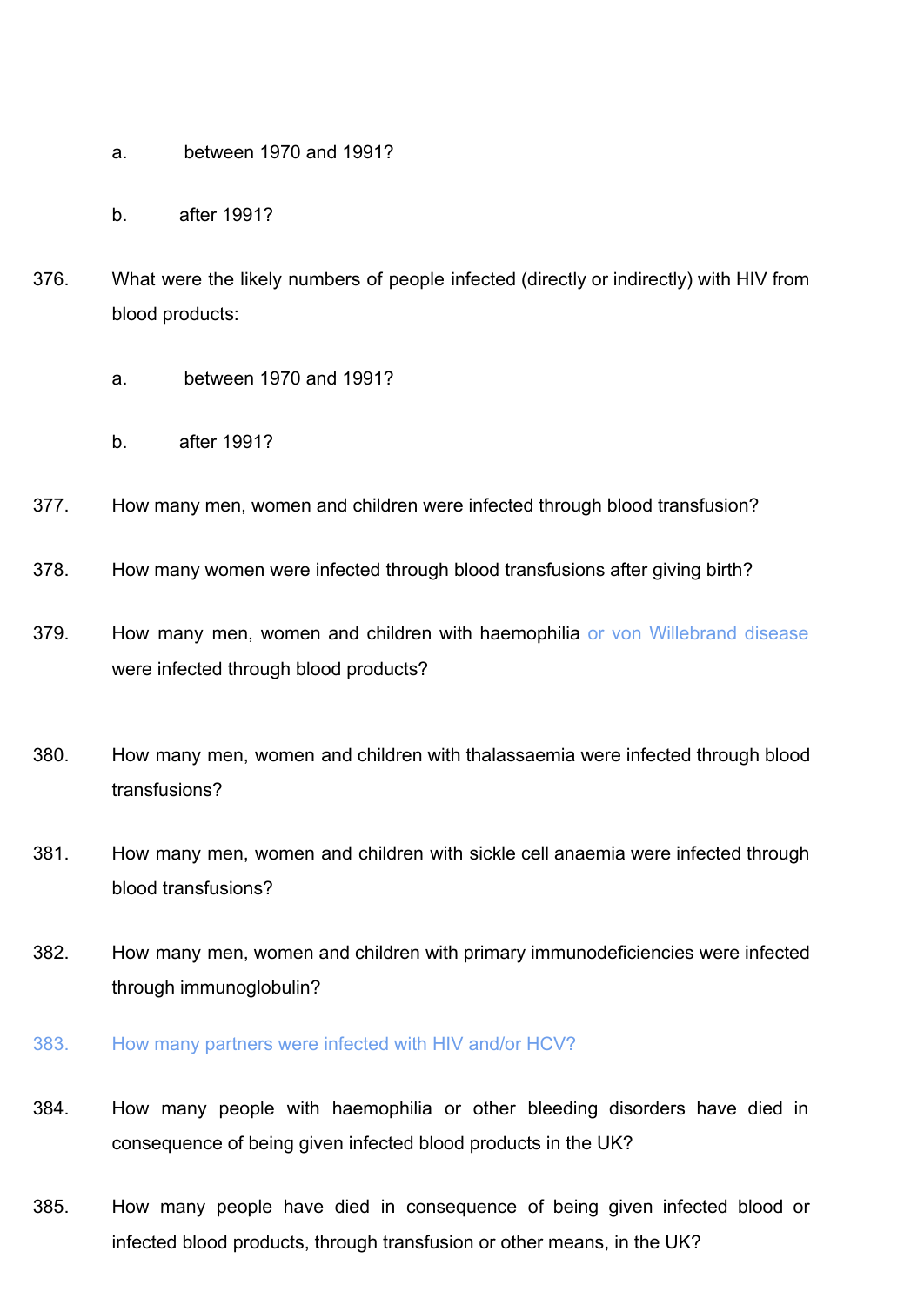- 386. Have people receiving blood products or blood been exposed to the risk of other diseases, such as vCJD? To what extent can this be assessed and quantified? What steps should be taken now to address such risks?
- 387. What are the clinical implications of being repeatedly infected through blood and blood products?
- 388. Do people receiving infected blood and blood products and treatment for the infections have a higher risk of suffering from other medical conditions, including negative psychological impacts and mental health conditions?
- 389. What "lookback" exercises were undertaken and how effective were they? Was there any delay in undertaking the lookback exercises and if so why? Why has no comprehensive "look back" testing programme been introduced whereby all people at risk (those receiving a transfusion or blood products between 1970 and 1991) are traced and advised to seek a test? Why has no public health campaign been conducted to encourage people to seek a test?
- 390. Was there ever a Government policy or guidance that patients should not be informed of the possibility of contraction of infection through transfusion?
- 391. What if any steps were taken by the Government and/or the NHS in response to reports about infected blood and blood products? In particular:

a. Were adequate steps taken to remove infected batches of product from circulation as a result of testing on people and tracing their treatment?

- b. Were adequate steps taken to trace people at risk of infection?
- 392. Why has no accurate data on the number of people infected been kept and why has no accurate data on the cause of infections (particularly HCV) and cause of death been collected? Furthermore:
	- a. Has this caused additional distress for people and their families?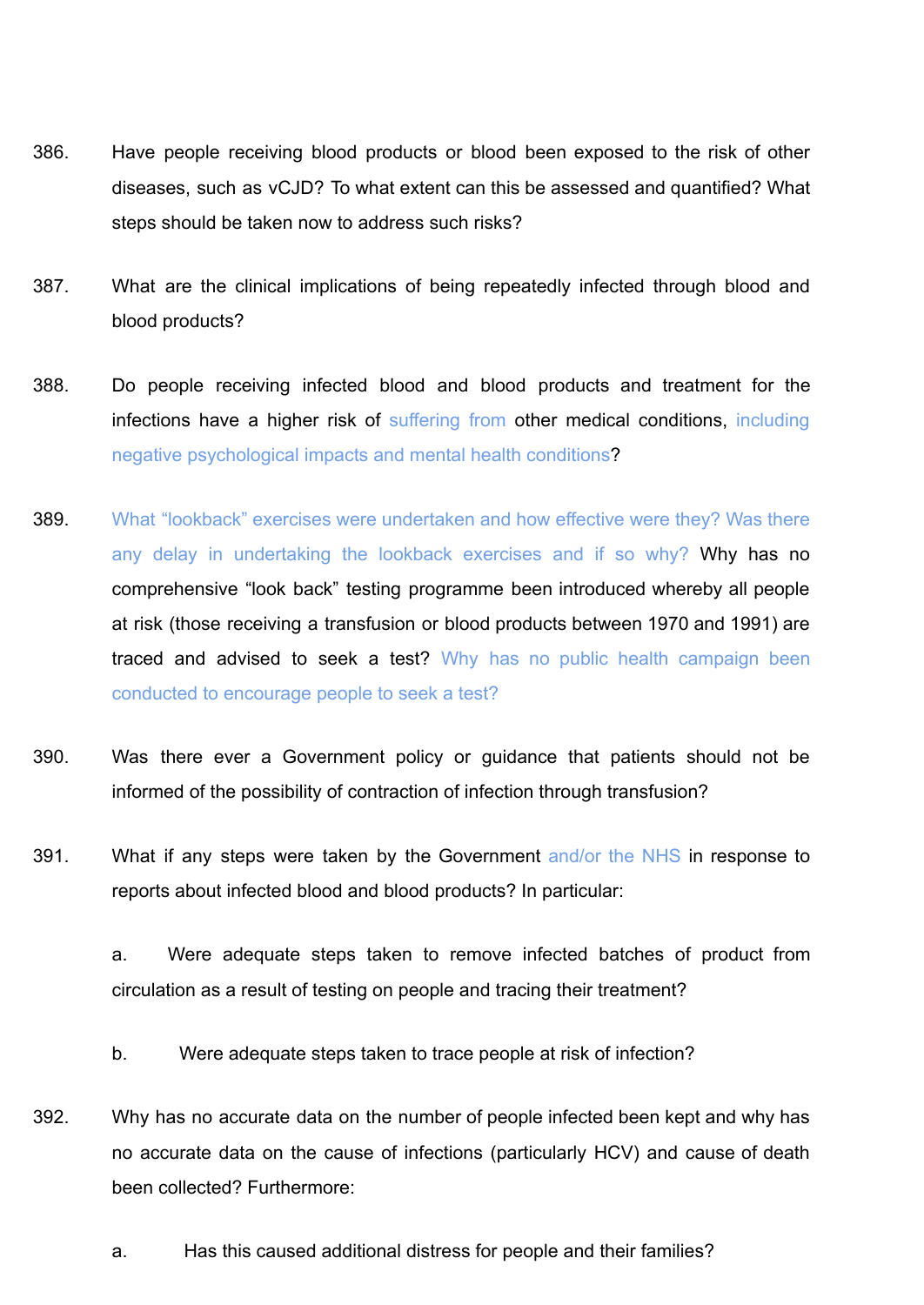- b. Has this caused difficulties in accessing support through the schemes?
- c. What other impact has this had in terms of the ability of the Government or NHS to prevent harm to those infected and to ensure that events of this nature do not happen again?
- 393. What is the national HCV register; what information is contained within it; what is the purpose of the register; and to what extent has consent from people been obtained for inclusion of their data in the register?
- 394. What was the system of recording the cause of death from infection from blood or blood products in England, Scotland, Wales and Northern Ireland?
- 395. Did the system accurately capture information about cause of death?
- 396. Has there been a systemic failure on the part of the medical profession and/or coronial system and/or the system for the registration of deaths to investigate and/or certify accurately the cause(s) of death in the case of people who have died in consequence of treatment with infected blood or infected blood products?
- 397. What other viruses were transmitted via blood and blood products? What was known about the risks of transmission of other viruses by the Government, blood services, haemophilia centres and other NHS bodies? What if any steps were taken to minimize or reduce such risks or in response to such risks?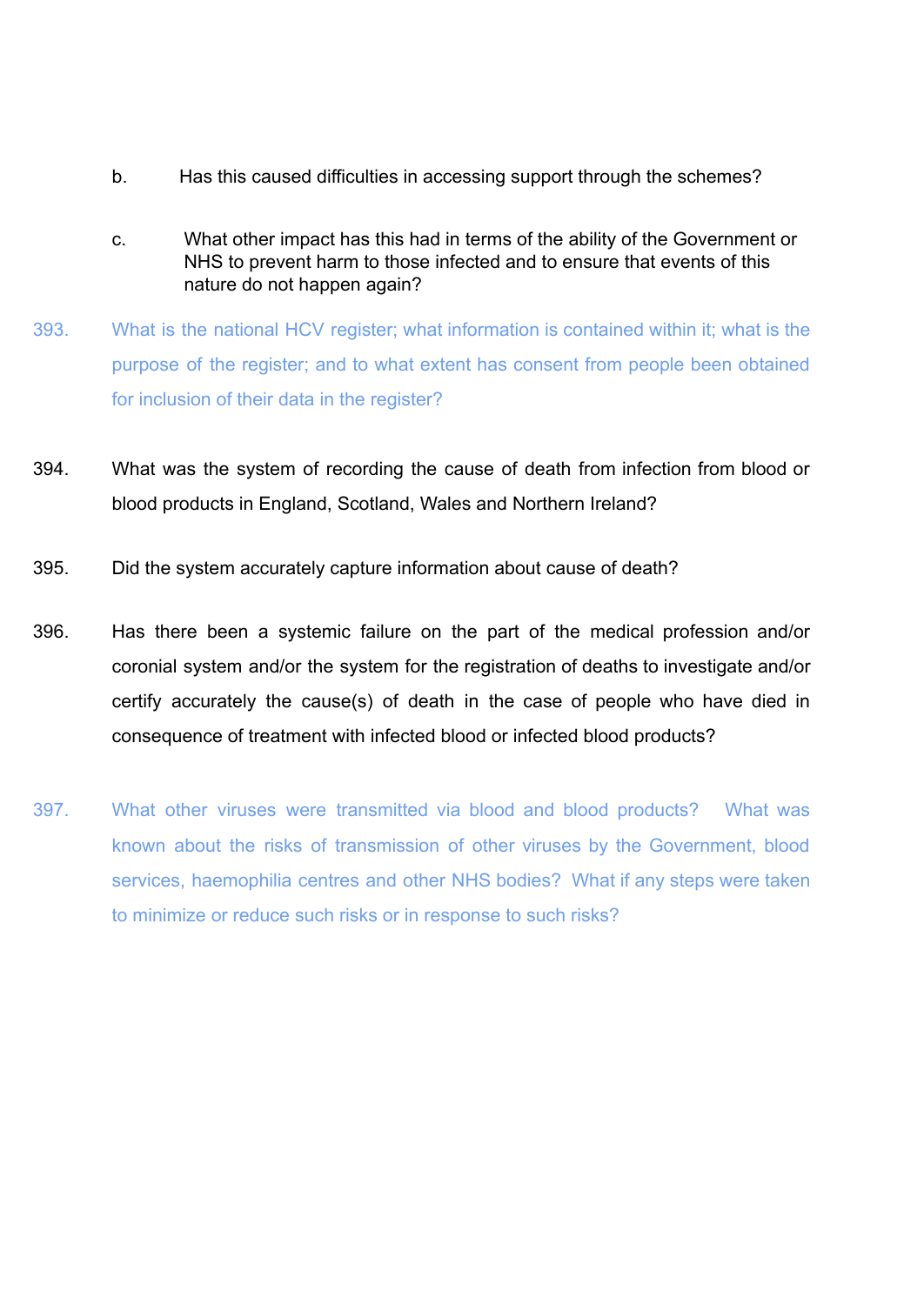# **Cover up, lack of candour and openness**

398. Have relevant Government documents been destroyed? If so,

a. When were the documents destroyed?

b. What classes or description of documents have been destroyed and (insofar as can be ascertained) what information or kind of information was or might have been in those documents?

- c. Who gave the order for the documents to be destroyed?
- d. Under what authority or power were they destroyed?
- e. Were documents deliberately destroyed?
- f. For what reason were they destroyed?

399. What relevant Government documents have been lost or are otherwise missing?

a. What classes or description of documents have been lost or are missing? What information is thought to have been in those documents?

b. When was it first appreciated that they had been lost or were missing?

c. What were the circumstances surrounding the loss or disappearance of these documents?

# d. Who is or was responsible for their loss or disappearance?

e. Have relevant files which were held in archives (in particular the National Archive) been removed or recalled by Government Departments or others? If so, for what purpose and what happened to those files?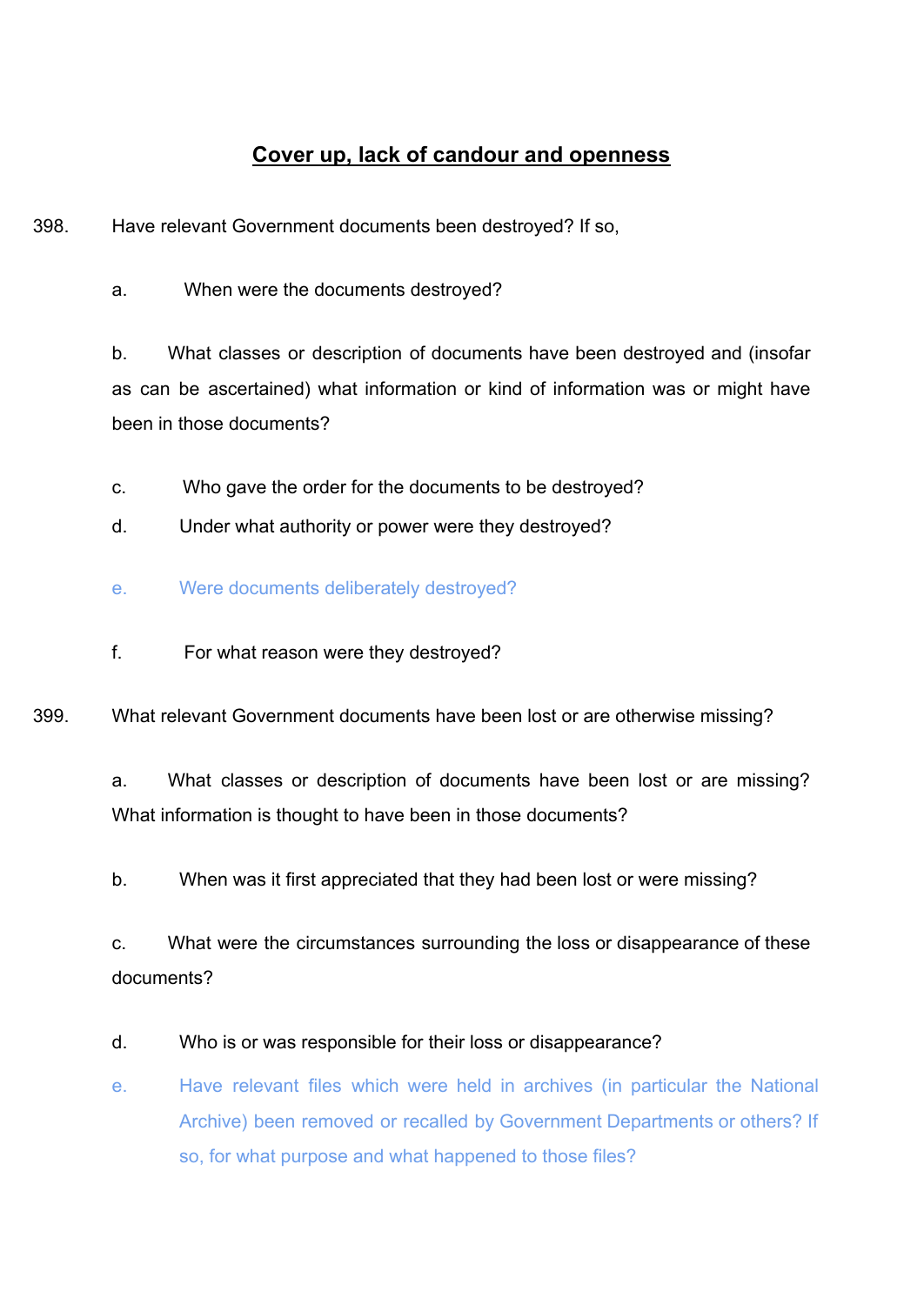- 400. Have relevant Government documents been withheld from any inquiries or investigations and if so why?
- 401. What policies or guidance were in existence regarding the retention and/or destruction of documents during the relevant period?
- 402. Have relevant documents held by others (in particular, the blood services, the haemophilia centres, UKHCDO, licensing and regulatory authorities) and relevant to the issues being investigated in this Inquiry been destroyed or lost? If so:

a. What classes or descriptions of documents have been destroyed or lost and what information or kind of information might have been in those documents?

b. What are the circumstances in which such documents have been destroyed or lost?

c. Who is or was responsible for their loss or destruction?

d. In the case of documents that were destroyed, what was the reason for their destruction?

# 403. Have the medical records of people who were infected been lost? If so:

a. Is this a common pattern?

b. Does this suggest that the loss of these records was deliberate?

c. If so, how, by whom and at whose instigation was this achieved and carried out?

- d. What was the purpose of deliberately losing medical records?
- e. What were the consequences of deliberately losing medical records?
- 404. Have the medical records of people who were infected been wrongfully interfered with? If so: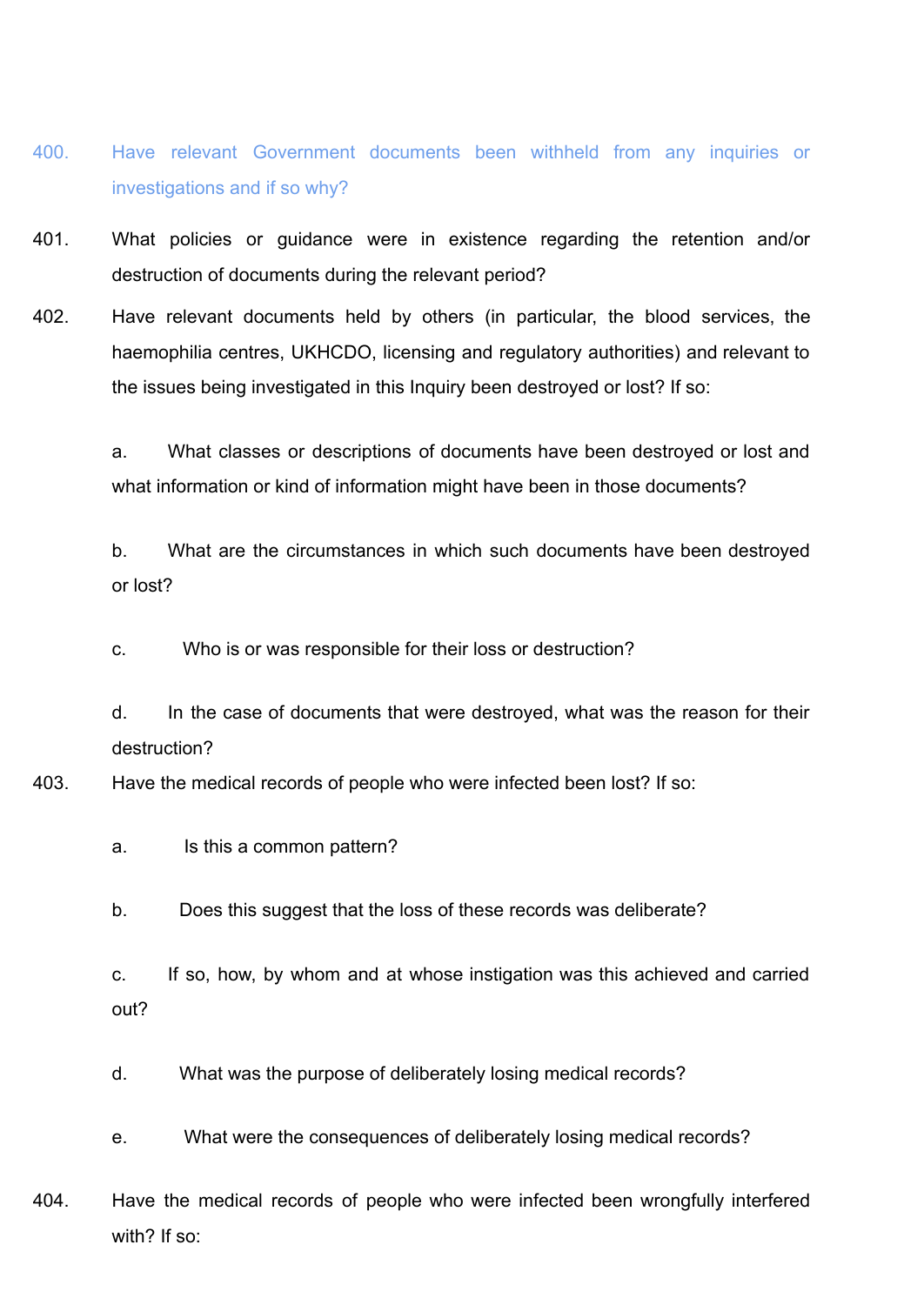- a. What kind of information has been removed or altered and why?
- b. Is this a common pattern?
- c. What does this pattern suggest?
- d. What was the purpose of tampering with medical records?
- e. Did this adversely impact on people's treatment?
- f. Were there any other consequences of interference with records?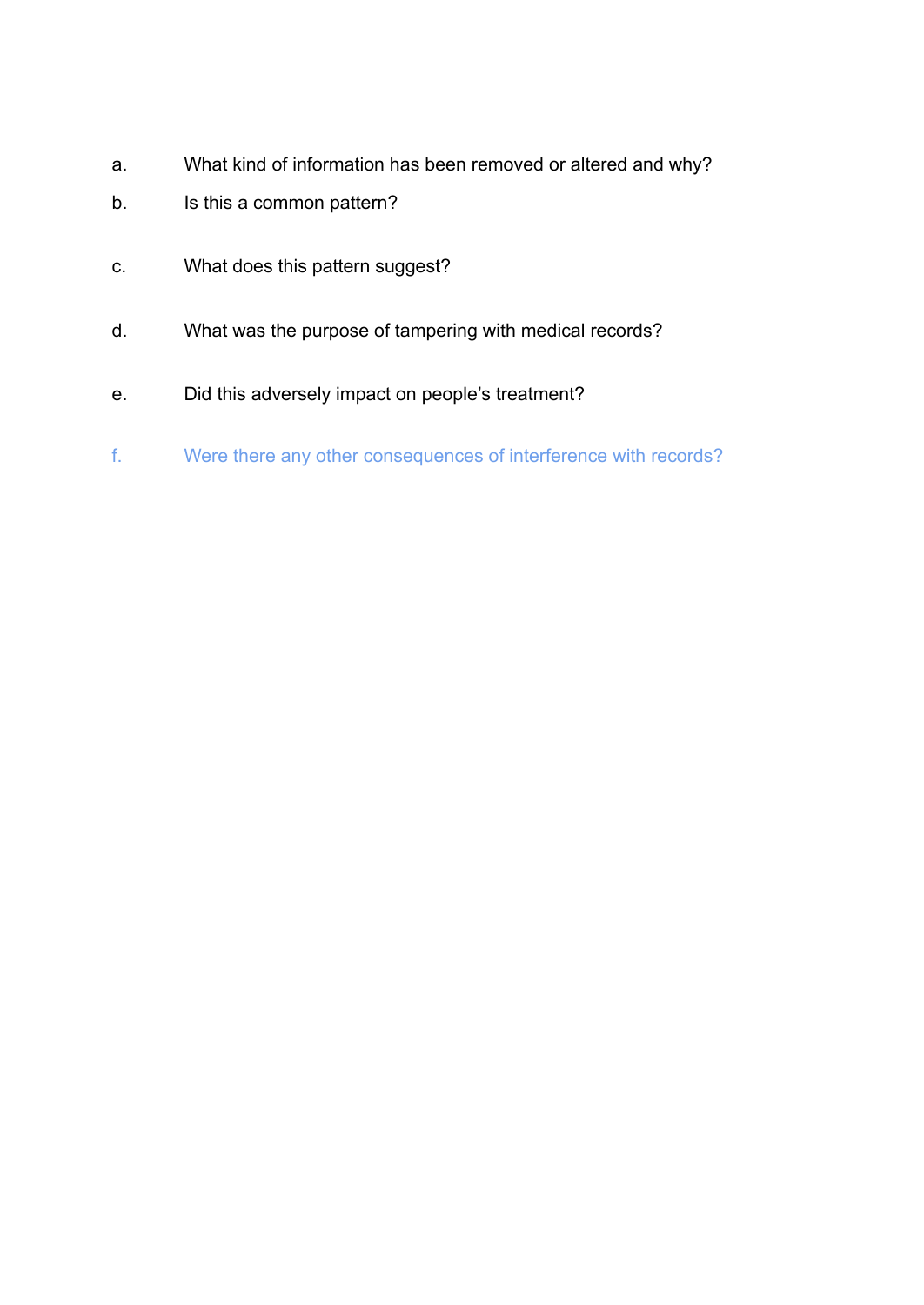- 405. Has relevant information been omitted from the medical records of people who were infected? If so:
	- a. What kind of information has been omitted and why?
	- b. Is this a common pattern?
	- c. What does this pattern suggest?
	- d. What were the consequences of this?
- 406. Were patients and/or the public provided with accurate, candid and/or comprehensive information about blood and blood products, their safety and the need for them? Were statements in relation to these matters made (whether by Government, clinicians or others) that were misleading and/or incomplete?
- 407. Has the Government deployed crown immunity to prevent the true facts emerging?
- 408. Why did the Government not establish a UK-wide public inquiry before now?
- 409. What effect has the delay in holding a public inquiry had?
- 410. Why did the Government not provide witnesses to the non-statutory Archer Inquiry?
- 411. Did the prosecutions in France trigger a cover up in the UK?
- 412. Has there been a lack of candour on the part of any governmental or public or other relevant organisation, or a failure on the part of any governmental or public or other relevant organisation to acknowledge fault?
- 413. Are all or any of these matters part of an attempt to prevent the true facts emerging?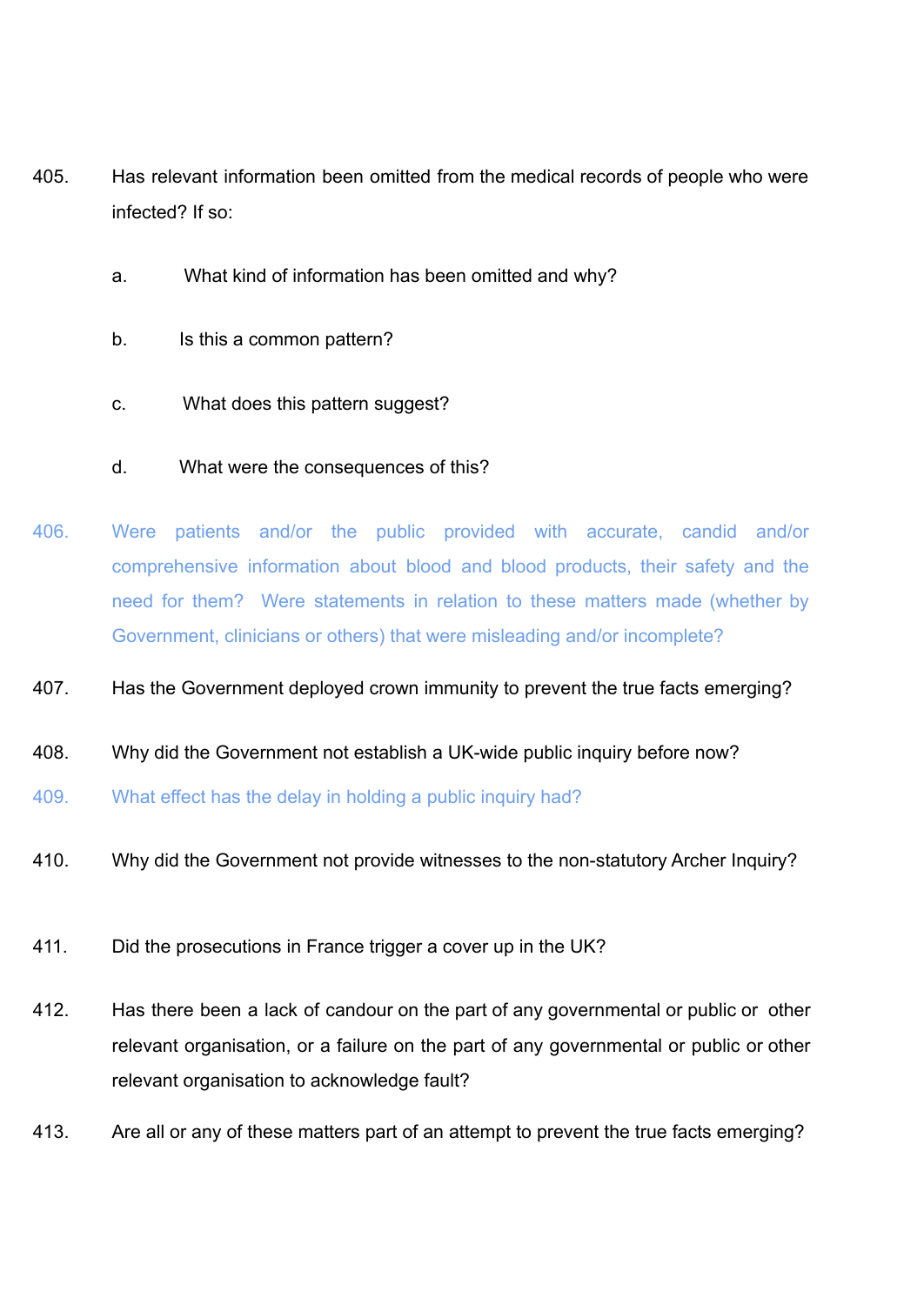- 414. Has there been, on the part of the Government, the blood services, the haemophilia centres, UKHCDO, the NHS more generally, the pharmaceutical companies, the licensing and regulatory authorities and/or the medical profession, a lack of candour and/or transparency in their dealings with the infected and affected, or in their response to the raising of concerns about infected blood and blood products?
- 415. Were such complaints procedures as were in place within the NHS or otherwise, appropriate and sufficient to address the concerns of infected and affected people and/or to allow for systemic issues to be raised and resolved?
- 416. Were allegations of potential criminality properly investigated and managed?
- 417. Has there been a failure on the part of the Government and/or NHS and/or any other relevant organisation or body to investigate and/or publish the full extent of infection with HIV and/or HCV and/or HBV and/or other blood borne viruses or pathogens?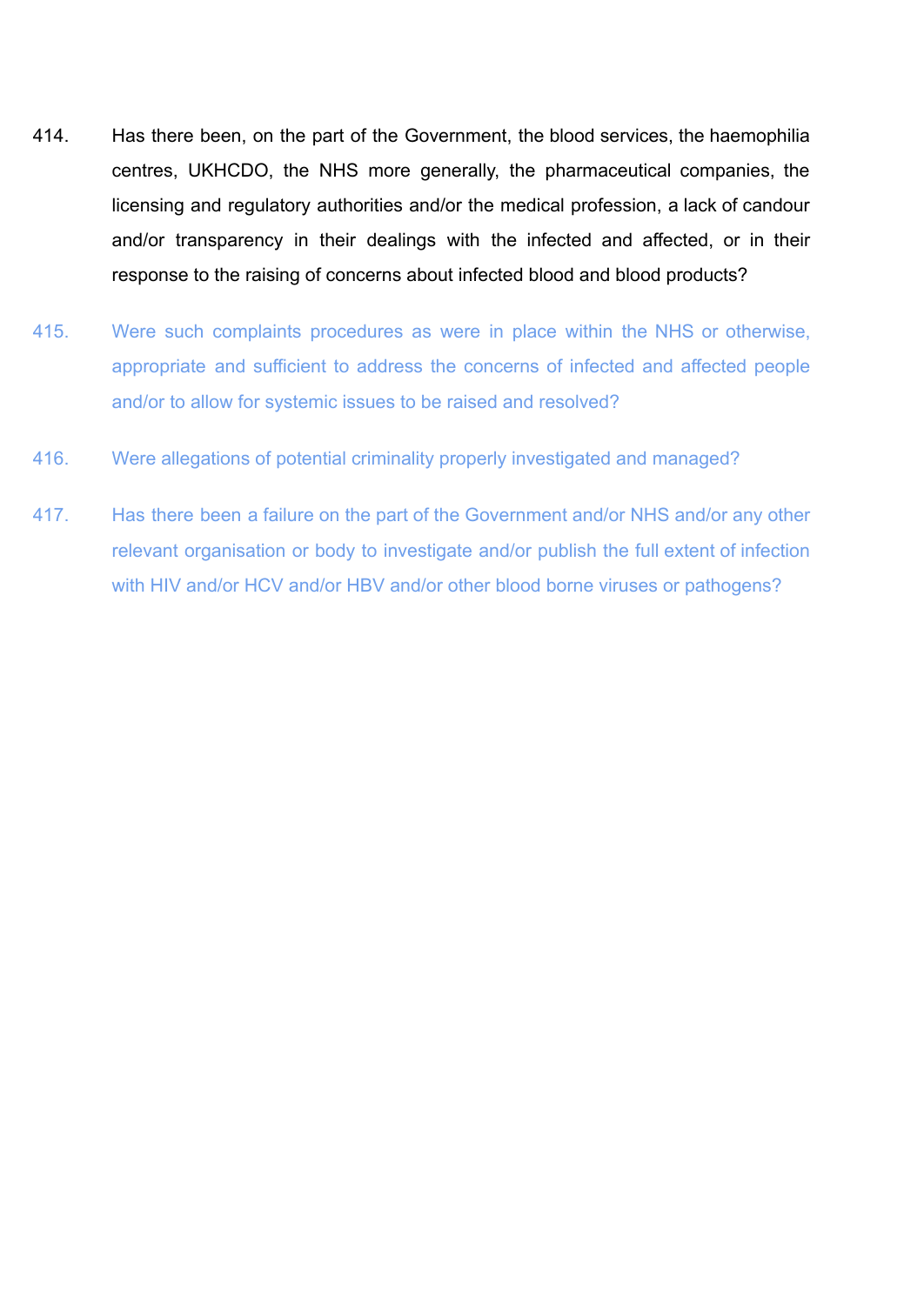# **Impact on people infected and affected**

## **Impact on people infected**

What is or has been:

- 418. The physical, medical and mental impact of receiving infected blood or blood products.
- 419. The physical, medical and mental impact of the treatments received for those infections.
- 420. The emotional and psychological impact of being infected and of the treatments received for the infections.
- 421. The impact of infection and treatment on the quality of life of people who were infected.
- 422. The impact of infection and treatment on their relationships with others and their private and family life. (To include consideration of the position of children who were taken into care; those who were advised to, or did, terminate pregnancies; and those who had to take difficult decisions about whether or not to have children or were only funded for sperm washing for one child).
- 423. The impact of infection and treatment on their ability to live their life fully as a member of society.
- 424. The impact of infection and treatment on the ability of people who were infected to access education, to work and earn money, to obtain insurance, to obtain a mortgage, and to accrue a pension.
- 425. The financial effects of being infected with HIV and/or HCV and/or HBV and/or of the treatments received for those infections.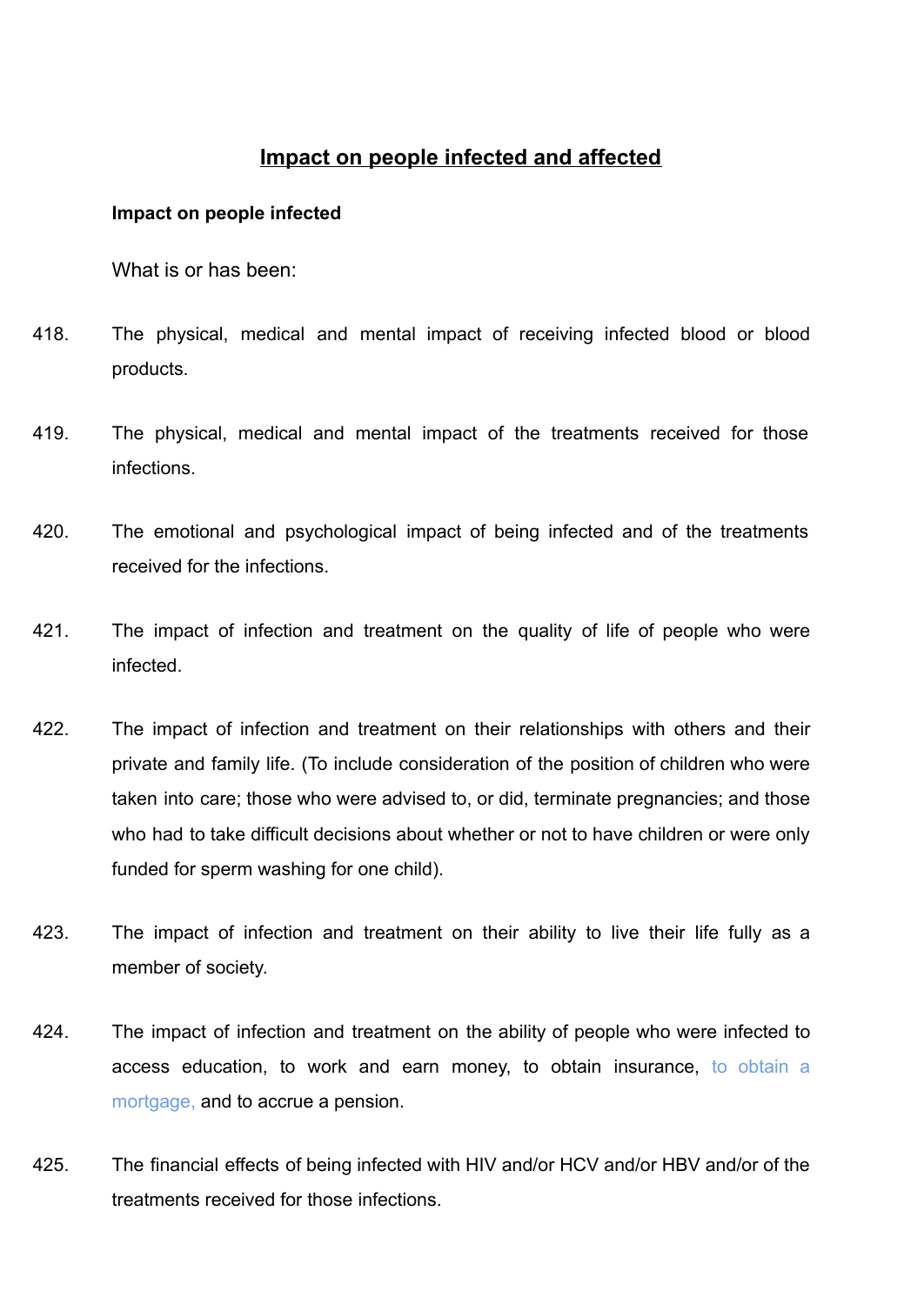- 426. The impact on people who were infected of their dealings and interactions with the Trusts and Schemes.
- 427. The impact on people who were infected of having to seek welfare benefits and of their dealings and interactions with the welfare benefit system.
- 428. The extent to which medical and dental treatment and care for other conditions was compromised or adversely affected by the fact of their infected status, or the possibility that they are infected (such as with vCJD).
- 429. The impact of being provided with inaccurate or insufficient information or advice.
- 430. The impact on those who were infected of any failure on the part of any relevant organisation to accept responsibility.
- 431. Have people who were infected or affected faced particular difficulties or obstacles (and if so, what) in obtaining financial support from the state through the welfare benefit system? What could have been done and/or should now be done to address such difficulties and obstacles?
- 432. What if any attempts have been made by Government, the NHS or others to understand the full nature and extent of the impact of infection on those infected by blood or blood products?

## **Impact on people affected**

What is or has been:

- 433. The impact on people who were affected family, carers and others close to those infected:
	- a. Physically.
	- b. Emotionally, mentally and psychologically.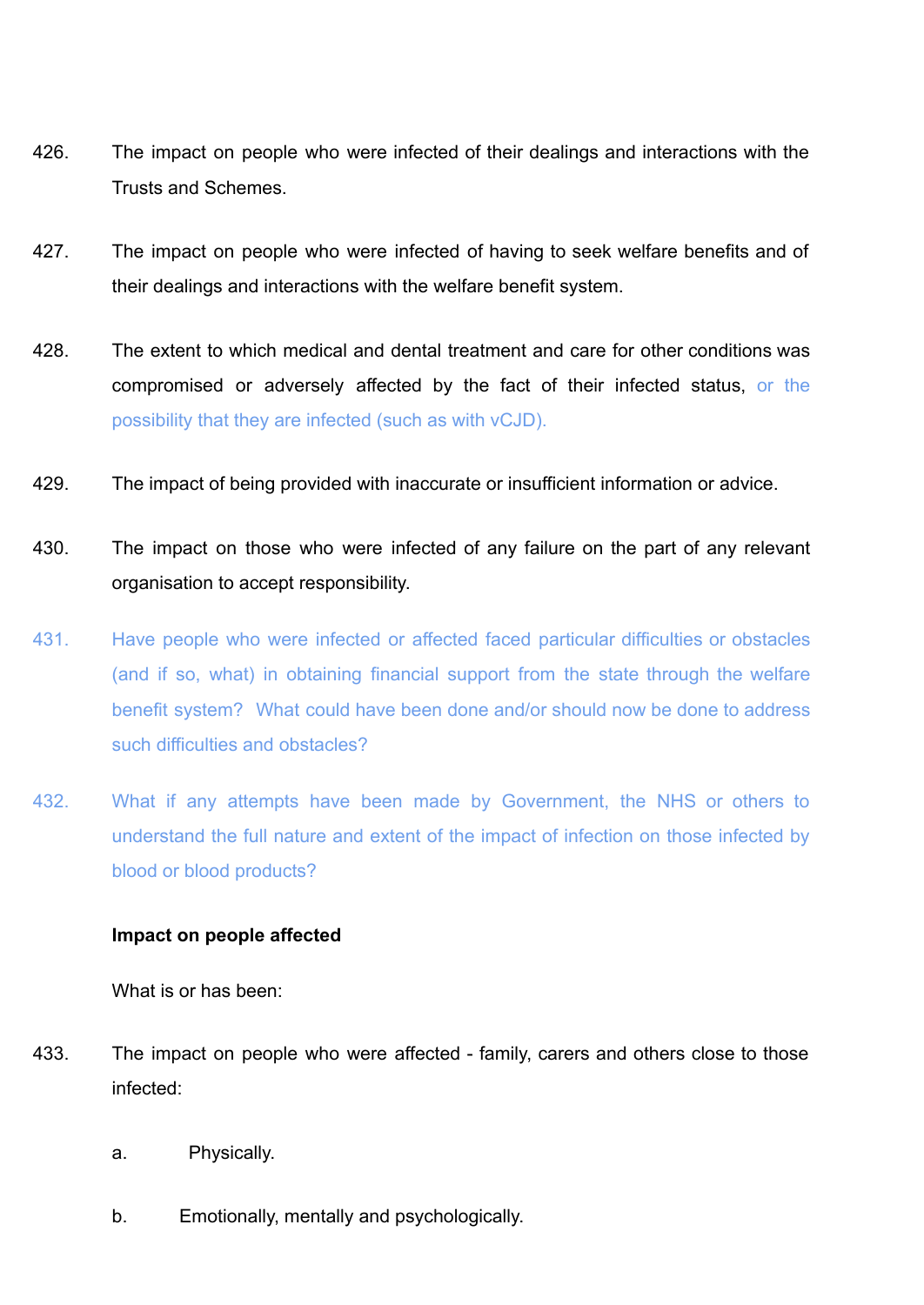c. Financially and on their ability to access education, work and earn money and to accrue a pension.

d. On their quality of life and their ability to live their life fully as a member of society.

e. On their private and family lives and on the quality of their relationships including with the infected person.

f. Of their dealings and interactions with the Trusts and Schemes.

g. Of having to seek welfare benefits and of their dealings and interactions with the welfare benefit system.

- 434. The impact on people who were affected of their dealings with hospitals and coroners after the death of their loved one.
- 435. The impact on people who were affected of any failure on the part of any relevant organisation to accept responsibility.

#### **Stigma**

- 436. What has the impact of the stigma of infection been on people who were infected or affected?
- 437. What could or should the Government, the NHS or other relevant bodies have done to reduce and counter the stigma?
- 438. What was the effect of the Government's "AIDS Don't Die of Ignorance" campaign in the 1980s on those infected and affected?
- 439. Why were some people advised not to discuss their diagnosis or test results?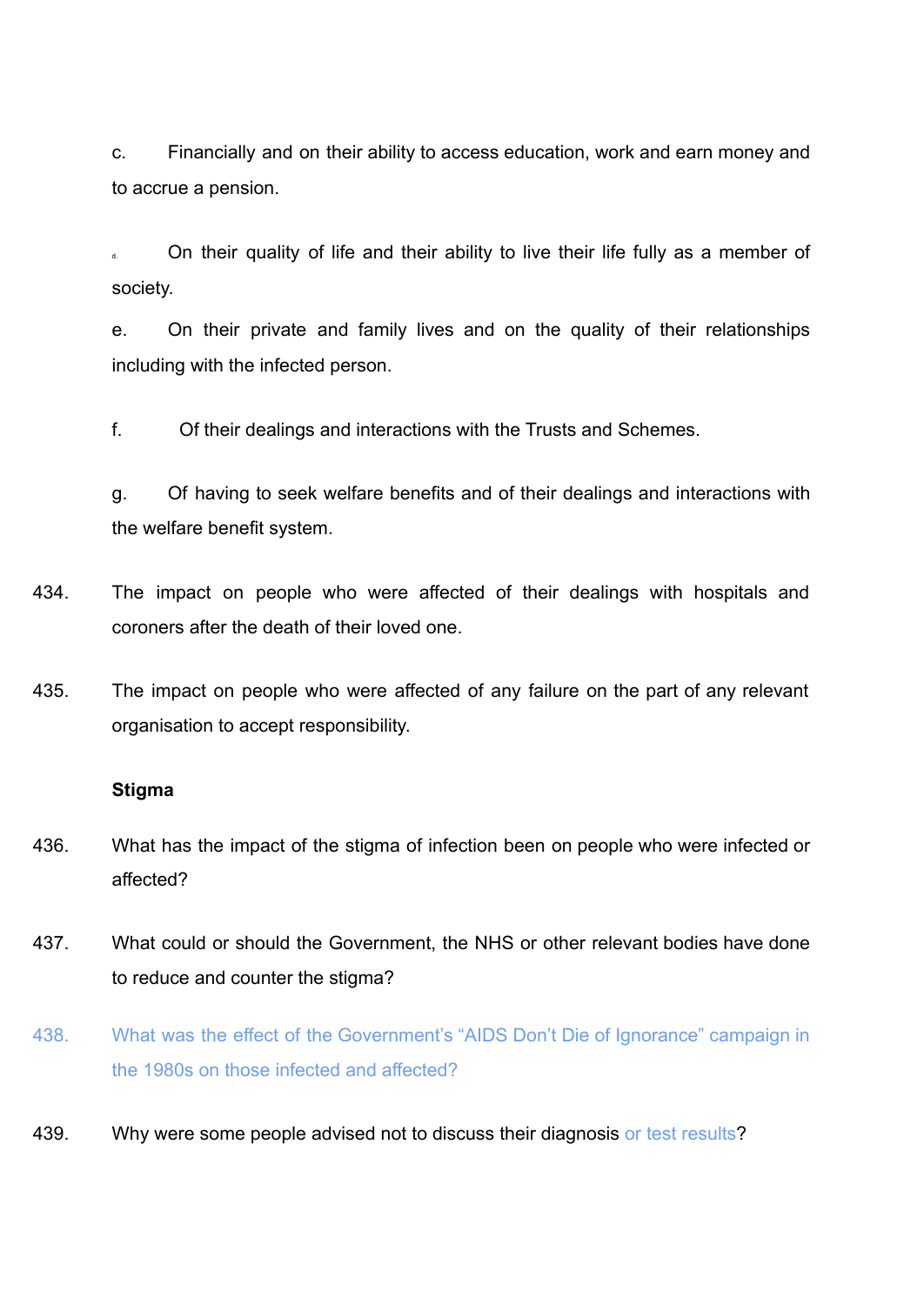440. What was the emotional burden of keeping a diagnosis secret on infected and affected people and what if anything should have been done to recognise or address this?

## **Access to treatment, care and support**

- 441. Did people who were infected or affected face difficulties or obstacles in obtaining adequate treatment, care *(including palliative care)* and support? What were those difficulties and obstacles? Why did this occur?
- 442. What difficulties or obstacles do people who were infected or affected continue to face?
- 443. What should be done to address those difficulties and obstacles?
- 444. Was adequate counselling and/or psychological support made available to people who were infected or affected?
- 445. Is adequate counselling and/or psychological support now available to people who were infected or affected?

## **Response of Government and others**

- 446. What practical steps could and/or should the Government, the NHS or other relevant bodies have taken to alleviate some or all of the burdens identified above?
- 447. Did the response of Government and others in fact exacerbate the impact on people who were infected or affected?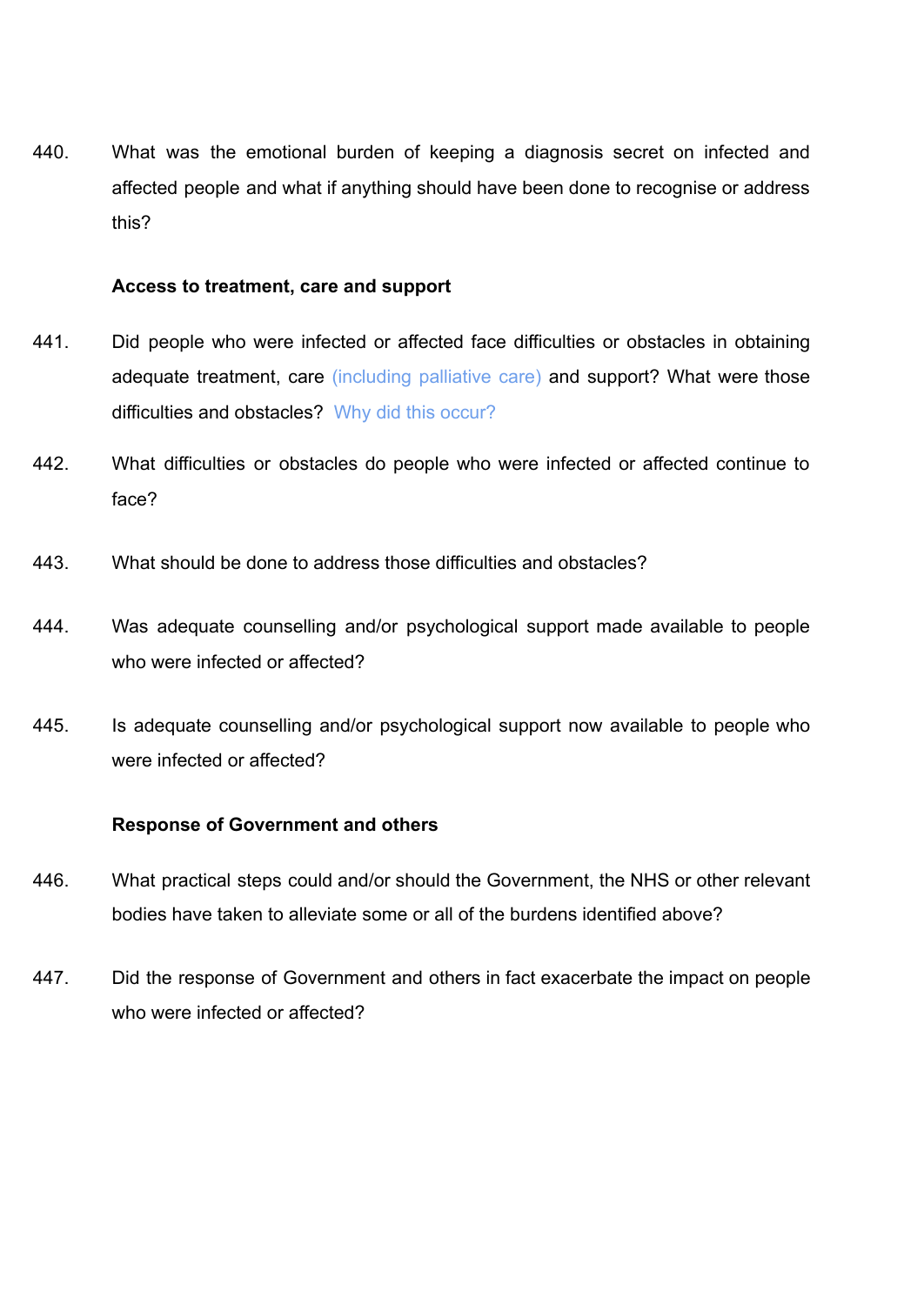# **Trusts and Schemes**

## **General**

- 448. What was the purpose of setting up schemes to provide financial assistance? What principles or philosophy underpinned their introduction?
- 449. Were those who suffered infection or were affected by the infection of others (consequent upon transfusion of blood or administration of blood products) regarded by Government and/or the scheme administrators as having suffered without that suffering being the fault of anyone? If so, then given that those who suffer medical accidents, where fault is not established, do not generally receive payments from the State (or any private medical professional involved), on what basis was it decided that people who received blood-borne infections should receive financial payments?
- 450. Given the resolution of issues 1 to 447, what principles should have been adopted?

# **Establishment of the Alliance House Organisations**

- 451. Should a scheme for financial assistance have been established earlier than it was?
- 452. Did the fact that the trusts and schemes were set up in response to large scale litigation, and the fact that the support provided through the Alliance House Organisations was always characterised by the Government as "voluntary" or "ex gratia", have an impact on the way they operated?
- 453. What if any consultation took place, in particular with the infected and affected, in advance of the schemes being set up?
- 454. Were the eligibility criteria of the organisations fair? Did they exclude cohorts of people who should have been included?
- 455. What was the intended impact of the financial assistance and how was it formulated? In particular: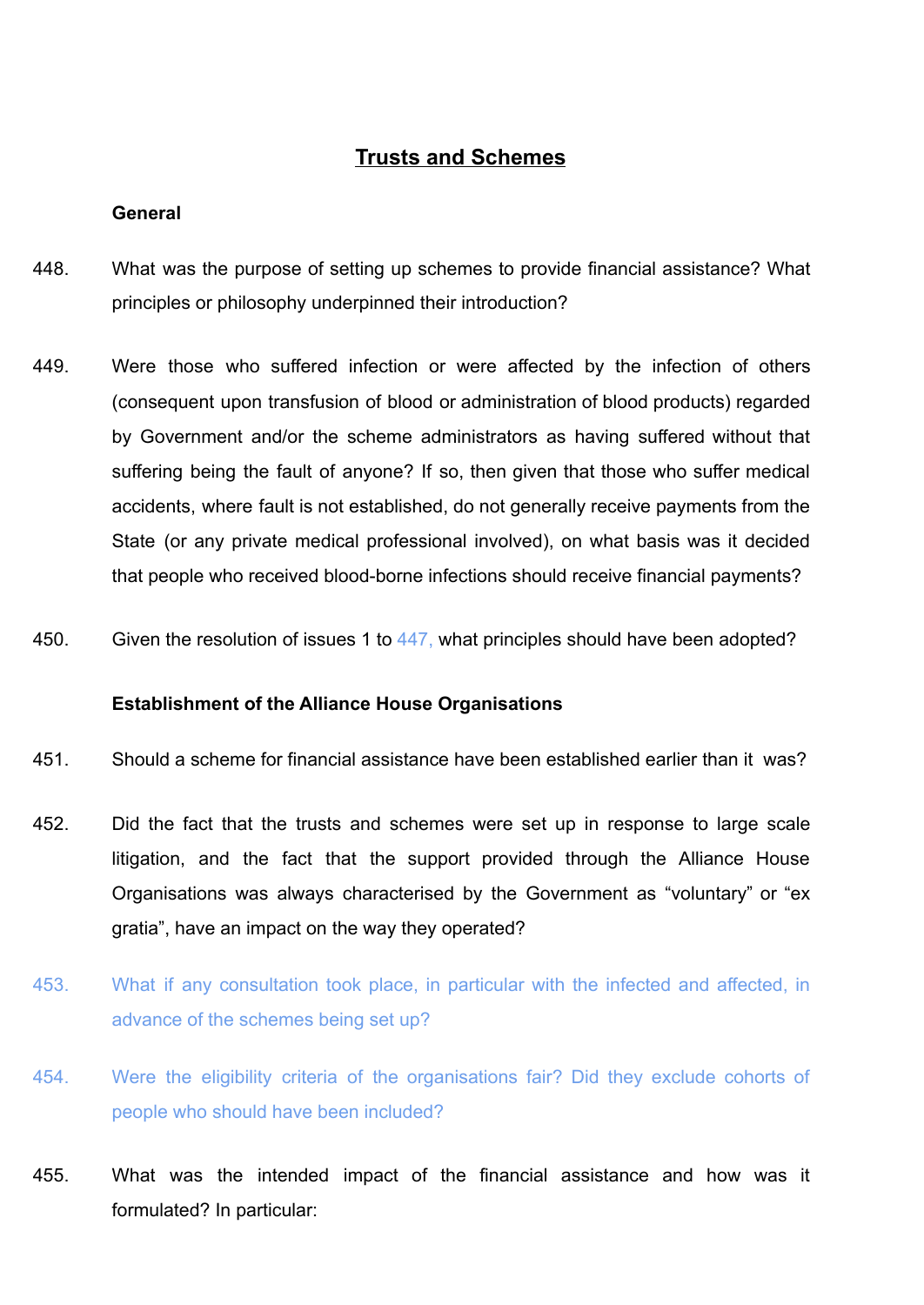a. Who did the Government consult with and did they consult with the beneficiary community?

b. What (if any) expert evidence did they receive?

456. What was the underlying rationale for the scheme? What principles were intended to underpin its establishment and its operation?

457. Why:

a. were payments provided by (allegedly) arms-length organisations rather than directly by the Government?

b. were some payments made via a charitable trust and some via a limited company?

- 458. What impact did this set-up have on the culture of the organisations and the way in which they operated, and on beneficiaries?
- 459. What approach did the organisations take to the assessment of need and was that approach correct?
- 460. Did the organisations have a correct and appropriate understanding of their roles, responsibilities and powers?
- 461. What consideration was given to the recommendations of the Ross Committee; to what extent were those recommendations implemented; and why were recommendations of the Ross Committee not implemented?
- 462. Did the way the organisations were structured and/or operated contribute to stigma?
- 463. Were the charitable foundations (MacFarlane Trust, Eileen Trust, Caxton Foundation) sufficiently independent of Government? In particular,

a. What impact did the fact that the Government appointed 3/9 trustees to Macfarlane, Eileen and Caxton, have on their independence? Should there have been a different constitution of trustees?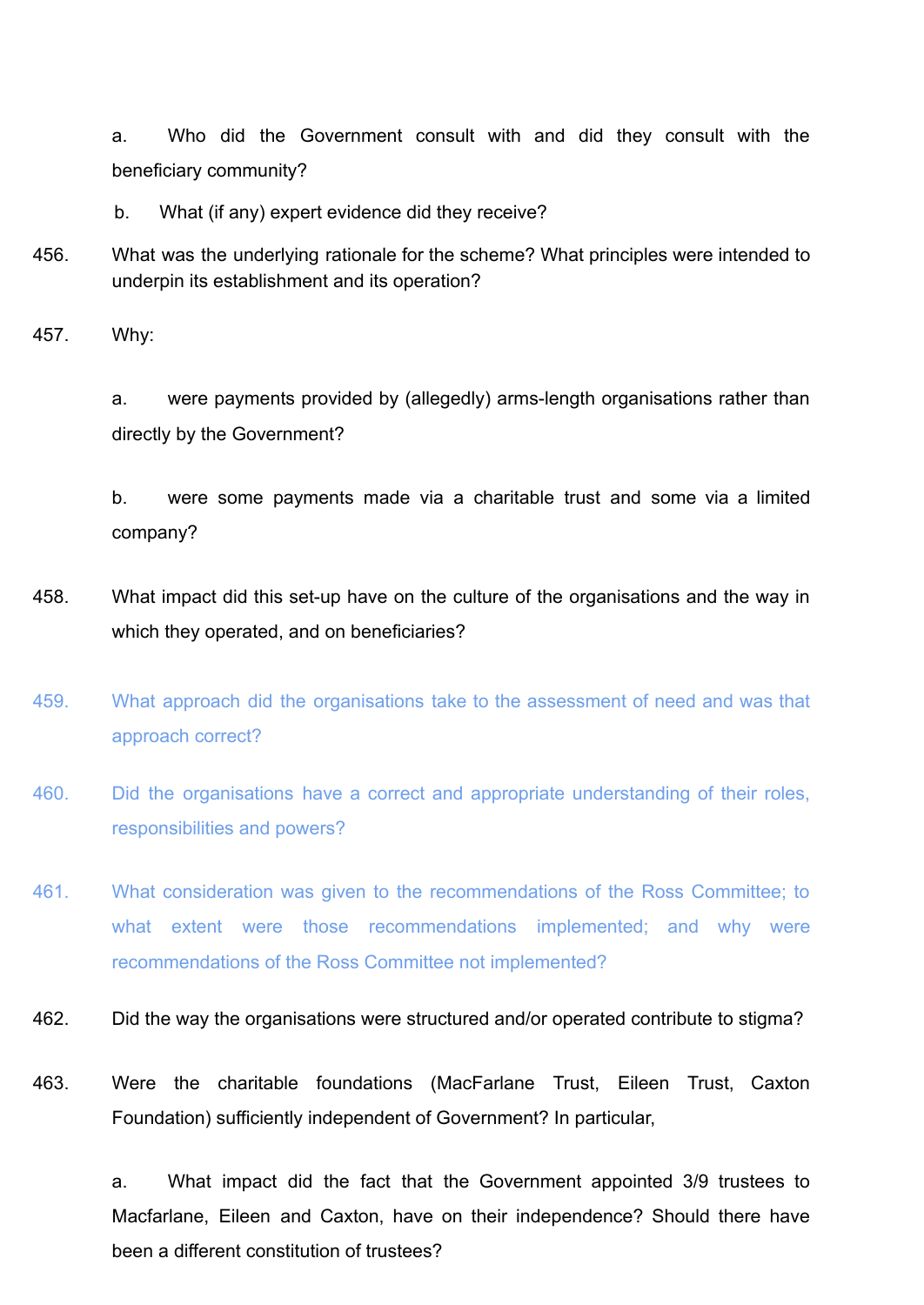b. What influence did the Government have on the organisations?

c. Were the organisations able to lobby the Government on behalf of their beneficiaries?

- d. If so, did organisations lobby the Government effectively and robustly?
- 464. Did the organisations seek input from the beneficiary population? If so, how was this done? Was it effective?

# **Funding**

- 465. What variations were there between the schemes, with different groups of people receiving different levels of financial assistance and/or those in different parts of the UK being treated differently?
- 466. What was (and is) the rationale for those differences?
- 467. Were (are) any of those differences justified?
- 468. How did central Government set the budget for the trusts and schemes? In particular,

a. Who did they consult with and did they consult with the beneficiary community?

b. What (if any) expert evidence did they receive?

c. What mechanism was there for receiving submissions from the trustees and directors of the trusts and schemes?

469. To what extent was the decision to make payments by monthly instalments influenced by considerations of the limited life expectancy (at the time) of those with HIV?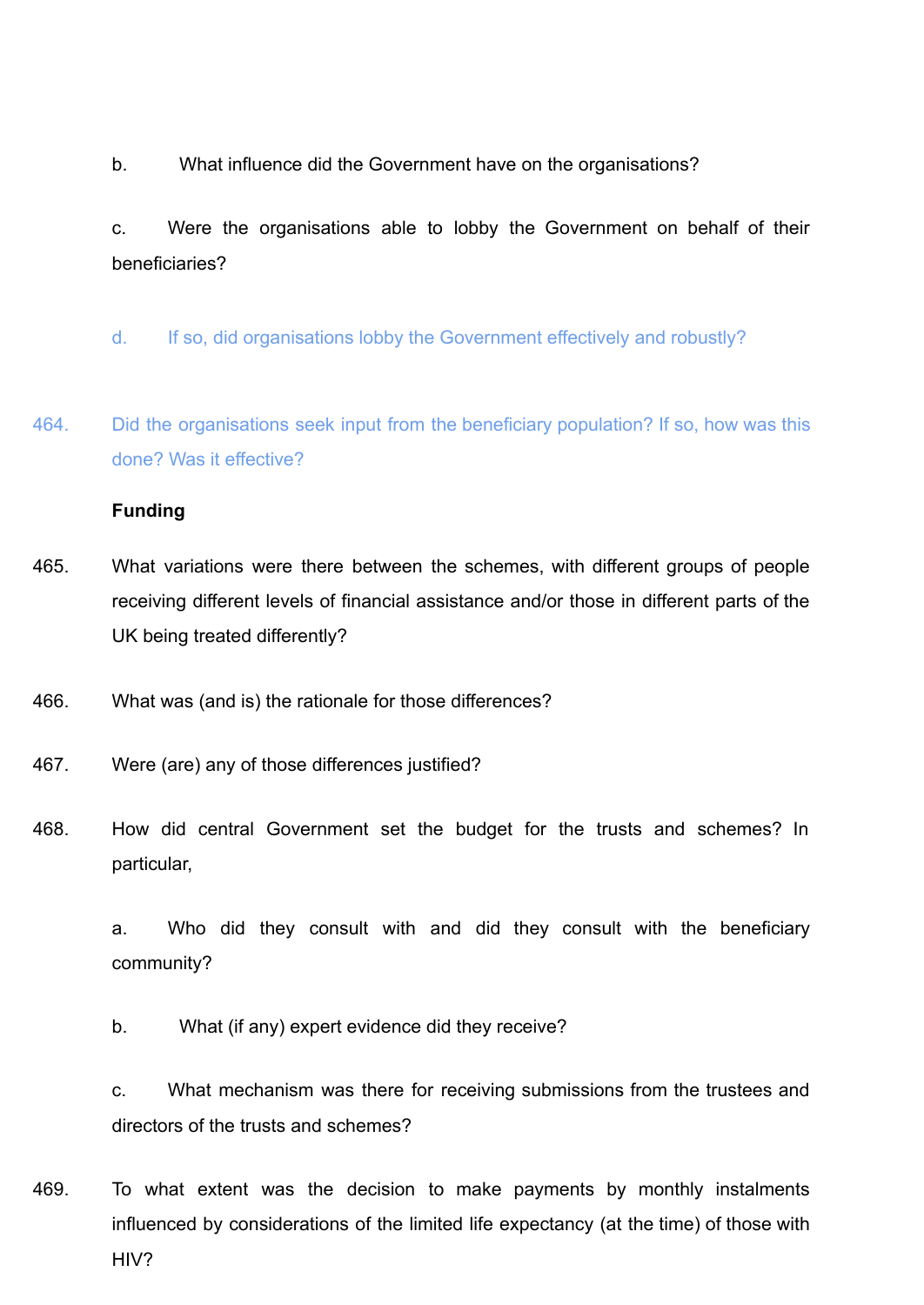- 470. Why was the model in the Republic of Ireland, of providing substantial lump sums which provided the ability to invest and to become financially independent, not adopted?
- 471. How did the Government funding of the Macfarlane Trust change over the years and how did this impact on the running of the Trust?
- 472. What impact did the level at which the Macfarlane Trust set its reserves impact on the level of funding it received from Government?
- 473. Did the Government claw back unspent money each year allocated to Caxton? If so, was this appropriate given Caxton's status as an independent charity?
- 474. Were the trusts and schemes adequately financed throughout the period (1988-2019) to meet the needs of the beneficiary population? In particular:

a. How and on what basis did the Government allocate resources to the trusts and schemes?

b. What advice did the Government receive on the appropriate level of funds to allocate?

c. Did the Government consult with the trusts and schemes and/or the beneficiary population?

d. What mechanisms were in place to adjust the funding to respond to changing circumstances?

### **Operation of the Trusts and Schemes**

475. Did the Trusts and Schemes reach all of the individuals they should? In particular:

a. What if any steps did the Government take to advertise the existence of the trusts and schemes?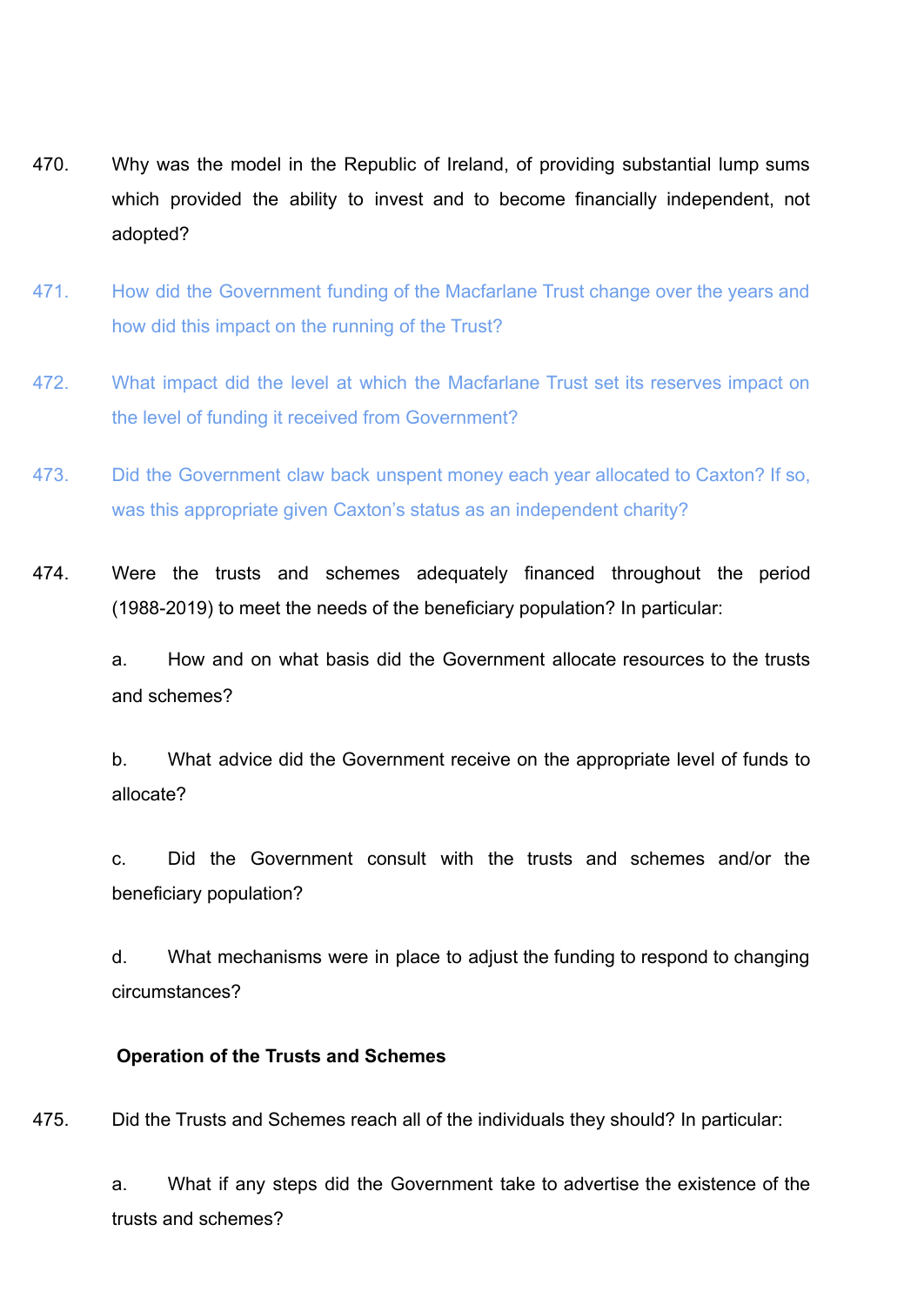b. What if any steps did the trusts and schemes take to advertise their existence?

c. What is and has been the level of take up over the period of their existence?

d. Should more have been done to reach people who were infected and affected? If so, what?

476. Was the application and decision-making process accessible for potential applicants and transparent? In particular,

> a. Were the criteria against which applications were determined publicly available and accessible?

> b. Did the trusts and schemes unnecessarily require repeat applications to be made?

> c. Was sufficient practical support and assistance given to applicants to make applications?

477. Was the application and decision-making process fair and appropriate? In particular:

a. Were the eligibility requirements fair and appropriate?

b. Were the requirements for proof of exposure to blood and/or blood products fair and appropriate?

c. Was the requirement for supporting evidence fair and appropriate?

d. Were decisions made fairly and in line with published guidelines?

e. Were medical judgments to inform decisions made fairly?

f. Was there a practice of securing loans against properties? If so, why and was there any justification for it?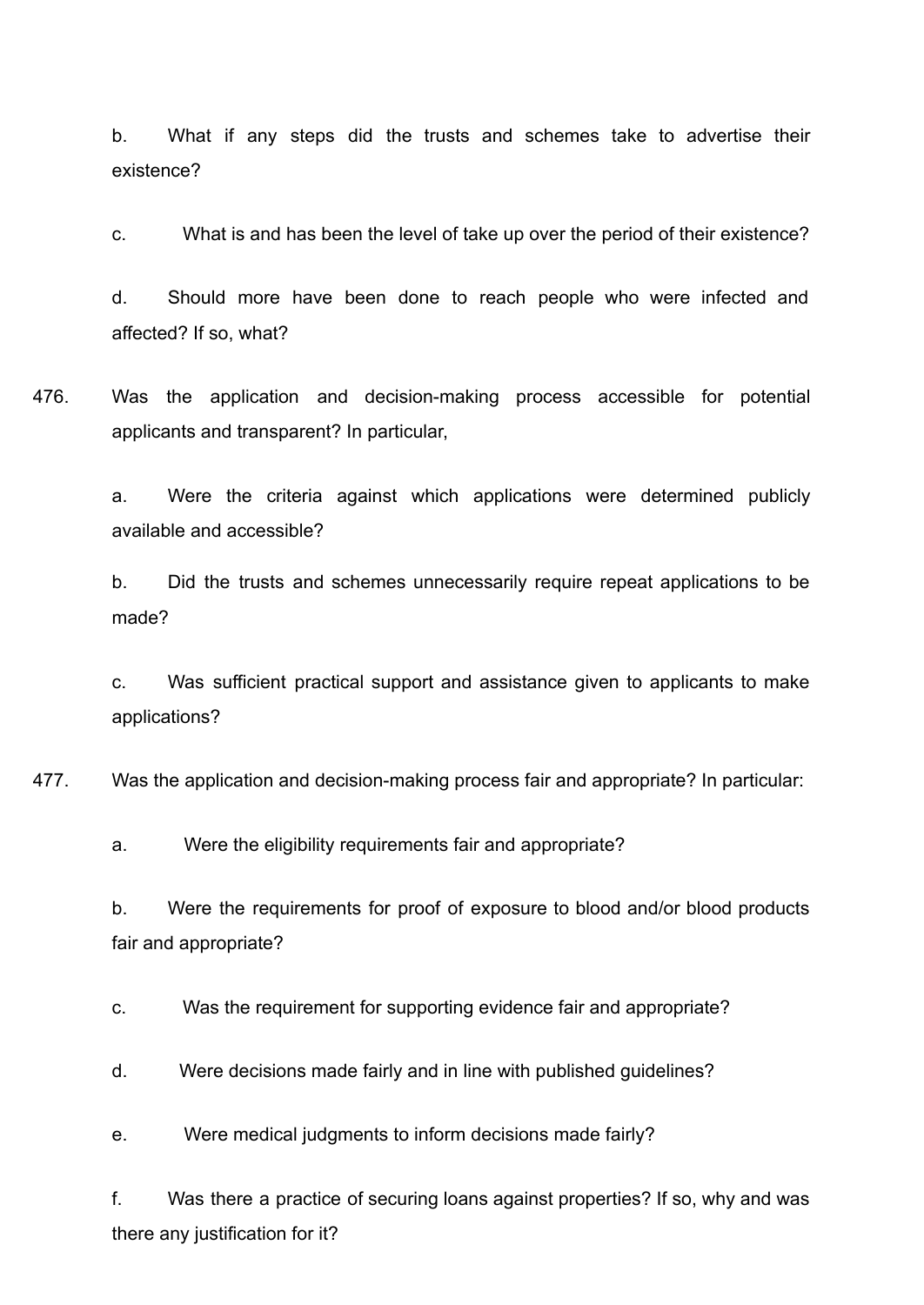g. Was there a practice of providing loans rather than grants? If so, why and was there any justification for it?

h. Was there a practice of means testing grants? Was this fair and appropriate?

i. How were applicants treated during the application and decision-making process? Were they shown respect?

j. Were decisions made in an efficient and timely manner?

k. Were applications decided in a consistent way or were there differences in the way applicants were treated?

l. Were adequate reasons given when applications were refused?

- 478. Did the organisations allocate sufficient funds each year to the beneficiary population? In particular was the Macfarlane Trust's level of reserves appropriate?
- 479. To what extent did the trusts and schemes rely on the haemophilia centres to put people forward and/or to undertake screening for eligibility for payment?
- 480. Should there have been a mechanism for review/appeal against decisions (apart from Skipton for which there was a mechanism)?
- 481. Was a distinction drawn between primary and secondary beneficiaries? If so, was this consistent with the trust or schemes founding documents and purpose? If so, was it fair, appropriate and justified?
- 482. Were the payments at the right level? In particular:
	- a. How were these levels set?

b. Was there a medically-led and/or beneficiary-informed analysis of what the payments ought to be?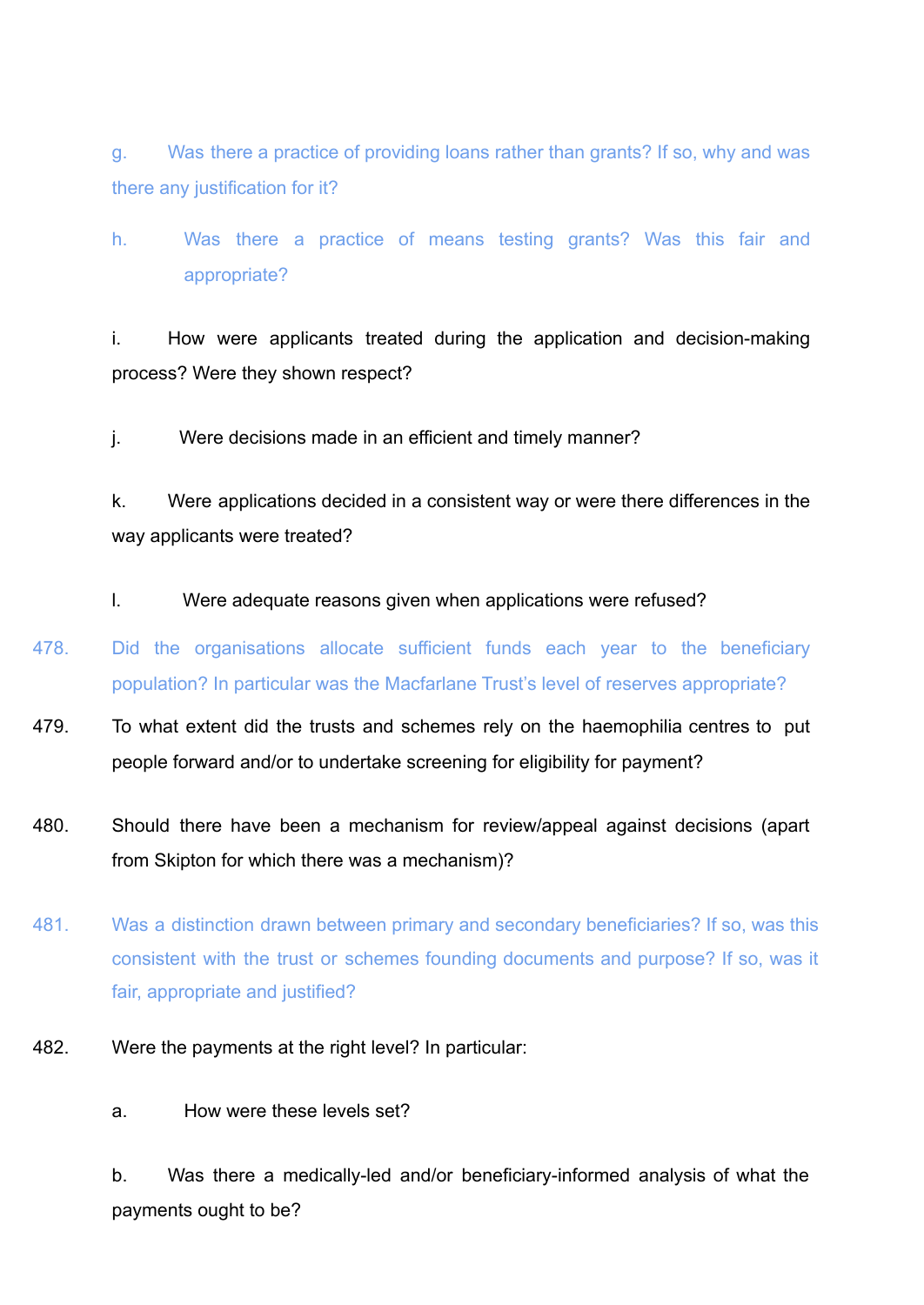c. Did contemporary expectations about life expectancy etc. influence early quantum levels, and if so, was that reasonable? Do they continue to inform quantum?

d. What if any information was obtained from other jurisdictions when setting these levels?

e. What justification was there for having payments at a lower level to that in Republic of Ireland, in particular following the recommendations of the Archer Report and the judgment of Mr Justice Holman in *R (March) v Secretary of State for Health* in 2010?

- 483. What non-financial support was available from the organisations for beneficiaries? Was that adequate? Could more have been provided?
- 484. What decisions were taken by the Government in response to the recommendations of the Archer Report and the judgment of Mr Justice Holman? What decisions should have been taken?
- 485. Did the trusts and schemes want to keep the number of beneficiaries down? If so, why?
- 486. How did the Skipton Fund take decisions on eligibility? In particular:
	- a. What evidence of infection was it willing to consider?
	- b. Did an absence of medical records lead to applications being refused?
	- c. Should a different approach have been taken?
- 487. How did the Skipton Appeal Panel take decisions on appeals? In particular:
	- a. What approach did it take to the evidence before it?
	- b. Was the approach to clinical plausibility fair, appropriate and transparent? Should it have held oral hearings?
- 488. Why were the ex gratia payments for HIV infection made conditional on waiving rights to bring any further proceedings, whether in respect of HIV or HCV, and was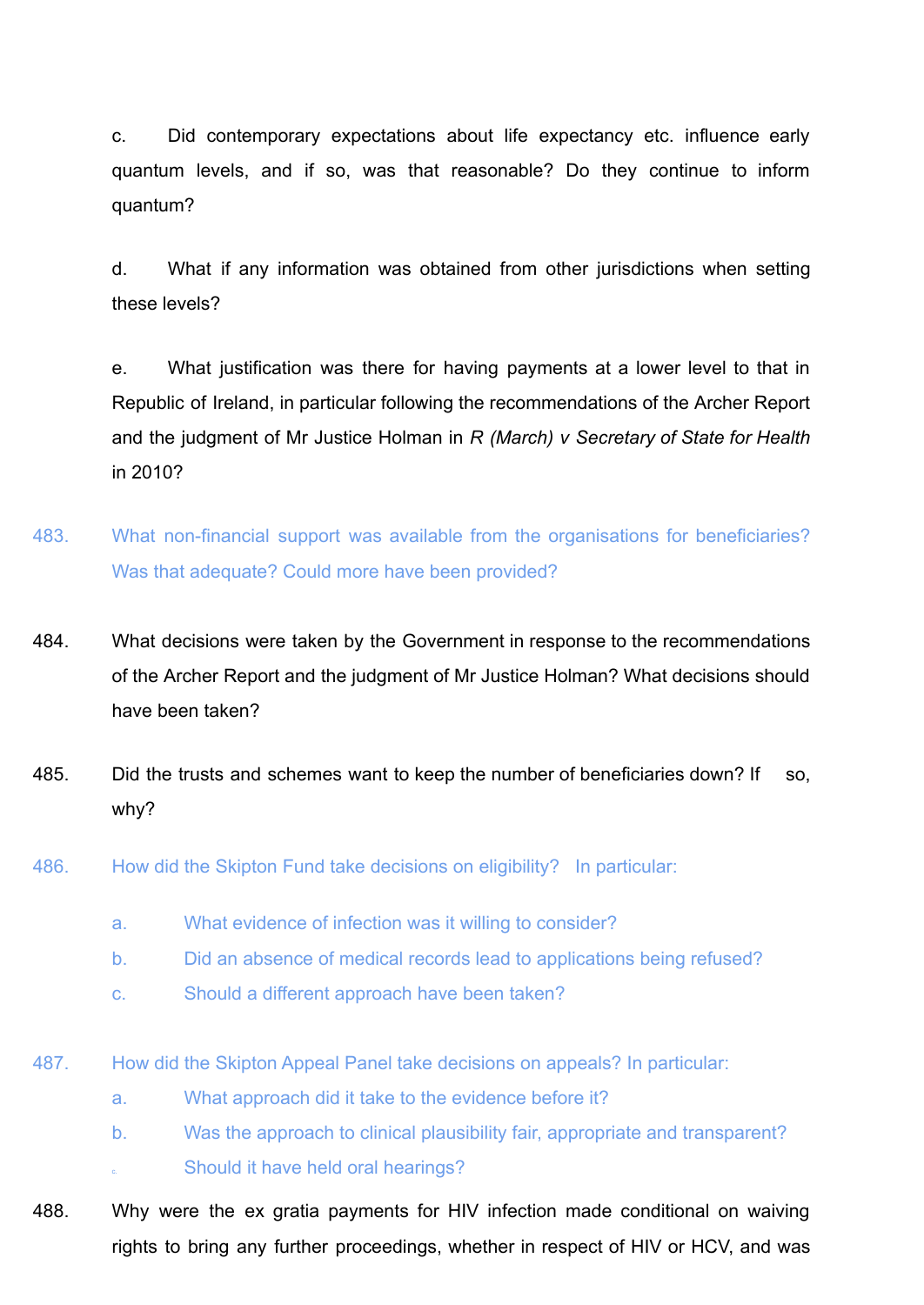this appropriate? In particular,

a. At the time that this requirement was imposed, what did the Government know about HCV infection?

b. Did they provide this information to those being asked to sign the waiver, prior to the waiver being signed?

### **Reform of the Schemes**

489. Should the trusts and schemes have been reformed prior to 2016-2017?

490. Was the 2016-2017 consultation fair? In particular,

a. Was there sufficient consultation?

b. Did the consultation overlook the main issues identified by the All-Party Parliamentary Group (quantum, evidence, and the relationship with the Government)?

- 491. Were the revised schemes an appropriate and adequate response to the All-Party Parliamentary Group's 2015 report? In particular, has there ever been a "comprehensive and holistic assessment of the precise level of payments and resources necessary to sufficiently provide for those affected" (APPG report)?
- 492. Was it appropriate for the Macfarlane Trust to have transferred its assets and liabilities including a substantial sum in reserves, to the Terrence Higgins Trust? Should an alternative course of action have been pursued?
- 493. Did the schemes and trusts take sufficient steps to ensure that beneficiaries were not lost on transfer to the revised schemes? Could or should more or different steps have been taken?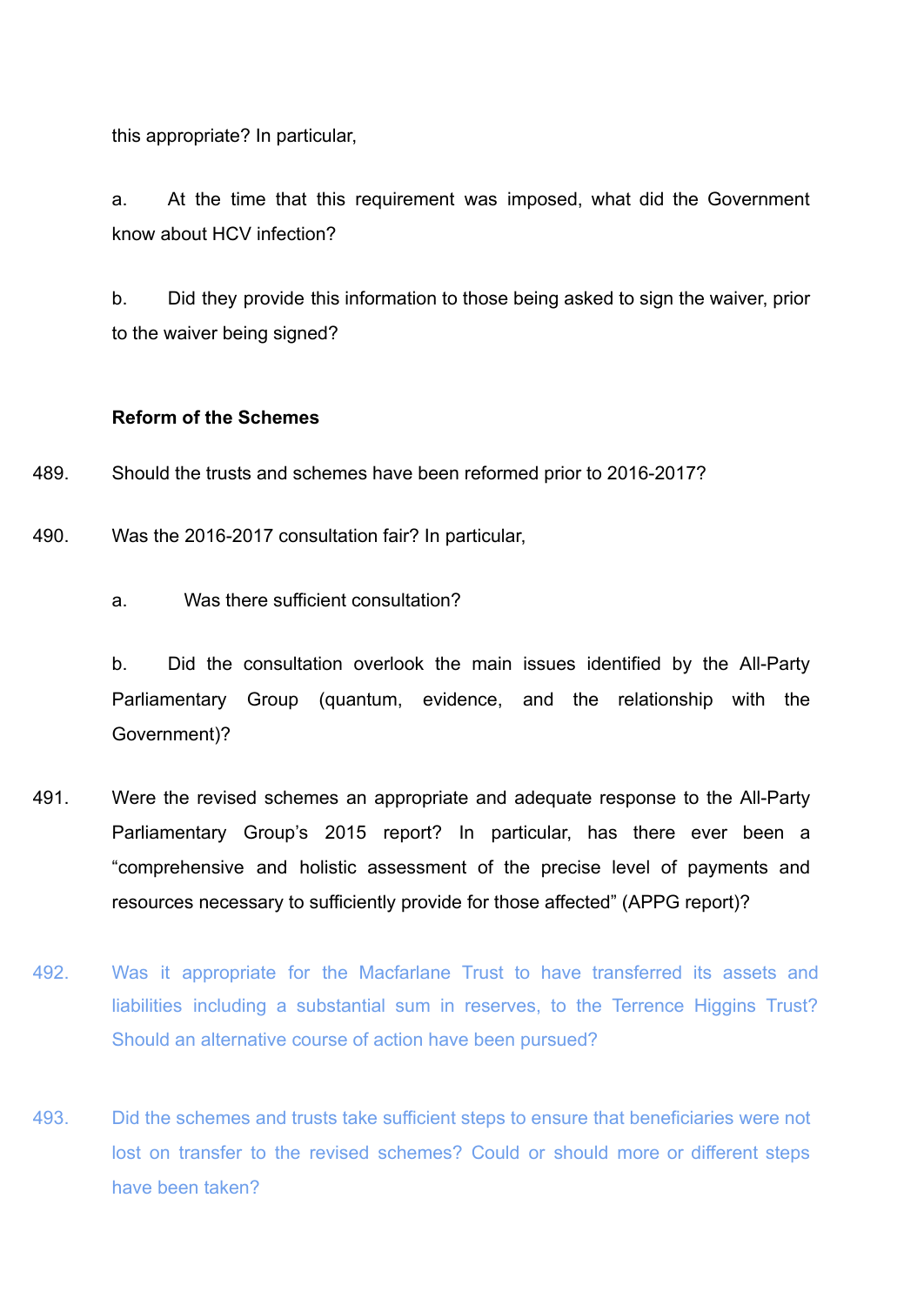## **Revised Schemes**

- 494. Was it right for the reformed schemes to carry over the eligibility test from the schemes and trusts?
- 495. What are the differences in the arrangements made for financial assistance between England, Wales, Scotland and Northern Ireland? Are any differences fair and justifiable? Is it fair and justifiable for people who were part of the same settlement with the Government to receive different payments depending on their location?
- 496. Why has it taken until 2021 for some of the disparities between the devolved schemes to be addressed?
- 497. Are there deficiencies in the current system, in terms of both the application and decision-making processes and the payments made?
- 498. Is there sufficient and effective consultation with the beneficiary community?
- 499. How do each of the devolved administrations budget for their schemes?
- 500. How does the financial assistance in England, Wales, Scotland and Northern Ireland compare to schemes in other countries, for example Canada and EU nations?
- 501. What is the reason for any difference? Can it be justified?

### **Future**

- 502. What are the advantages and disadvantages of the options for a framework for compensation in the study by Sir Robert Francis?
- 503. Should there now be a different system to replace the current schemes?
- 504. If so: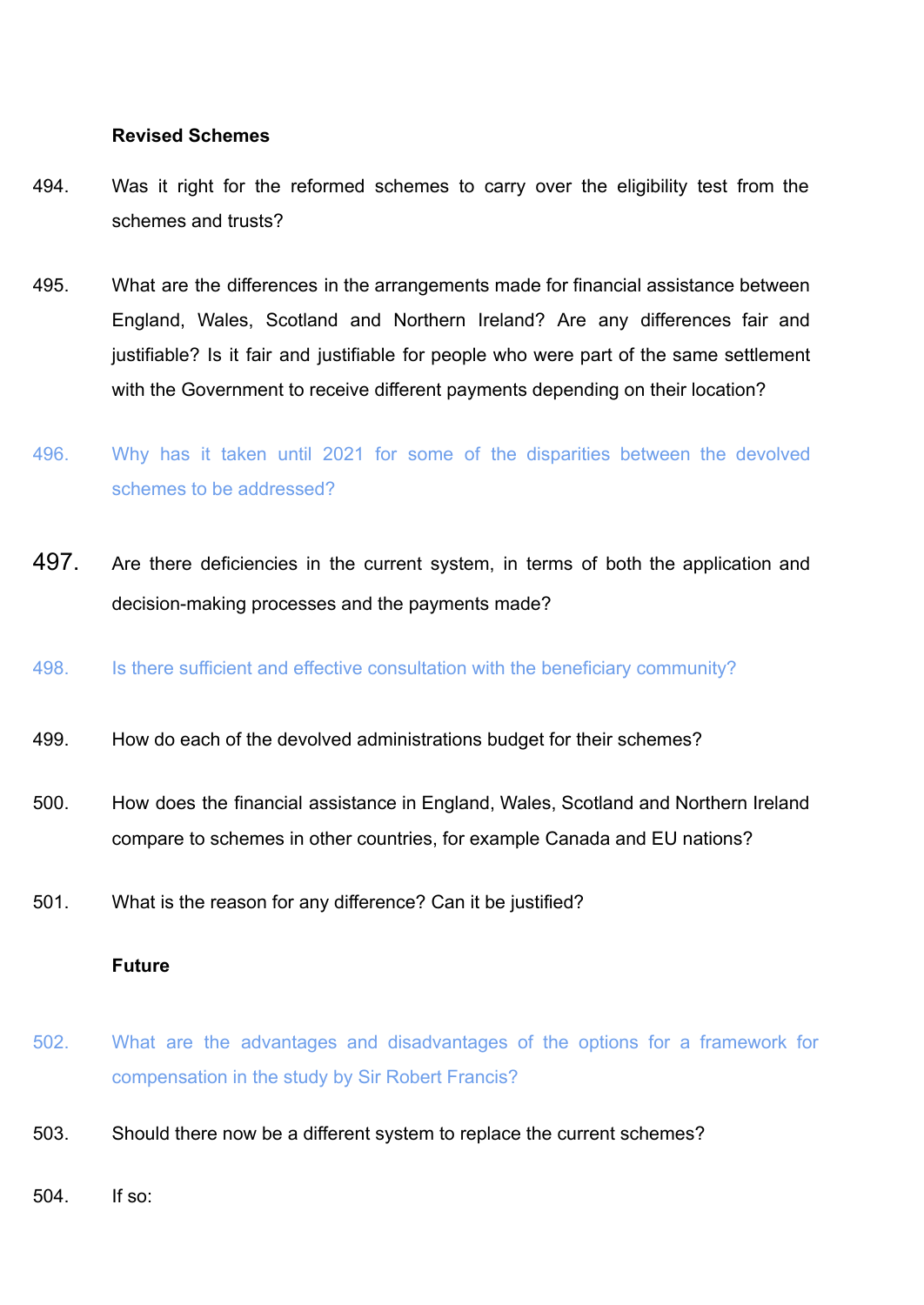a. What should be the purpose(s) of the replacement system and on what principles and philosophy should it be based?

- b. What should be its principal characteristics?
- c. How should it operate?
- d. How should the levels of financial assistance be determined?

**JENNI RICHARDS QC KATIE SCOTT SARAH FRASER BUTLIN MATTHEW HILL**

18 December 2018

September 2021

<sup>[1]</sup> 'The relevant period' is a phrase used throughout the List of Issues, as the Inquiry considers that it would be too prescriptive at this stage of its investigations to specify exact time periods. The 'relevant period' will in any event vary depending on the nature of the issues and organisations under investigation.

<sup>[2]</sup> References to 'the Government' in the List of Issues include as appropriate all relevant Government departments and devolved Governments, and Ministers and officials working within them. The extent to which the state of knowledge differed in the constituent parts of the UK over the relevant period, and the different decisions and actions taken (or not taken) at different times as regards England, Wales, Northern Ireland and Scotland, will be considered by the Inquiry when examining these issues.

<sup>[3]</sup> References to 'the blood services' are to NHS Blood and Transplant, the Scottish National Blood Transfusion Service, the Northern Ireland Blood Transfusion Service, the Welsh Blood Service and to their predecessor bodies. The extent to which the state of knowledge differed in the constituent parts of the UK over the relevant period, and the